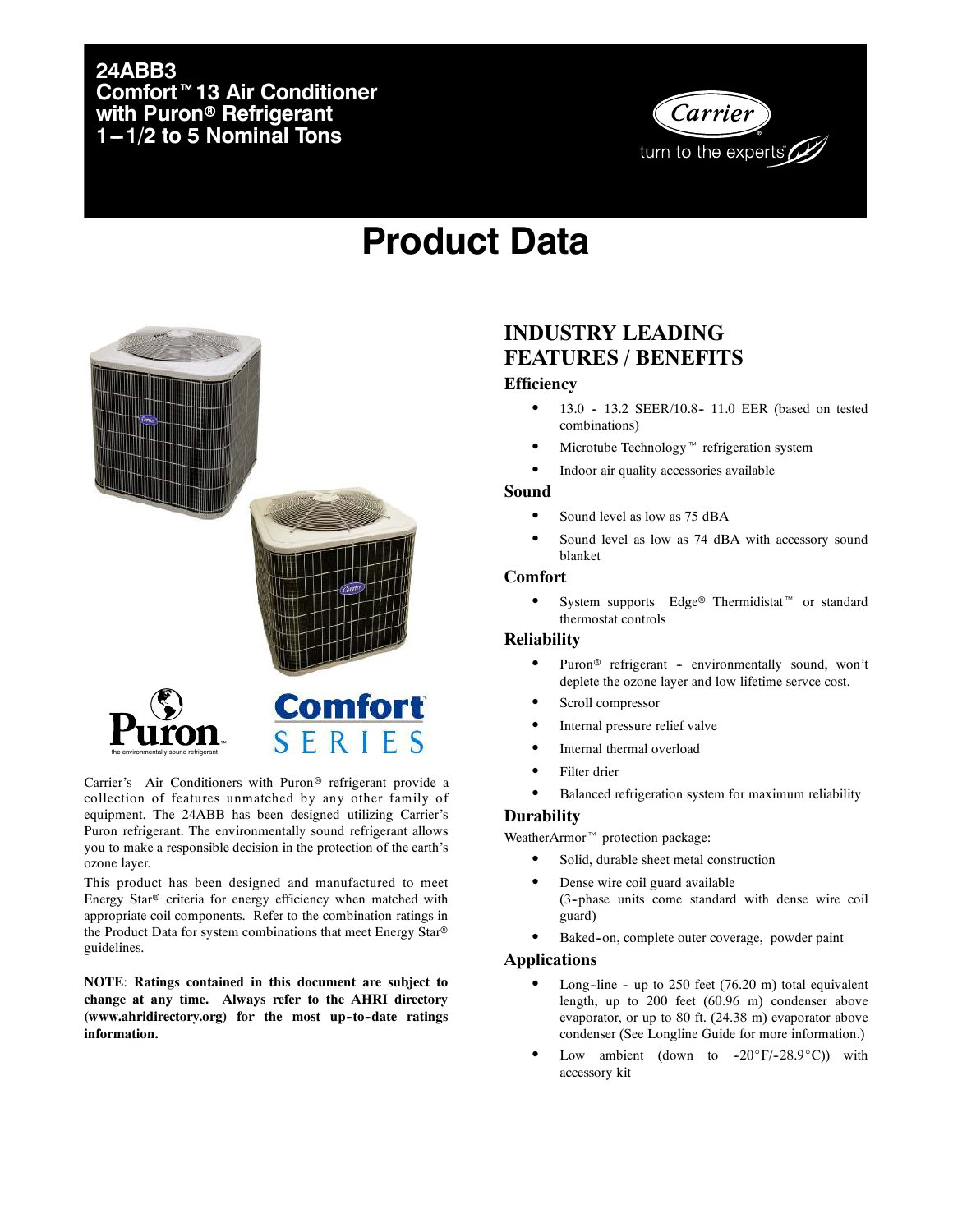#### **MODEL NUMBER NOMENCLATURE**

| N | 2<br>N                   | з<br>A            | 4<br>A        | 5<br>A/N               | 6<br>Ν        | 8<br>N<br>N             | 9<br>A/N                        | 10<br>A/N            | 11<br>A/N            | 12<br>Ν                                                            | 13<br>N                            |
|---|--------------------------|-------------------|---------------|------------------------|---------------|-------------------------|---------------------------------|----------------------|----------------------|--------------------------------------------------------------------|------------------------------------|
| 2 | 4                        | А                 | в             | в                      | з             | 3<br>6                  | А                               | 0                    | 0                    | з                                                                  | 0                                  |
|   | Product<br><b>Series</b> | Product<br>Family | Tier          | Major<br><b>Series</b> | <b>SEER</b>   | Cooling<br>Capacity     | Variations                      | Open                 | Open                 | Voltage                                                            | Series                             |
|   | $24 = AC$                | $A = RES AC$      | $B =$ Comfort | $B = Puron$            | $3 = 13$ SEER | 1.000 Btuh<br>(nominal) | A=Dense Grille<br>W=Wide Grille | $0 = Not$<br>Defined | $0 = Not$<br>Defined | $3 = 208/230 - 1$<br>$5 = 208/230 - 3$<br>$6 = 460/3$<br>$= 575/3$ | $0 =$<br>Original<br><b>Series</b> |





Use of the AHRI Certified TM Mark indicates a manufacturer's participation in the program For verification of certification for individual products, go to www.ahridirectory.org.



ISO 9001 QMI-SAI Global





This product has been designed and manufactured to<br>meet Energy Star® criteria for energy efficiency when<br>matched with appropriate coil components. However,<br>proper refrigerant charge and proper air flow are crited<br>to achiev

#### **STANDARD FEATURES**

| Feature                                 | 18    | 24    | 30   | 36   | 42   | 48   | 60   |
|-----------------------------------------|-------|-------|------|------|------|------|------|
| Puron Refrigerant                       | X     | X     | X    | X    | x    | X    | X    |
| Maximum SEER                            | 14.50 | 14.25 | 15.0 | 14.0 | 14.0 | 14.0 | 13.5 |
| Scroll Compressor                       | X     | X     | X    | X    | x    | X    | X    |
| <b>Field Installed Filter Drier</b>     | X     | X     | X    | X    | x    | X    | X    |
| <b>Front Seating Service Valves</b>     | X     | X     | X    | X    | X    | X    | X    |
| Internal Pressure Relief Valve          | X     | X     | X    | X    | X    | X    | X    |
| Internal Thermal Overload               | X     | X     | X    | X    | x    | X    | X    |
| Long Line capability                    | X     | X     | X    | X    | x    | X    | X    |
| Low Ambient capability with Kit         | X     | X     | X    | X    | X    | X    | X    |
| Dense Grille (standard on 3-Phase only) |       |       | X    | X    | Χ    | X    | X    |

 $X = Standard$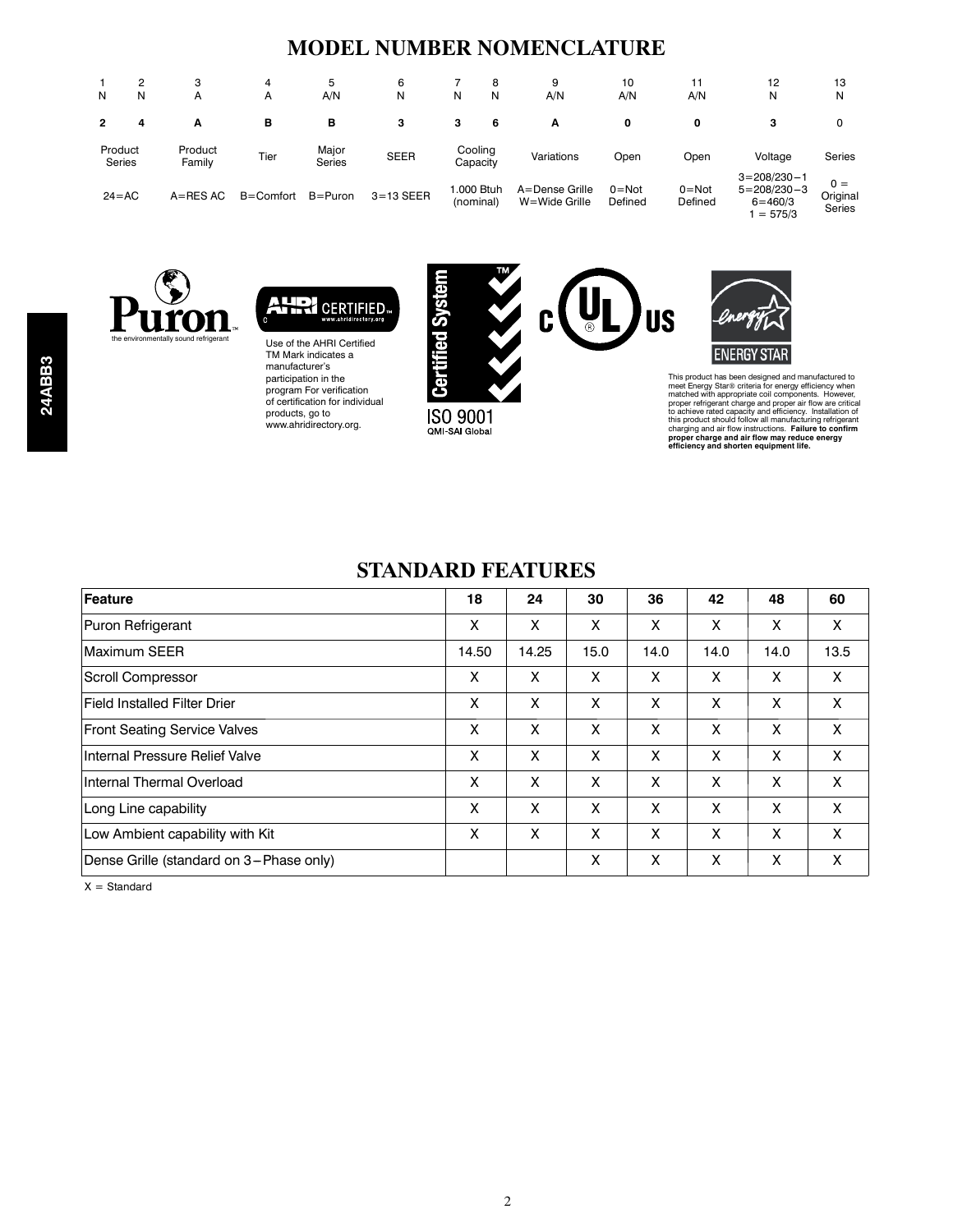#### **PHYSICAL DATA**

| <b>UNIT SIZE SERIES</b>         | $18 - 32$     | $24 - 31$     | $30 - 31,51$  | $36 - 31.51$ .<br>61,11 | $42 - 30,50,6$                        | 48-31,51,61,1  | $60 - 32$      | $60 - 52,62,1$<br>2   |
|---------------------------------|---------------|---------------|---------------|-------------------------|---------------------------------------|----------------|----------------|-----------------------|
| <b>Operating Weight Ib (kg)</b> | 107           | 110           | 111           | 141                     | 190                                   | 186            | 190            | 215                   |
|                                 | (48.5)        | (50.0)        | (50.3)        | (64.0)                  | (86.2)                                | (84.4)         | (86.2)         | (97.5)                |
| Shipping Weight Ib (kg)         | 130<br>(60.0) | 134<br>(60.8) | 136<br>(61.7) | 170<br>(77.1)           | 218<br>(98.9)                         | 224<br>(101.6) | 226<br>(102.5) | 250<br>(113.4)        |
|                                 |               |               |               |                         | Scroll                                |                |                |                       |
| <b>Compressor Type</b>          |               |               |               |                         |                                       |                |                |                       |
| <b>REFRIGERANT</b>              |               |               |               |                         | Puron <sup>®</sup> (R-410A)           |                |                |                       |
| Control                         |               |               |               |                         | TXV (Puron <sup>®</sup> Hard Shutoff) |                |                |                       |
| Charge Ib (kg)                  | 3.50          | 3.80          | 4.10          | 5.34                    | 5.84                                  | 7.00           | 8.19           | 8.00                  |
|                                 | (1.6)         | (1.7)         | (1.9)         | (2.4)                   | (2.7)                                 | (3.2)          | (3.7)          | (3.6)                 |
| <b>COND FAN</b>                 |               |               |               |                         | Propeller Type, Direct Drive          |                |                |                       |
| Air Discharge                   |               |               |               |                         | Vertical                              |                |                |                       |
| Air Qty (CFM)                   | 1792          | 2218          | 2218          | 2954                    | 3167                                  | 3365           | 3365           | 3365                  |
| Motor HP                        | 1/12          | 1/10          | 1/10          | 1/4                     | 1/5                                   | 1/4            | 1/4            | 1/4                   |
| Motor RPM                       | 1100          | 1100          | 1100          | 1100                    | 1100                                  | 1100           | 800            | 1100                  |
| <b>COND COIL</b>                |               |               |               |                         |                                       |                |                |                       |
| Face Area (Sq ft)               | 8.40          | 8.40          | 9.80          | 13.13                   | 17.25                                 | 19.40          | 12.93          | 15.09                 |
| Fins per In.                    | 20            | 25            | 25            | 25                      | 25                                    | 25             | 20             | 20                    |
| Rows                            | $\mathbf{1}$  | 1             | $\mathbf{1}$  | $\mathbf{1}$            | 1.                                    | $\mathbf{1}$   | $\overline{2}$ | $\mathbf{2}^{\prime}$ |
| <b>Circuits</b>                 | 3             | 3             | 3             | 3                       | $\overline{4}$                        | 5              | 5              | 6                     |
| <b>VALVE CONNECT. (In. ID)</b>  |               |               |               |                         |                                       |                |                |                       |
| Vapor                           | 3/4           | 3/4           | 3/4           | 7/8                     | 7/8                                   | 7/8            | 7/8            | 7/8                   |
| Liquid                          | 3/8           | 3/8           | 3/8           | 3/8                     | 3/8                                   | 3/8            | 3/8            | 3/8                   |
| REFRIGERANT TUBES* (In.<br>OD)  |               |               |               |                         |                                       |                |                |                       |
| Rated Vapor*                    |               | 3/4           |               |                         | 7/8                                   |                |                | $1 - 1/8$             |
| Max Liquid Linet                |               |               |               |                         | 3/8                                   |                |                |                       |

\* Units are rated with 25 ft (7.6 m) of lineset length. See Vapor Line Sizing and Cooling Capacity Loss table when using other sizes and lengths of lineset.<br>Note: See unit Installation Instruction for proper installation.

{ See *Liquid Line Sizing For Cooling Only Systems with Puron Refrigerant* tables.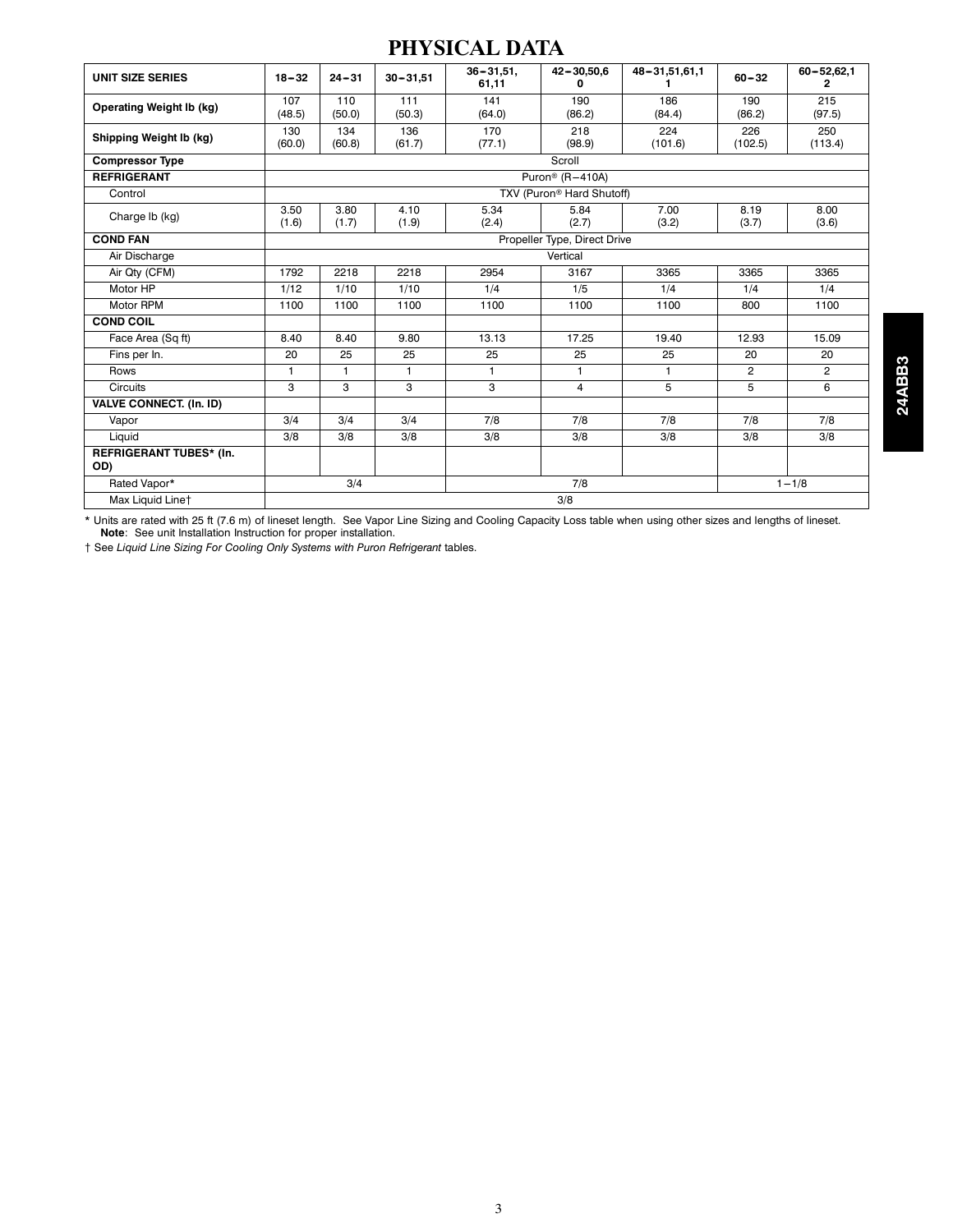#### **REFRIGERANT PIPING LENGTH LIMITATIONS**

#### **Liquid Line Sizing and Maximum Total Equivalent Lengths**{ **for Cooling Only Systems with Puron**r **Refrigerant:**

The maximum allowable length of a residential split system depends on the liquid line diameter and vertical separation between indoor and outdoor units.

**Maximum Total Equivalent Length**

See Table below for liquid line sizing and maximum lengths :

|                         |                    |                |                        |                           |                            | <b>Outdoor Unit BELOW Indoor Unit</b> |                             |                              |                              |                                                                                       |                              |
|-------------------------|--------------------|----------------|------------------------|---------------------------|----------------------------|---------------------------------------|-----------------------------|------------------------------|------------------------------|---------------------------------------------------------------------------------------|------------------------------|
| <b>Size</b>             | <b>Liquid Line</b> | Liquid<br>Line |                        |                           |                            |                                       | Vertical Separation ft (m)  |                              |                              | AC with Puron Refrigerant Maximum Total Equivalent Length†: Outdoor unit BELOW Indoor |                              |
|                         | Connection         | Diam.<br>w/TXV | $0 - 5$<br>$(0 - 1.5)$ | $6 - 10$<br>$(1.8 - 3.0)$ | $11 - 20$<br>$(3.4 - 6.1)$ | $21 - 30$<br>$(6.4 - 9.1)$            | $31 - 40$<br>$(9.4 - 12.2)$ | $41 - 50$<br>$(12.5 - 15.2)$ | $51 - 60$<br>$(15.5 - 18.3)$ | $61 - 70$<br>$(18.6 - 21.3)$                                                          | $71 - 80$<br>$(21.6 - 24.4)$ |
| 018                     |                    | 1/4            | 150                    | 150                       | 125                        | 100                                   | 100                         | 75                           | ---                          | ---                                                                                   | ---                          |
| AC with                 | 3/8                | 5/16           | 250*                   | 250*                      | 250*                       | 250*                                  | 250*                        | 250*                         | 250*                         | 225*                                                                                  | 150                          |
| Puron                   |                    | 3/8            | $250*$                 | $250*$                    | 250*                       | $250*$                                | $250*$                      | $250*$                       | 250*                         | $250*$                                                                                | 250*                         |
| 024                     |                    | 1/4            | 75                     | 75                        | 75                         | 50                                    | 50                          | --                           | ---                          | --                                                                                    | --                           |
| AC with                 | 3/8                | 5/16           | 250*                   | 250*                      | 250*                       | $250*$                                | $250*$                      | $225*$                       | 175                          | 125                                                                                   | 100                          |
| Puron                   |                    | 3/8            | 250*                   | 250*                      | $250*$                     | $250*$                                | 250*                        | 250*                         | 250*                         | 250*                                                                                  | 250*                         |
| 030                     |                    | 1/4            | 30                     | $-1$                      | $- -$                      | ---                                   | ---                         | $- -$                        | ---                          | ---                                                                                   | $- -$                        |
| AC with                 | 3/8                | 5/16           | 175                    | $225*$                    | 200                        | 175                                   | 125                         | 100                          | 75                           | --                                                                                    | $- -$                        |
| Puron                   |                    | 3/8            | $250*$                 | $250*$                    | $250*$                     | $250*$                                | $250*$                      | $250*$                       | $250*$                       | $250*$                                                                                | 250*                         |
| 036<br>AC with          | 3/8                | 5/16           | 175                    | 150                       | 150                        | 100                                   | 100                         | 100                          | 75                           | -- --                                                                                 | -- --                        |
| Puron                   |                    | 3/8            | 250*                   | $250*$                    | 250*                       | 250*                                  | 250*                        | 250*                         | 250*                         | $250*$                                                                                | 250*                         |
| 042<br>AC with          | 3/8                | 5/16           | 125                    | 100                       | 100                        | 75                                    | 75                          | 50                           |                              |                                                                                       | -- -                         |
| Puron                   |                    | 3/8            | 250*                   | $250*$                    | $250*$                     | $250*$                                | 250*                        | 250*                         | 250*                         | $250*$                                                                                | 150                          |
| 048<br>AC with<br>Puron | 3/8                | 3/8            | 250*                   | $250*$                    | 250*                       | $250*$                                | $250*$                      | $250*$                       | 230                          | 160                                                                                   |                              |
| 060<br>AC with<br>Puron | 3/8                | 3/8            | 250*                   | 250*                      | 250*                       | 225*                                  | 190                         | 150                          | 110                          |                                                                                       |                              |

**\* Maximum actual length not to exceed 200 ft (61 m)**

{ **Total equivalent length accounts for losses due to elbows or fitting. See the Long Line Guideline for details.**

**--- --- = outside acceptable range**

#### **Maximum Total Equivalent Length Outdoor Unit ABOVE Indoor Unit**

| <b>Size</b>             | <b>Liquid Line</b> | Liquid<br>Line |             |                             | AC with Puron Refrigerant Maximum Total Equivalent Length†: Outdoor unit ABOVE Indoor | Vertical Separation ft (m)    |                                |                                |                                |                                |
|-------------------------|--------------------|----------------|-------------|-----------------------------|---------------------------------------------------------------------------------------|-------------------------------|--------------------------------|--------------------------------|--------------------------------|--------------------------------|
|                         | Connection         | Diam.<br>w/TXV | 25<br>(7.6) | $26 - 50$<br>$(7.9 - 15.2)$ | $51 - 75$<br>$(15.5 - 22.9)$                                                          | $76 - 100$<br>$(23.2 - 30.5)$ | $101 - 125$<br>$(30.8 - 38.1)$ | $126 - 150$<br>$(38.4 - 45.7)$ | $151 - 175$<br>$(46.0 - 53.3)$ | $176 - 200$<br>$(53.6 - 61.0)$ |
| 018                     |                    | 1/4            | 175         | 250*                        | $250*$                                                                                | $250*$                        | 250*                           | $250*$                         | $250*$                         | 250*                           |
| AC with                 | 3/8                | 5/16           | 250*        | $250*$                      | $250*$                                                                                | 250*                          | $250*$                         | $250*$                         | 250*                           | $250*$                         |
| Puron                   |                    | 3/8            | $250*$      | $250*$                      | $250*$                                                                                | 250*                          | $250*$                         | 250*                           | $250*$                         | $250*$                         |
| 024                     |                    | 1/4            | 100         | 125                         | 175                                                                                   | 200                           | $225*$                         | $250*$                         | $250*$                         | 250*                           |
| AC with                 | 3/8                | 5/16           | 250*        | 250*                        | $250*$                                                                                | $250*$                        | 250*                           | $250*$                         | $250*$                         | 250*                           |
| Puron                   |                    | 3/8            | 250*        | 250*                        | $250*$                                                                                | 250*                          | 250*                           | 250*                           | 250*                           | 250*                           |
| 030                     |                    | 1/4            | 30          | --                          | --                                                                                    | ---                           | --                             | -- --                          | --                             | --                             |
| AC with                 | 3/8                | 5/16           | $250*$      | $250*$                      | $250*$                                                                                | 250*                          | $250*$                         | 250*                           | 250*                           | $250*$                         |
| Puron                   |                    | 3/8            | 250*        | 250*                        | $250*$                                                                                | $250*$                        | $250*$                         | $250*$                         | $250*$                         | 250*                           |
| 036<br>AC with          | 3/8                | 5/16           | $225*$      | $250*$                      | $250*$                                                                                | $250*$                        | 250*                           | 250*                           | 250*                           | $250*$                         |
| Puron                   |                    | 3/8            | $250*$      | $250*$                      | $250*$                                                                                | $250*$                        | $250*$                         | $250*$                         | $250*$                         | 250*                           |
| 042<br>AC with          | 3/8                | 5/16           | 175         | 200                         | $250*$                                                                                | $250*$                        | $250*$                         | $250*$                         | $250*$                         | 250*                           |
| Puron                   |                    | 3/8            | $250*$      | $250*$                      | $250*$                                                                                | $250*$                        | $250*$                         | $250*$                         | 250*                           | 250*                           |
| 048<br>AC with<br>Puron | 3/8                | 3/8            | 250*        | 250*                        | 250*                                                                                  | 250*                          | 250*                           | 250*                           | $250*$                         | 250*                           |
| 060<br>AC with<br>Puron | 3/8                | 3/8            | $250*$      | 250*                        | 250*                                                                                  | 250*                          | 250*                           | 250*                           | 250*                           | 250*                           |

**\* Maximum actual length not to exceed 200 ft (61 m)**

{ **Total equivalent length accounts for losses due to elbows or fitting. See the Long Line Guideline for details.**

**--- --- = outside acceptable range**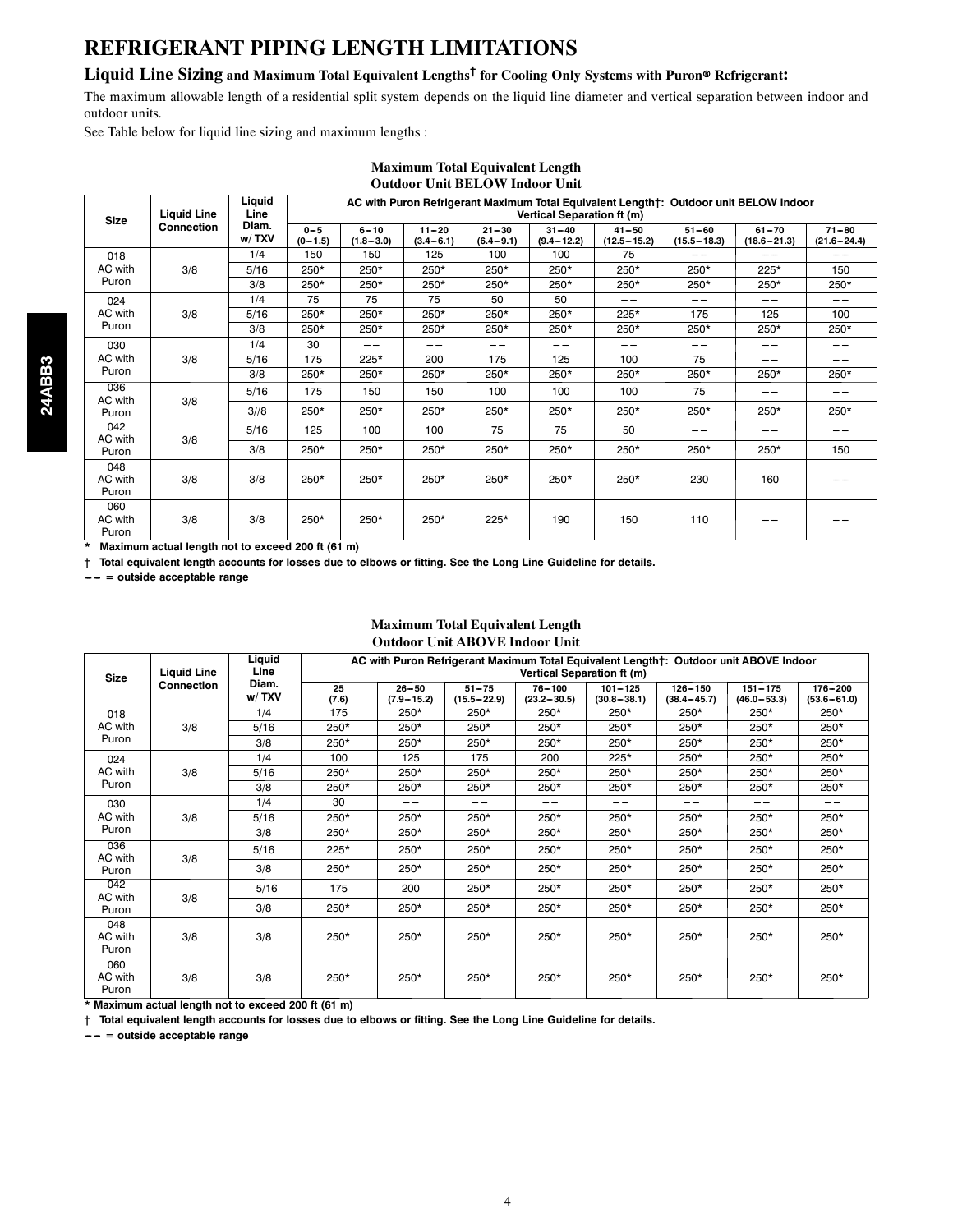#### **REFRIGERANT CHARGE ADJUSTMENTS**

| <b>Liquid Line Size</b> | Puron Charge oz/ft (g/m)                                        |
|-------------------------|-----------------------------------------------------------------|
| 3/8                     | 0.60(17.74)<br>(Factory charge for lineset = $9$ oz / 266.16 g) |
| 5/16                    | 0.40(11.83)                                                     |
| 1/4                     | 0.27(7.98)                                                      |

Units are factory charged for 15 ft (4.6 m) of 3/8" liquid line. The factory charge for 3/8" lineset 9 oz. When using other length or diameter liquid lines, charge adjustments are required per the chart above.

#### **Charging Formula:**

 $[(\text{Lineset oz/ft x total length}) - (\text{factory charge for lineset})] = \text{charge adjustment}$ 

**Example 1:** System has 15 ft of line set using existing  $1/4$ " liquid line. What charge adjustment is required?

Formula:  $(0.27 \text{ oz/ft x } 15 \text{ ft}) - (9 \text{ oz}) = (-4.95) \text{ oz.}$ 

Net result is to remove 4.95 oz of refrigerant from the system

**Example 2:** System has 45 ft of existing 5/16" liquid line. What is the charge adjustment?

Formula:  $(.40 \text{ oz/ft. x } 45 \text{ ft}) - (9 \text{ oz.}) = 9 \text{ oz.}$ 

Net result is to add 9 oz of refrigerant to the system

#### **LONG LINE APPLICATIONS**

| <b>Liquid Line Size</b> | Units On Same Level                             | <b>Outdoor Below Indoor</b>                     | <b>Outdoor Above Indoor</b> |
|-------------------------|-------------------------------------------------|-------------------------------------------------|-----------------------------|
| 1/4                     | No accessories needed within allowed<br>lengths | No accessories needed within allowed<br>lengths | 175 (53.3)                  |
| 5/16                    | 120 (36.6)                                      | 50 (15.2) vertical or 120 (36.6) total          | 120 (36.6)                  |
| 3/8                     | 80(24.4)                                        | 35 (10.7) vertical or 80 24.4) total            | 80(24.4)                    |

#### **VAPOR LINE SIZING AND COOLING CAPACITY LOSS**

|                           |                                                                                                                                                                                                                                                                                                                                                                                                                            |                                                                                                         | LONG LINE APPLICATIONS               |                                                          |                               |                                                                                |                                  |                                |                                |                                |                                |
|---------------------------|----------------------------------------------------------------------------------------------------------------------------------------------------------------------------------------------------------------------------------------------------------------------------------------------------------------------------------------------------------------------------------------------------------------------------|---------------------------------------------------------------------------------------------------------|--------------------------------------|----------------------------------------------------------|-------------------------------|--------------------------------------------------------------------------------|----------------------------------|--------------------------------|--------------------------------|--------------------------------|--------------------------------|
|                           | An application is considered Long Line, when the refrigerant level in the system requires the use of accessories to maintain acceptable<br>refrigerant management for systems reliability. See Accessory Usage Guideline table for required accessories. Defining a system as long line<br>depends on the liquid line diameter, actual length of the tubing, and vertical separation between the indoor and outdoor units. |                                                                                                         |                                      |                                                          |                               |                                                                                |                                  |                                |                                |                                |                                |
|                           | For Air Conditioner systems, the chart below shows when an application is considered Long Line.                                                                                                                                                                                                                                                                                                                            |                                                                                                         |                                      |                                                          |                               |                                                                                |                                  |                                |                                |                                |                                |
|                           |                                                                                                                                                                                                                                                                                                                                                                                                                            |                                                                                                         |                                      |                                                          |                               |                                                                                |                                  |                                |                                |                                |                                |
|                           |                                                                                                                                                                                                                                                                                                                                                                                                                            |                                                                                                         |                                      | AC WITH PURON® REFRIGERANT LONG LINE DESCRIPTION ft (m)  |                               |                                                                                |                                  |                                |                                |                                |                                |
|                           |                                                                                                                                                                                                                                                                                                                                                                                                                            |                                                                                                         |                                      | Beyond these lengths, long line accessories are required |                               |                                                                                |                                  |                                |                                |                                |                                |
|                           | <b>Liquid Line Size</b>                                                                                                                                                                                                                                                                                                                                                                                                    |                                                                                                         | <b>Units On Same Level</b>           |                                                          |                               |                                                                                | <b>Outdoor Below Indoor</b>      |                                |                                | <b>Outdoor Above Indoor</b>    |                                |
|                           | 1/4                                                                                                                                                                                                                                                                                                                                                                                                                        |                                                                                                         | No accessories needed within allowed |                                                          |                               | No accessories needed within allowed                                           |                                  |                                |                                | 175 (53.3)                     |                                |
|                           | 5/16                                                                                                                                                                                                                                                                                                                                                                                                                       | lengths                                                                                                 | 120 (36.6)                           |                                                          | lengths                       |                                                                                |                                  |                                |                                |                                |                                |
|                           | 3/8                                                                                                                                                                                                                                                                                                                                                                                                                        |                                                                                                         | 80 (24.4)                            |                                                          |                               | 50 (15.2) vertical or 120 (36.6) total<br>35 (10.7) vertical or 80 24.4) total |                                  |                                |                                | 120 (36.6)<br>80 (24.4)        |                                |
|                           | Note: See Long Line Guideline for details                                                                                                                                                                                                                                                                                                                                                                                  |                                                                                                         |                                      |                                                          |                               |                                                                                |                                  |                                |                                |                                |                                |
|                           | Acceptable vapor line diameters provide adequate oil return to the compressor while avoiding excessive capacity loss. The suction line<br>diameters shown in the chart below are acceptable for AC systems with Puron refrigerant:                                                                                                                                                                                         | Vapor Line Sizing and Cooling Capacity Losses — Puron® Refrigerant 1-Stage Air Conditioner Applications |                                      |                                                          |                               |                                                                                |                                  |                                |                                |                                |                                |
|                           | <b>Maximum</b>                                                                                                                                                                                                                                                                                                                                                                                                             |                                                                                                         |                                      |                                                          |                               |                                                                                | <b>Cooling Capacity Loss (%)</b> |                                |                                |                                |                                |
| Unit<br>Nominal           | <b>Liquid Line</b>                                                                                                                                                                                                                                                                                                                                                                                                         | Vapor Line<br><b>Diameters</b>                                                                          |                                      |                                                          |                               | Total Equivalent Line Length ft. (m)                                           |                                  |                                |                                |                                |                                |
| Size (Btuh)               | <b>Diameters</b><br>(In. OD)                                                                                                                                                                                                                                                                                                                                                                                               | (In. OD)                                                                                                | $26 - 50$<br>$(7.9 - 15.2)$          | $51 - 80$<br>$(15.5 - 24.4)$                             | $81 - 100$<br>$(24.7 - 30.5)$ | $101 - 125$<br>$(30.8 - 38.1)$                                                 | $126 - 150$<br>$(38.4 - 45.7)$   | $151 - 175$<br>$(46.0 - 53.3)$ | $176 - 200$<br>$(53.6 - 61.0)$ | $201 - 225$<br>$(61.3 - 68.6)$ | $226 - 250$<br>$(68.9 - 76.2)$ |
| 018                       |                                                                                                                                                                                                                                                                                                                                                                                                                            | 1/2                                                                                                     | 1                                    | $\overline{2}$                                           | 3                             | 5                                                                              | 6                                | $\overline{7}$                 | 8                              | 9                              | 11                             |
| 1 Stage<br><b>AC with</b> | 3/8                                                                                                                                                                                                                                                                                                                                                                                                                        | 5/8                                                                                                     | $\mathbf 0$                          | $\mathbf{1}$                                             | $\mathbf{1}$                  | $\mathbf{1}$                                                                   | $\overline{2}$                   | $\overline{2}$                 | $\overline{2}$                 | 3                              | 3                              |
| Puron                     |                                                                                                                                                                                                                                                                                                                                                                                                                            | 3/4                                                                                                     | $\Omega$                             | $\Omega$                                                 | $\overline{0}$                | $\Omega$                                                                       | $\mathbf{1}$                     | $\mathbf{1}$                   | $\mathbf{1}$                   | $\mathbf{1}$                   | $\mathbf{1}$                   |
|                           |                                                                                                                                                                                                                                                                                                                                                                                                                            |                                                                                                         |                                      |                                                          |                               |                                                                                |                                  |                                |                                |                                |                                |
| 024                       |                                                                                                                                                                                                                                                                                                                                                                                                                            | 5/8                                                                                                     | $\mathbf 0$                          | $\mathbf{1}$                                             | $\overline{2}$                | $\overline{2}$                                                                 | 3                                | 3                              | $\overline{\mathbf{4}}$        | 5                              | 5                              |
| 1 Stage<br><b>AC with</b> | 3/8                                                                                                                                                                                                                                                                                                                                                                                                                        | 3/4                                                                                                     | $\Omega$                             | $\mathbf 0$                                              | $\mathbf{1}$                  | $\mathbf{1}$                                                                   | $\mathbf{1}$                     | $\mathbf{1}$                   | $\mathbf{1}$                   | $\overline{2}$                 | $\overline{2}$                 |
| Puron                     |                                                                                                                                                                                                                                                                                                                                                                                                                            | 7/8                                                                                                     | $\Omega$                             | $\pmb{0}$                                                | $\overline{0}$                | $\Omega$                                                                       | $\Omega$                         | $\mathbf{1}$                   | $\mathbf{1}$                   | $\mathbf{1}$                   | $\blacksquare$                 |
| 030                       |                                                                                                                                                                                                                                                                                                                                                                                                                            | 5/8                                                                                                     | $\mathbf{1}$                         | $\overline{2}$                                           | 3                             | 3                                                                              | $\overline{4}$                   | 5                              | 6                              | $\overline{7}$                 | 8                              |
| 1 Stage<br><b>AC with</b> | 3/8                                                                                                                                                                                                                                                                                                                                                                                                                        | 3/4                                                                                                     | $\mathbf 0$                          | $\mathbf 0$                                              | $\mathbf{1}$                  | $\mathbf{1}$                                                                   | $\mathbf{1}$                     | $\overline{2}$                 | $\overline{2}$                 | $\overline{2}$                 | 3                              |
| Puron                     |                                                                                                                                                                                                                                                                                                                                                                                                                            | 7/8                                                                                                     | $\Omega$                             | $\pmb{0}$                                                | $\mathbf 0$                   | $\pmb{0}$                                                                      | $\mathbf{1}$                     | $\mathbf{1}$                   | $\mathbf{1}$                   | $\mathbf{1}$                   | $\mathbf{1}$                   |
| 036<br>1 Stage            |                                                                                                                                                                                                                                                                                                                                                                                                                            | 5/8                                                                                                     | $\mathbf{1}$                         | $\overline{2}$                                           | $\overline{\mathbf{4}}$       | 5                                                                              | 6                                | 8                              | 9                              | 10                             | 12                             |
| <b>AC with</b>            | 3/8                                                                                                                                                                                                                                                                                                                                                                                                                        | 3/4                                                                                                     | $\mathbf 0$                          | $\mathbf{1}$                                             | $\mathbf{1}$                  | $\overline{2}$                                                                 | $\overline{2}$                   | 3                              | 3                              | $\overline{4}$                 | $\overline{4}$                 |
| Puron                     |                                                                                                                                                                                                                                                                                                                                                                                                                            | 7/8                                                                                                     | $\mathbf 0$                          | $\pmb{0}$                                                | $\mathbf 0$                   | $\mathbf{1}$                                                                   | $\overline{1}$                   | $\mathbf{1}$                   | $\mathbf{1}$                   | $\overline{2}$                 | $\overline{2}$                 |
| 042<br>1 Stage            |                                                                                                                                                                                                                                                                                                                                                                                                                            | 3/4                                                                                                     | $\mathbf 0$                          | $\mathbf{1}$                                             | $\overline{2}$                | $\overline{2}$                                                                 | 3                                | $\overline{4}$                 | $\overline{\mathbf{4}}$        | 5                              | 6                              |
| <b>AC with</b>            | 3/8                                                                                                                                                                                                                                                                                                                                                                                                                        | 7/8                                                                                                     | $\mathbf 0$                          | $\mathbf 0$                                              | $\mathbf{1}$                  | $\mathbf{1}$                                                                   | $\mathbf{1}$                     | $\overline{2}$                 | $\overline{2}$                 | $\overline{2}$                 | 3                              |
| Puron                     |                                                                                                                                                                                                                                                                                                                                                                                                                            | 11/8                                                                                                    | $\Omega$                             | $\Omega$                                                 | $\mathbf 0$                   | $\Omega$                                                                       | $\mathbf 0$                      | $\mathbf{0}$                   | $\mathsf 0$                    | $\mathbf 0$                    | 0                              |
| 048<br>1 Stage            |                                                                                                                                                                                                                                                                                                                                                                                                                            | 3/4                                                                                                     | $\mathbf 0$                          | $\mathbf{1}$                                             | $\overline{2}$                | 3                                                                              | $\overline{4}$                   | 5                              | 5                              | 6                              | $\overline{7}$                 |
| AC with                   | 3/8                                                                                                                                                                                                                                                                                                                                                                                                                        | 7/8                                                                                                     | $\mathbf 0$                          | $\mathbf 0$                                              | $\mathbf{1}$                  | $\mathbf{1}$                                                                   | $\overline{2}$                   | $\overline{2}$                 | $\overline{2}$                 | 3                              | 3                              |
| Puron<br>060              |                                                                                                                                                                                                                                                                                                                                                                                                                            | 11/8                                                                                                    | $\Omega$                             | $\Omega$                                                 | $\Omega$                      | $\Omega$                                                                       | $\Omega$                         | $\Omega$                       | $\pmb{0}$                      | $\mathbf{1}$                   | $\mathbf{1}$                   |
| 1 Stage                   |                                                                                                                                                                                                                                                                                                                                                                                                                            | 3/4                                                                                                     | $\mathbf{1}$                         | $\overline{c}$                                           | 4                             | 5                                                                              | 6                                | $\overline{7}$                 | 9                              | 10                             | 11                             |
| <b>AC with</b><br>Puron   | 3/8                                                                                                                                                                                                                                                                                                                                                                                                                        | 7/8<br>11/8                                                                                             | $\Omega$<br>$\Omega$                 | $\mathbf{1}$<br>$\Omega$                                 | $\overline{2}$<br>$\Omega$    | $\overline{2}$<br>$\mathbf{1}$                                                 | 3<br>$\mathbf{1}$                | $\overline{4}$<br>$\mathbf{1}$ | $\overline{4}$<br>$\mathbf{1}$ | 5<br>$\mathbf{1}$              | 5<br>$\mathbf{1}$              |

#### Vapor Line Sizing and Cooling Capacity Losses — Puron<sup>®</sup> Refrigerant 1-Stage Air Conditioner Applications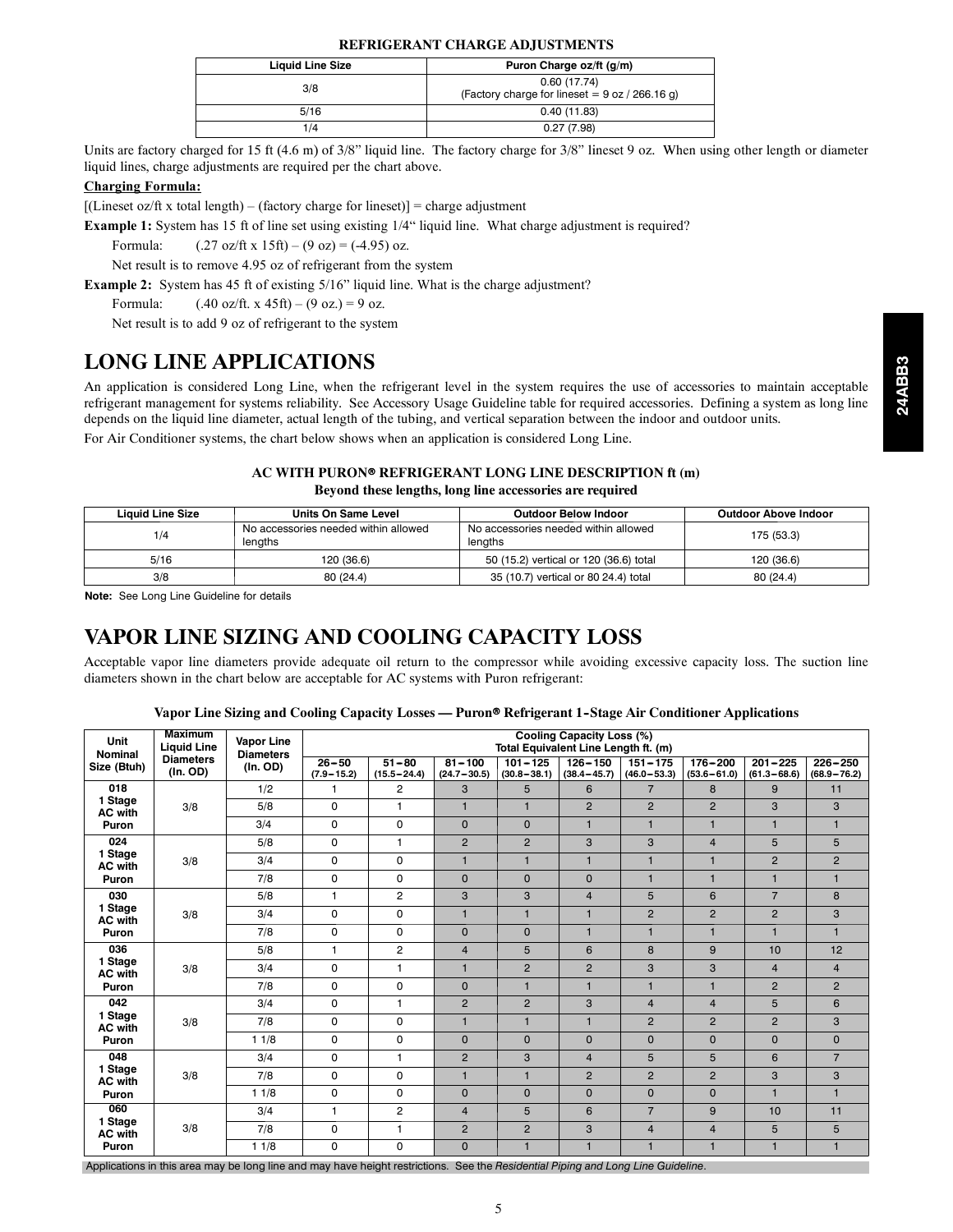# **ACCESSORIES ACCESSORIES**

| KIT NUMBER          | <b>DESCRIPTION</b> |                       |                       |                       |                       |         |                     |                       |                       |                       | Size - Voltage, Series |                |                       |                       |                       |                |                |                       |                       |           |
|---------------------|--------------------|-----------------------|-----------------------|-----------------------|-----------------------|---------|---------------------|-----------------------|-----------------------|-----------------------|------------------------|----------------|-----------------------|-----------------------|-----------------------|----------------|----------------|-----------------------|-----------------------|-----------|
|                     |                    | $18 - 32$             | $24 - 31$             | $30 - 31$             | $30 - 51$             | 5<br>နွ | io<br>$\frac{1}{8}$ | $36 - 61$             | $36 - 11$             | $42 - 30$             | $42 - 50$              | $42 - 60$      | $48 - 31$             | $48 - 51$             | $48 - 61$             | $48 - 11$      | $60 - 32$      | $60 - 52$             | $60 - 62$             | $60 - 12$ |
| <b>HC32GE234</b>    | <b>MOTOR FAN</b>   | ×                     |                       |                       |                       |         |                     |                       |                       |                       |                        |                |                       |                       |                       |                |                |                       |                       |           |
| HC34GE239           | MOTOR FAN          |                       | $\boldsymbol{\times}$ | $\times$              | ×                     |         |                     |                       |                       |                       |                        |                |                       |                       |                       |                |                |                       |                       |           |
| HC38GE219           | <b>MOTOR FAN</b>   |                       |                       |                       |                       |         |                     |                       |                       | $\times$              | $\times$               |                |                       |                       |                       |                |                |                       |                       |           |
| HC38GE461           | <b>MOTOR FAN</b>   |                       |                       |                       |                       |         |                     |                       |                       |                       |                        | ×              |                       |                       |                       |                |                |                       |                       |           |
| HC40GE225           | <b>MOTOR FAN</b>   |                       |                       |                       |                       |         |                     |                       |                       |                       |                        |                |                       |                       |                       |                | $\times$       | $\times$              |                       |           |
| <b>HC40GE226</b>    | MOTOR FAN          |                       |                       |                       |                       | ×       | ×                   |                       |                       |                       |                        |                | ×                     | $\pmb{\times}$        |                       |                |                |                       |                       |           |
| <b>HC40GE466</b>    | MOTOR FAN          |                       |                       |                       |                       |         |                     | $\times$              |                       |                       |                        |                |                       |                       | ×                     |                |                |                       | $\times$              |           |
| KAACH1201AAA        | KIT CRKC HTR       |                       |                       |                       |                       |         |                     |                       |                       | $\times$              | $\pmb{\times}$         |                | $\pmb{\times}$        | ×                     |                       |                | $\times$       | $\pmb{\times}$        |                       |           |
| KAACH1401AAA        | KIT CRKC HTR       | $\times$              | $\times$              | $\times$              | ×                     | ×       | ×                   |                       |                       |                       |                        |                |                       |                       |                       |                |                |                       |                       |           |
| KAACH1501AAA        | KIT CRKC HTR       |                       |                       |                       |                       |         |                     | ×                     |                       |                       |                        |                |                       |                       |                       |                |                |                       |                       |           |
| KAACH1801AAA        | KIT CRKC HTR       |                       |                       |                       |                       |         |                     |                       | ×                     |                       |                        |                |                       |                       |                       |                |                |                       |                       |           |
| KAACH1901AAA        | KIT CRKC HTR       |                       |                       |                       |                       |         |                     |                       |                       |                       |                        | $\times$       |                       |                       | ×                     |                |                |                       | $\times$              |           |
| KAACH2001AAA        | KIT CRKC HTR       |                       |                       |                       |                       |         |                     |                       |                       |                       |                        |                |                       |                       |                       | $\times$       |                |                       |                       | $\times$  |
| KAACS0201PTC        | KIT PTC            | ×                     | ×                     | $\times$              |                       |         |                     |                       |                       | $\times$              |                        |                | $\times$              |                       |                       |                | $\times$       |                       |                       |           |
| KAAFT0101AAA        | KIT FRZ THERM      | ×                     | $\times$              | $\times$              | ×                     | ×       | ×                   | ×                     | ×                     | ×                     | ×                      | ×              | ×                     | ×                     | ×                     | ×              | ×              | ×                     | $\times$              | ×         |
| KAAHI0501PUR        | KIT PRESSURE SW    | $\pmb{\times}$        | $\times$              | $\pmb{\times}$        | $\times$              | ×       | ×                   | $\times$              | ×                     | $\times$              | $\times$               | ×              | $\times$              | ×                     | $\,\times\,$          | $\times$       | ×              | $\times$              | $\times$              | ×         |
| KAALP0401PUR        | KIT PRESSURE SW    | $\times$              | $\boldsymbol{\times}$ | $\times$              | $\times$              | ×       | ×                   | $\boldsymbol{\times}$ | ×                     | ×                     | $\times$               | ×              | $\times$              | ×                     | ×                     | ×              | ×              | ×                     | ×                     | ×         |
| KAALS0201LLS        | KIT SOL VALVE      | ×                     | $\times$              | $\pmb{\times}$        | $\times$              | ×       | ×                   | $\boldsymbol{\times}$ | ×                     | ×                     | $\boldsymbol{\times}$  | ×              | ×                     | ×                     | $\boldsymbol{\times}$ | ×              | ×              | $\boldsymbol{\times}$ | ×                     | ×         |
| KAATD0101TDR        | KIT TIME DELAY     | $\times$              | $\times$              | $\times$              | $\times$              | ×       | $\times$            | $\boldsymbol{\times}$ | $\boldsymbol{\times}$ | $\boldsymbol{\times}$ | $\times$               | $\times$       | $\,\varkappa\,$       | $\boldsymbol{\times}$ | $\,\varkappa\,$       | $\pmb{\times}$ | ×              | $\times$              | $\boldsymbol{\times}$ | ×         |
| KAAWS0101AAA        | KIT WINTER ST      | ×                     | ×                     | ×                     | $\times$              |         | $\times$            | ×                     | ×                     | ×                     | $\boldsymbol{\times}$  | ×              | ×                     | ×                     | ×                     | ×              | ×              | ×                     | ×                     | ×         |
| KSACY0101AAA        | KIT CYCLE PROTR    | $\times$              | ×                     | $\pmb{\times}$        | $\times$              | ×       | ×                   | $\times$              | ×                     | ×                     | $\times$               | ×              | $\times$              | ×                     | $\times$              | ×              | ×              | $\times$              | ×                     | ×         |
| KSAHS1701AAA        | KIT HARD START     | ×                     | $\times$              | $\times$              |                       |         |                     |                       |                       | $\times$              |                        |                | ×                     |                       |                       |                | ×              |                       |                       |           |
| <b>KSALA0301410</b> | KIT LOW AMBIENT    | ×                     | $\pmb{\times}$        | $\pmb{\times}$        | ×                     | ×       | ×                   | ×                     | ×                     | ×                     | ×                      | ×              | ×                     | ×                     | ×                     | ×              | ×              | ×                     | ×                     | ×         |
| KSALA0601AAA        | KIT MOTOR MASTER   | $\times$              | $\times$              | $\times$              | ×                     | ×       | $\pmb{\times}$      |                       |                       | $\pmb{\times}$        | $\boldsymbol{\times}$  |                | $\pmb{\times}$        | $\pmb{\times}$        |                       |                | $\pmb{\times}$ | $\pmb{\times}$        |                       |           |
| KSALA0701AAA        | KIT MOTOR MASTER   |                       |                       |                       |                       |         |                     | $\times$              |                       |                       |                        | ×              |                       |                       | $\boldsymbol{\times}$ |                |                |                       | $\times$              |           |
| KSASF0101AAA        | KIT SPRT FEET      | ×                     | $\boldsymbol{\times}$ | $\times$              | $\boldsymbol{\times}$ | ×       | ×                   | $\pmb{\times}$        | ×                     | $\pmb{\times}$        | ×                      | $\pmb{\times}$ | ×                     | ×                     | $\,\varkappa\,$       | ×              | ×              | ×                     | ×                     | ×         |
| KSASH0601COP        | KIT SOUND BLKT     | ×                     | ×                     | $\boldsymbol{\times}$ | $\times$              | ×       | ×                   | ×                     | ×                     | ×                     | $\times$               | $\times$       | $\boldsymbol{\times}$ | ×                     | $\times$              | ×              |                |                       |                       |           |
| KSASH2101COP        | KIT SOUND BLKT     |                       |                       |                       |                       |         |                     |                       |                       |                       |                        |                |                       |                       |                       |                | $\times$       | ×                     | $\times$              | ×         |
| KSATX0201PUR        | KIT TXV            | $\boldsymbol{\times}$ | $\times$              | $\times$              | ×                     |         |                     |                       |                       |                       |                        |                |                       |                       |                       |                |                |                       |                       |           |
| KSATX0301PUR        | KIT TXV            |                       |                       |                       |                       | ×       | $\times$            | $\times$              | $\times$              | $\times$              | $\times$               | $\times$       |                       |                       |                       |                |                |                       |                       |           |
| KSATX0401PUR        | KIT TXV            |                       |                       |                       |                       |         |                     |                       |                       |                       |                        |                | ×                     | ×                     | ×                     | ×              |                |                       |                       |           |
| KSATX0501PUR        | KIT TXV            |                       |                       |                       |                       |         |                     |                       |                       |                       |                        |                |                       |                       |                       |                | $\times$       | $\times$              | $\times$              | $\times$  |

 $X =$  Accessory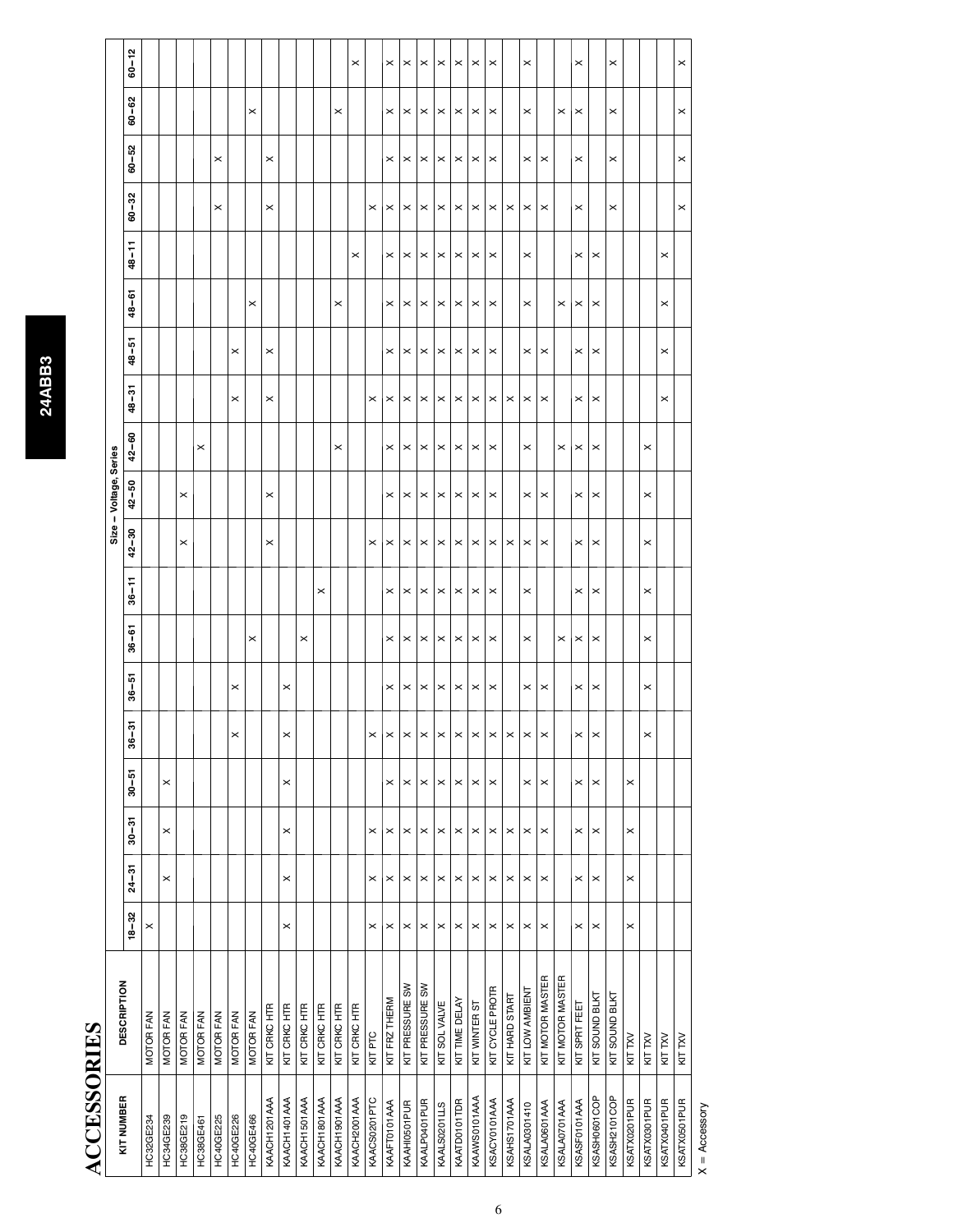#### **ACCESSORY THERMOSTATS**

| <b>PART NUMBER</b> | <b>PROGRAM</b>                            | <b>GAS</b>                         | <b>ELECTRIC</b>               |  | <b>HEAT PUMP</b> | <b>HEAT</b>                                  | <b>COOL</b> |  |  |  |  |  |  |
|--------------------|-------------------------------------------|------------------------------------|-------------------------------|--|------------------|----------------------------------------------|-------------|--|--|--|--|--|--|
|                    |                                           | <b>Comfort</b>                     |                               |  |                  |                                              |             |  |  |  |  |  |  |
| TC-PAC01           | $5-2$ Day                                 |                                    |                               |  |                  |                                              |             |  |  |  |  |  |  |
| TC-NAC01           | <b>NP</b>                                 |                                    |                               |  |                  |                                              |             |  |  |  |  |  |  |
| TCSNAC01           | NP                                        |                                    |                               |  |                  |                                              |             |  |  |  |  |  |  |
|                    |                                           |                                    | <b>THERMOSTAT ACCESSORIES</b> |  |                  |                                              |             |  |  |  |  |  |  |
| <b>PART NUMBER</b> |                                           | <b>DESCRIPTION</b>                 |                               |  |                  | <b>THERMOSTATS USED WITH</b>                 |             |  |  |  |  |  |  |
| TSTATXXCNV10‡      | Thermostat Conversion Kit (4 to 5 wire) - |                                    | 10 pack                       |  |                  | All Carrier <sup>®</sup> branded thermostats |             |  |  |  |  |  |  |
| TX-LBP01           |                                           | Large Decorative Backplate         |                               |  |                  | TP-Pxx, TP-Nxx, TC-Pxx                       |             |  |  |  |  |  |  |
| TX-MBP01           |                                           | <b>Medium Decorative Backplate</b> |                               |  |                  | $TC - Nxx$ . $TB - Pxx$                      |             |  |  |  |  |  |  |

#### **ACCESSORY USAGE GUIDELINE**

| <b>ACCESSORY</b>                                                           | <b>REQUIRED FOR</b><br><b>LOW-AMBIENT COOLING</b><br><b>APPLICATIONS</b><br>(Below 55°F/12.8°C) | <b>REQUIRED FOR LONG</b><br><b>LINE APPLICATIONS*</b> | <b>REQUIRED FOR</b><br><b>SEA COAST</b><br><b>APPLICATIONS</b><br>(Within 2 miles/3.22 km) |
|----------------------------------------------------------------------------|-------------------------------------------------------------------------------------------------|-------------------------------------------------------|--------------------------------------------------------------------------------------------|
| <b>Ball Bearing Fan Motor</b>                                              | Yest                                                                                            | No                                                    | No                                                                                         |
| <b>Compressor Start Assist Capacitor and Relay</b>                         | Yes                                                                                             | <b>Yes</b>                                            | No.                                                                                        |
| <b>Crankcase Heater</b>                                                    | Yes                                                                                             | Yes                                                   | No                                                                                         |
| <b>Evaporator Freeze Thermostat</b>                                        | Yes                                                                                             | No                                                    | No                                                                                         |
| <b>Hard Shut-Off TXV</b>                                                   | Yes                                                                                             | Yes                                                   | Yes                                                                                        |
| <b>Liquid Line Solenoid Valve</b>                                          | No.                                                                                             | No                                                    | No                                                                                         |
| Motor Master <sup>®</sup> Control or<br><b>Low-ambient Pressure Switch</b> | Yes                                                                                             | No                                                    | No                                                                                         |
| <b>Support Feet</b>                                                        | Recommended                                                                                     | No                                                    | Recommended                                                                                |
| <b>Winter Start Control</b>                                                | Yes $#$                                                                                         | No                                                    | No.                                                                                        |

For tubing set lengths between 80 and 200 ft. (24.38 and 60.96 m) horizontal or 35 ft. (10.7 m) vertical differential (total equivalent length), refer to the Residential Split-System Longline Application Guideline.

 $\dagger$  Required for Low--Ambient Controller (full modulation feature) MotorMaster® Control.

# Required if Low Pressure Switch is factory or field installed.

#### **Accessory Description and Usage (Listed Alphabetically)**

#### **1. Ball--Bearing Fan Motor**

A fan motor with ball bearings which permits speed reduction while maintaining bearing lubrication.

Usage Guideline:

Required on all units when MotorMaster® is used.

#### 2. Compressor Start Assist - Capacitor and Relay

Start capacitor and relay gives a "hard" boost to compressor motor at each start up.

Usage Guideline:

Required for reciprocating compressors in the following applications:

Long line

Low ambient cooling

Hard shut off expansion valve on indoor coil

Liquid line solenoid on indoor coil

Required for single-phase scroll compressors in the following applications:

Long line

Low ambient cooling

Suggested for all compressors in areas with a history of low voltage problems.

#### **3. Compressor Start Assist — PTC Type**

Solid state electrical device which gives a "soft" boost to the compressor at each start-up.

Usage Guideline:

Suggested in installations with marginal power supply.

#### **4. Crankcase Heater**

An electric resistance heater which mounts to the base of the compressor to keep the lubricant warm during off cycles. Improves compressor lubrication on restart and minimizes the chance of liquid slugging.

Usage Guideline:

Required in low ambient cooling applications.

Required in long line applications.

Suggested in all commercial applications.

#### **5. Cycle Protector**

The cycle protector is designed to prevent compressor short cycling. This control provides an approximate 5--minute delay after power to the compressor has been interrupted for any reason, including power outage, protector control trip, thermostat jiggling, or normal cycling.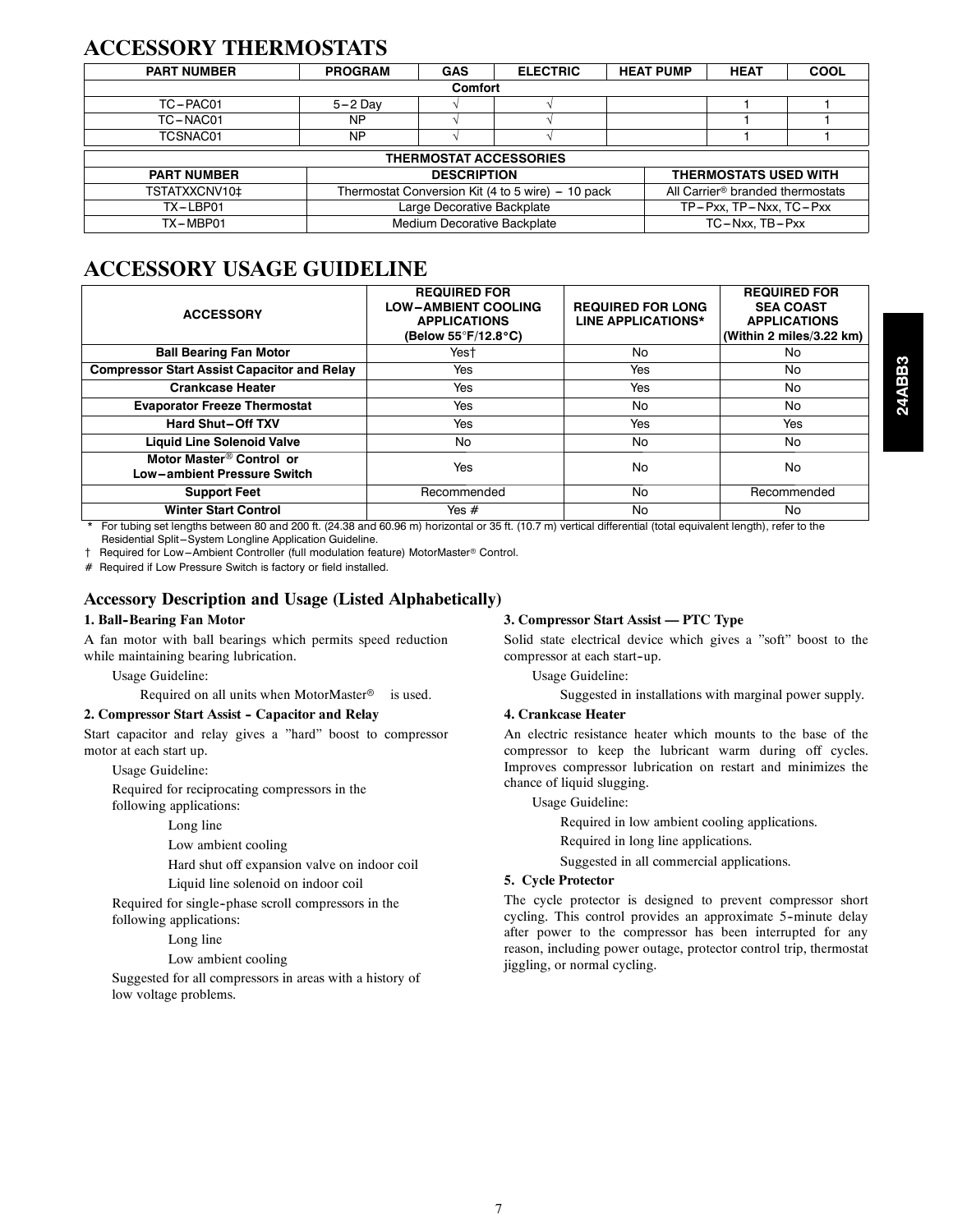#### **Accessory Description and Usage (Listed Alphabetically) (Continued)**

#### **6. Evaporator Freeze Thermostat**

An SPST temperature-actuated switch that stops unit operation when evaporator reaches freeze-up conditions.

Usage Guideline:

Required when low ambient kit has been added.

#### **7. Low--Ambient Pressure Switch Kit**

A long life pressure switch which is mounted to outdoor unit service valve. It is designed to cycle the outdoor fan motor in order to maintain head pressure within normal operating limits (approximately 100 psig to 225 psig). The control will maintain working head pressure at low-ambient temperatures down to  $0^{\circ}F$  $(-18^{\circ}C)$  when properly installed.

#### Usage Guideline:

A Low-Ambient Pressure Switch or MotorMaster® Low--Ambient Controller must be used when cooling operation is used at outdoor temperatures below  $55^{\circ}$ F (12.8 $^{\circ}$ C).

#### 8. MotorMaster<sup>®</sup> Low-Ambient Controller

A fan--speed control device activated by a temperature sensor, designed to control condenser fan motor speed in response to the saturated, condensing temperature during operation in cooling mode only. For outdoor temperatures down to  $-20^\circ$  F ( $-28.9^\circ$ C), it maintains condensing temperature at  $100^\circ F \pm 10^\circ F$  (37.8°C  $\pm$  $5.5^{\circ}$ C).

Usage Guideline:

A MotorMaster<sup>®</sup> Low Ambient Controller or Low--Ambient Pressure Switch must be used when cooling operation is used at outdoor temperatures below  $55^{\circ}$ F (12.8 $^{\circ}$ C).

Suggested for all commercial applications.

#### **9. Outdoor Air Temperature Sensor**

Designed for use with Carrier Thermostats listed in this publication. This device enables the thermostat to display the outdoor temperature. This device also

is required to enable special thermostat features such as auxiliary heat lock out.

Usage Guideline:

Suggested for all Carrier thermostats listed in this publication.

#### **10. Sound Hood**

Wraparound sound reducing cover for the compressor. Reduces the sound level by about 2 dBA.

Usage Guideline:

Suggested when unit is installed closer than 15 ft (4.57 m) to quiet areas, bedrooms, etc.

Suggested when unit is installed between two houses less than 10 ft (3.05 m) apart.

#### **11. Support Feet**

Four stick-on plastic feet that raise the unit 4 in. (101.6 mm) above the mounting pad. This allows sand, dirt, and other debris to be flushed from the unit base, minimizing corrosion.

Usage Guideline:

Suggested in the following applications:

Coastal installations.

Windy areas or where debris is normally circulating.

Rooftop installations.

For improved sound ratings.

#### **12. Thermostatic Expansion Valve (TXV)**

A modulating flow--control valve which meters refrigerant liquid flow rate into the evaporator in response to the superheat of the refrigerant gas leaving the evaporator.

Kit includes valve, adapter tubes, and external equalizer tube. Hard shut off types are available.

**NOTE**: When using a hard shut off TXV with single phase reciprocating compressors, a Compressor Start Assist Capacitor and Relay is required.

Usage Guideline:

Required to achieve AHRI ratings in certain equipment

combinations. Refer to combination ratings.

Hard shut off TXV or LLS required in air conditioner long line applications.

Required for use on all zoning systems.

#### 13. Time-Delay Relay

An SPST delay relay which briefly continues operation of indoor blower motor to provide additional cooling after the compressor cycles off.

**NOTE**: Most indoor unit controls include this feature. For those that do not, use the guideline below.

Usage Guideline:

For improved efficiency ratings for certain combinations of indoor and outdoor units. Refer to AHRI Unitary Directory.

#### **14. Winter Start Control**

This control is designed to alleviate nuisance opening of the low--pressure switch by bypassing it for the first 3 minutes of operation.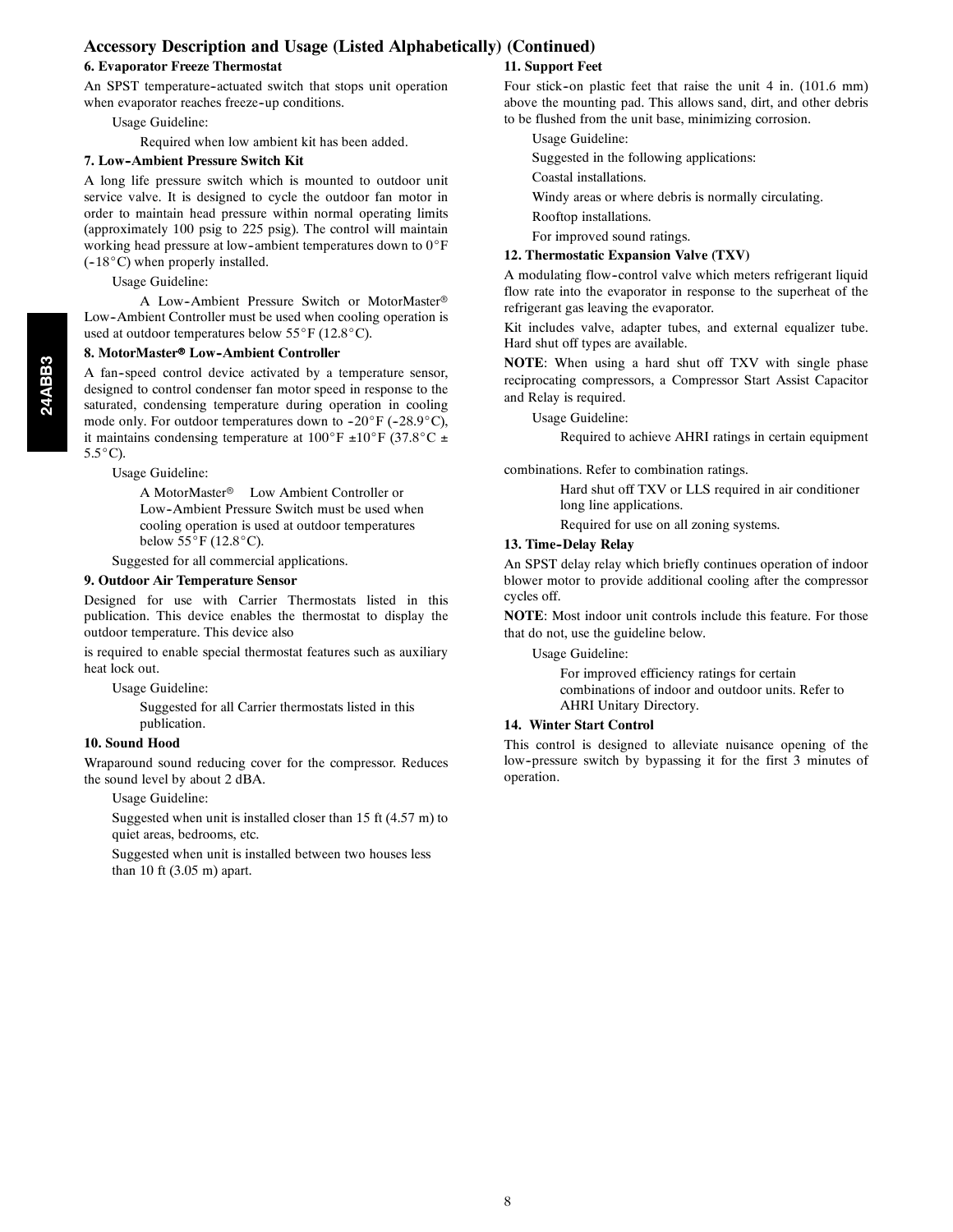#### **ELECTRICAL DATA**

| UNIT SIZE-<br><b>VOLTAGE,</b><br><b>SERIES</b> | V/PH        |            | <b>OPER VOLTS*</b> | <b>COMPR</b> |            | <b>FAN</b> | <b>MCA</b> | <b>MIN</b><br><b>WIRE</b><br>SIZE† | <b>MIN</b><br><b>WIRE</b><br>SIZE† | <b>MAX</b><br><b>LENGTH</b><br>ft. (m)‡ | MAX<br><b>LENGTH</b><br>ft. (m)‡ | <b>MAX</b><br>FUSE**<br>or CKT<br><b>BRK</b> |
|------------------------------------------------|-------------|------------|--------------------|--------------|------------|------------|------------|------------------------------------|------------------------------------|-----------------------------------------|----------------------------------|----------------------------------------------|
|                                                |             | <b>MAX</b> | <b>MIN</b>         | <b>LRA</b>   | <b>RLA</b> | <b>FLA</b> |            | $60^\circ C$                       | 75° C                              | $60^\circ C$                            | 75° C                            | <b>AMPS</b>                                  |
| $18 - 32$                                      |             |            |                    | 48.0         | 9.0        | 0.5        | 11.8       | 14                                 | 14                                 | 67 (20.4)                               | 63 (19.2)                        | $\overline{20}$                              |
| $24 - 31$                                      |             |            |                    | 58.3         | 13.5       | 0.77       | 17.6       | 14                                 | 14                                 | 45 (13.7)                               | 43 (13.1)                        | 25                                           |
| $30 - 31$                                      |             |            |                    | 64.0         | 12.8       | 0.77       | 16.8       | 14                                 | 14                                 | 47 (14.3)                               | 45 (13.7)                        | 25                                           |
| $36 - 31$                                      | 208/230/1   | 253        | 197                | 77.0         | 15.3       | 1.4        | 21.5       | 12                                 | 12                                 | 58 (17.7)                               | 55 (16.8)                        | 30                                           |
| $42 - 30$                                      |             |            |                    | 112.0        | 17.9       | 1.1        | 23.5       | 12                                 | 12                                 | 53 (16.2)                               | 51 (15.5)                        | 40                                           |
| $48 - 31$                                      |             |            |                    | 109.0        | 19.9       | 1.4        | 26.2       | 10                                 | 10                                 | 76 (23.2)                               | 73 (22.3)                        | 40                                           |
| $60 - 32$                                      |             |            |                    | 134.0        | 26.4       | 1.2        | 34.2       | 8                                  | 10                                 | 91(27.7)                                | 56 (17.1)                        | 50                                           |
| $30 - 51$                                      |             |            |                    | 58.0         | 8.3        | 0.77       | 11.2       | 14                                 | 14                                 | 81 (24.7)                               | 77 (23.5)                        | 20                                           |
| $36 - 51$                                      |             |            |                    | 71.0         | 10.5       | 1.4        | 14.5       | 14                                 | 14                                 | 63 (19.2)                               | 60 (18.3)                        | 20                                           |
| $42 - 50$                                      | $208/230-3$ | 253        | 197                | 88.0         | 13.5       | 1.1        | 18.0       | 14                                 | 14                                 | 51 (15.5)                               | 48 (14.6)                        | 30                                           |
| $48 - 51$                                      |             |            |                    | 83.1         | 13.1       | 1.4        | 17.8       | 10                                 | 10                                 | 130 (39.6)                              | 123 (37.5)                       | 30                                           |
| $60 - 52$                                      |             |            |                    | 110.0        | 16.0       | 1.4        | 21.4       | 12                                 | 12                                 | 67 (20.4)                               | 64 (16.5)                        | 30                                           |
| $36 - 61$                                      |             |            |                    | 38.0         | 5.6        | 0.7        | 7.7        | 14                                 | 14                                 | 236 (71.9)                              | 225 (68.5)                       | 15                                           |
| $42 - 60$                                      |             |            |                    | 44.0         | 6.0        | 0.6        | 8.1        | 14                                 | 14                                 | 225 (68.5)                              | 214 (65.2)                       | 15                                           |
| $48 - 61$                                      | $460 - 3$   | 506        | 414                | 41.0         | 6.1        | 0.7        | 8.3        | 14                                 | 14                                 | 219 (66.8)                              | 208 (63.4)                       | 15                                           |
| $60 - 62$                                      |             |            |                    | 52.0         | 7.8        | 0.7        | 10.5       | 14                                 | 14                                 | 173 (52.7)                              | 165 (50.3)                       | 15                                           |
| $36 - 11$                                      |             |            |                    | 36.5         | 3.8        | 0.5        | 5.3        | 14                                 | 14                                 | 343 (104.5)                             | 326 (99.4)                       | 15                                           |
| 48-11                                          | $575 - 3$   | 532        | 518                | 33.0         | 4.4        | 0.5        | 6.0        | 14                                 | 14                                 | 303 (92.4)                              | 288 (87.8)                       | 15                                           |
| $60 - 12$                                      |             |            |                    | 38.9         | 5.7        | 0.5        | 7.6        | 14                                 | 14                                 | 239 (72.8)                              | 228 (69.5)                       | 15                                           |

\* Permissible limits of the voltage range at which the unit will operate satisfactorily

1 If wire is applied at ambient greater than 30°C, consult table 310-16 of the NEC (NFPA 70). The ampacity of non-metallic-sheathed cable (NM), trade name ROMEX, shall be that of 60°C conditions, per the NEC (NFPA 70) Article 336-26. If other than uncoated (no-plated), 60 or 75°C insulation, copper wire (solid wire for 10 AWG or smaller, stranded wire for larger than 10 AWG) is used, consult applicable tables of the NEC (NFPA 70).

Length shown is as measured one way along wire path between unit and service panel for voltage drop not to exceed 2%.

\*\* Time-Delay fuse.

FLA -- Full Load Amps

LRA - Locked Rotor Amps

**MCA** -- Minimum Circuit Amps

**RLA** - Rated Load Amps

NOTE: Control circuit is 24-V on all units and requires external power source. Copper wire must be used from service disconnect to unit. All motors/compressors contain internal overload protection.

Complies with 2007 requirements of ASHRAE Standards 90.1

#### **A--WEIGHTED SOUND POWER LEVEL**

| UNIT SIZE         | <b>STANDARD</b><br><b>RATING</b> |      |      |      |      |      | TYPICAL OCTAVE BAND SPECTRUM (dBA, without tone adjustment) |      |
|-------------------|----------------------------------|------|------|------|------|------|-------------------------------------------------------------|------|
|                   | dBA                              | 125  | 250  | 500  | 1000 | 2000 | 4000                                                        | 8000 |
| $18 - 32$         | 72                               | 53.5 | 59.5 | 63.5 | 67.0 | 63.5 | 59.0                                                        | 52.5 |
| $24 - 31$         | 76                               | 55.0 | 61.5 | 67.0 | 71.5 | 69.0 | 61.0                                                        | 55.0 |
| $30 - 31.51$      | 74                               | 55.0 | 63.5 | 68.5 | 68.5 | 65.5 | 61.0                                                        | 54.0 |
| 36-31, 51, 61, 11 | 75                               | 59.5 | 63.0 | 68.5 | 70.0 | 65.5 | 61.5                                                        | 53.5 |
| 42-30, 50, 60     | 78                               | 57.5 | 65.0 | 71.0 | 73.0 | 70.5 | 67.5                                                        | 62.5 |
| 48-31, 51, 61, 11 | 80                               | 58.5 | 67.5 | 73.5 | 75.0 | 70.5 | 67.5                                                        | 64.5 |
| $60 - 32$         | 78                               | 59.0 | 67.5 | 71.5 | 73.5 | 69.0 | 66.0                                                        | 63.5 |
| 60-52, 62, 12     | 79                               | 59.5 | 69.5 | 72.5 | 73.5 | 71.0 | 68.0                                                        | 63.5 |

**NOTE:** Tested in accordance with AHRI Standard 270-2008 (not listed in AHRI).

#### **A--WEIGHTED SOUND POWER LEVEL WITH SOUND SHIELD**

| UNIT SIZE             | <b>STANDARD</b><br><b>RATING</b> |      |      |      |      | <b>TYPICAL OCTAVE BAND SPECTRUM (dBA, without tone adjustment)</b> |      |      |
|-----------------------|----------------------------------|------|------|------|------|--------------------------------------------------------------------|------|------|
|                       | dBA                              | 125  | 250  | 500  | 1000 | 2000                                                               | 4000 | 8000 |
| $18 - 32$             | 71                               | 55.5 | 60.5 | 64.0 | 66.0 | 63.0                                                               | 58.5 | 52.0 |
| $24 - 31$             | 74                               | 55.5 | 60.5 | 66.5 | 70.0 | 67.0                                                               | 61.0 | 53.5 |
| $30 - 31.51$          | 73                               | 55.5 | 64.0 | 68.0 | 67.0 | 64.0                                                               | 60.0 | 52.5 |
| $36 - 31, 51, 61, 11$ | 74                               | 59.5 | 63.0 | 68.0 | 69.5 | 65.0                                                               | 60.5 | 50.5 |
| 42-30, 50, 60         | 77                               | 57.5 | 65.0 | 70.5 | 72.0 | 70.0                                                               | 67.0 | 62.0 |
| 48-31, 51, 61, 11     | 79                               | 60.5 | 67.5 | 73.5 | 74.5 | 71.0                                                               | 68.0 | 63.5 |
| $60 - 32$             | 78                               | 59.0 | 68.0 | 70.5 | 72.5 | 68.0                                                               | 67.0 | 63.0 |
| 60-52, 62, 12         | 78                               | 60.5 | 69.5 | 72.5 | 73.0 | 71.0                                                               | 67.5 | 61.5 |

**NOTE:** Tested in accordance with AHRI Standard 270-2008 (not listed in AHRI).

#### **CHARGING SUBCOOLING (TXV--TYPE EXPANSION DEVICE)**

| UNIT SIZE - VOLTAGE & SERIES | <b>REQUIRED SUBCOOLING °F (°C)</b> |
|------------------------------|------------------------------------|
| $18 - 32$                    | 10(5.6)                            |
| $24 - 31$                    | 10(5.6)                            |
| $30 - 31.51$                 | 10(5.6)                            |
| $36 - 31, 51, 61, 11$        | 14(7.8)                            |
| 42-30, 50, 60                | 10(5.6)                            |
| 48-31, 51, 61, 11            | 15(8.3)                            |
| $60 - 32$                    | 13(7.2)                            |
| 60-52, 62, 12                | 10(5.6)                            |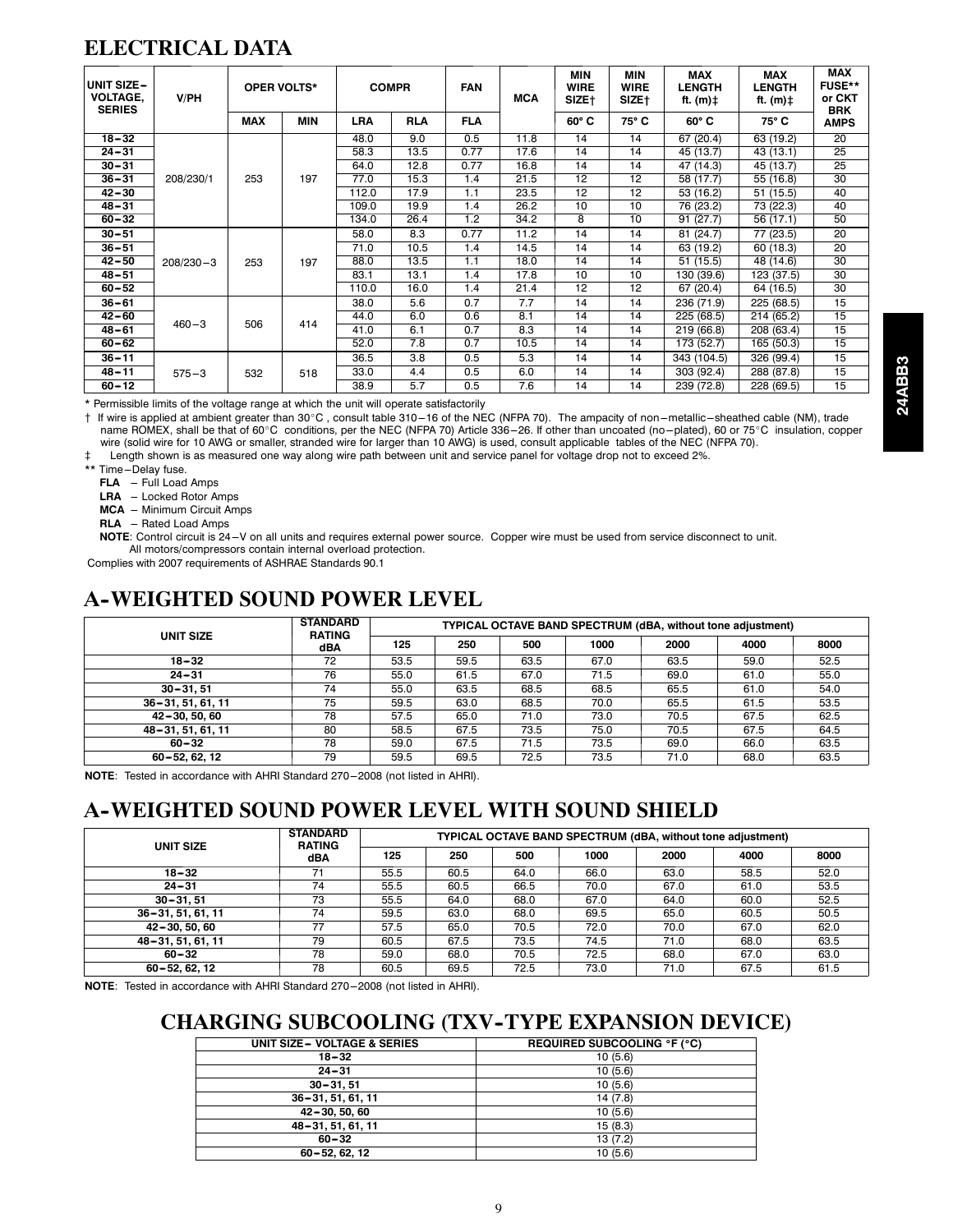| ø |  |
|---|--|
| M |  |
|   |  |
| ۰ |  |
| ≂ |  |
|   |  |
|   |  |
|   |  |
|   |  |

# DIMENSIONS - ENGLISH **DIMENSIONS -- ENGLISH**

| $\overline{\mathbf{s}}$     | <b>SERIES</b>                                              |                                                               |                                       | ELECTRICAL<br>CHARACTERISTICS | ⋖                                                                             | m                   | ပ                 | $\mathbf{\Omega}$                                   | Щ                  |                   | Щ,                     | ပ              | ≍                    | ᆜ                  | Σ                                                    | z                          | உ                          | OPERATING   SHIPPING<br>Weight (ibs)   Weight (ibs) |                          | Î<br>×<br>∍<br>DIMENSIONS IL x<br><b>SHIPPING</b>                                                                                                                                                  |
|-----------------------------|------------------------------------------------------------|---------------------------------------------------------------|---------------------------------------|-------------------------------|-------------------------------------------------------------------------------|---------------------|-------------------|-----------------------------------------------------|--------------------|-------------------|------------------------|----------------|----------------------|--------------------|------------------------------------------------------|----------------------------|----------------------------|-----------------------------------------------------|--------------------------|----------------------------------------------------------------------------------------------------------------------------------------------------------------------------------------------------|
| 24ABB318                    | $\sim$                                                     | $\times$                                                      | $\circ$                               | $\circ$                       | 231/8<br>$\circ$                                                              | $5/16$ "<br>25      |                   | $3/4$ "<br>3/4"                                     | 47/16              |                   | 18 1/16"               | 13/16"         | 2 13/16              | $1/2$ "            | 16112                                                | $rac{1}{2}$ = $rac{1}{2}$  | $\frac{12}{12}$            | 107                                                 | 130                      | $33 \frac{1}{2}$<br>24 1/4" X 27 3/8" X                                                                                                                                                            |
| 24ABB324                    | ↽                                                          | $\times$                                                      | $\circ$                               | $\circ$                       | 231/8"<br>$\circ$                                                             | 25 5/16"            |                   | 3/4"<br>$3/4$ "                                     | 47/16"             |                   | 18 1/16"               | 13/16"         | 2 13/16              | $1/2$ "            | 161/2"                                               |                            |                            | 110                                                 | 134                      | $33 \frac{1}{2}$<br>24 1/4" X 27 3/8" X                                                                                                                                                            |
| 24ABB330                    |                                                            | $\mathord{\approx}$                                           | $\circ$                               | ×                             | 231/8<br>$\circ$                                                              | 28 11/16"           |                   | 3/4"<br>$3/4$ <sup>m</sup>                          | 4                  | 7/16 <sup>"</sup> | 18 1/16'               | 13/16"         | 213/16               | $1/2$ <sup>u</sup> | 161/2                                                | $\frac{15}{2}$             | $\frac{1}{4}$              | Ξ                                                   | 136                      | $33 \frac{1}{2}$<br>$24$ 1/4" X 27 3/8" X                                                                                                                                                          |
| 24ABB336                    | $\overline{\phantom{0}}$                                   | $\times$                                                      | $\mathord{\vphantom{1}}^{\mathbf{<}}$ | ×                             | $25 \frac{3}{4}$<br>×                                                         | $32\ 5/16"$         |                   | $\frac{1}{18}$<br>$\frac{1}{8}$                     | 47/16"             |                   | 211/4"                 | 91/8           | 2 15/16              | $5/8$ "            | 14.1/4"                                              | 101/2"                     | $\stackrel{=}{}{8}$        | $\frac{1}{2}$                                       | $\overline{170}$         | 26 7/8" X 30 1/16" X 35 15/16"                                                                                                                                                                     |
| 24ABB342                    | $\circ$                                                    | $\asymp$                                                      | $\circ$                               |                               | $313/16$ "<br>$\times$                                                        | 32 5/16"            | ∾                 | 7/8"<br>7/8"                                        | 6.9/16             |                   | 24 11/16"              | 91/8"          | $2 - 15/16$ "        | 5/8"               | 15.3/4                                               | $16$ $1/4$ <sup>=</sup>    | $13.3/4$ <sup>"</sup>      | 190                                                 | 218                      | $32$ $3/8$ $\degree$ X 35 $1/2$ $\degree$ X 35 $15/16$ $\degree$                                                                                                                                   |
| 24ABB348                    | ÷                                                          | ×                                                             | ×                                     |                               | $31 \frac{3}{16}$<br>×                                                        | $35.314$ "          | ∽                 | 7/8"<br>$7/8$ "                                     | 6.9/16             |                   | 24 11/16"              | 9118           | 215/16"              | 5/8"               | 16.3/8"                                              | 15.3/8                     | $151/4$ "                  | 186                                                 | 224                      | 32 3/8" X 35 1/2" X 39 3/8"                                                                                                                                                                        |
| 24ABB360<br>24ABB360        | $\sim$<br>$\sim$                                           | $\circ$<br>$\mathord{\sim}$                                   | $\circ$<br>×                          | $\circ$                       | 3/16"<br>3/16"<br>$\overline{5}$<br>$\overline{5}$<br>$\circ$<br>$\mathbb{1}$ | 28 15/16"<br>251/2" |                   | $7/8$ "<br>$7/8$ "<br>$7/8$ "<br>$7/8$ <sup>"</sup> | 69/16<br>$69/16$ " |                   | 24 11/16"<br>24 11/16" | 9118"<br>9118" | 2 15/16"<br>2 15/16" | 5/8"<br>5/8"       | 141/8"<br>16"                                        | $15 \frac{3}{8}$<br>151/2" | 12.3 / 4"<br>113/8"        | 190<br>198                                          | $226$<br>$\frac{230}{2}$ | 329/16<br>32 3/8" X 35 1/2" X 32 9/16"<br>32 3/8" X 35 1/2" X                                                                                                                                      |
|                             |                                                            | 09-1-027-80Z                                                  | <b>STS</b>                            | 208/230-3-60                  | $\pm 1$<br>$\times$<br>09-8-09+                                               | ξŞ                  |                   |                                                     |                    |                   |                        |                |                      |                    |                                                      |                            | NOTES:<br>$\div$<br>$\sim$ | MODE IS 55°F, MAX. 125°F.                           |                          | ALLOW 24" CLEARANCE TO SERVICE END OF UNIT.<br>48" ABOVE UNIT, 6" ON ONE SIDE, 12" ON REMAINING SIDE,<br>AND 18" BETWEEN UNITS FOR PROPER AIRFLOW.<br>MINIMUM OUTDOOR OPERATING AMBIENT IN COOLING |
|                             |                                                            |                                                               |                                       |                               |                                                                               |                     |                   |                                                     |                    |                   |                        |                |                      |                    |                                                      |                            | $\sim$                     | UNIT MODEL NUMBER.                                  |                          | SERIES DESIGNATION IS THE 13TH POSITION OF THE                                                                                                                                                     |
|                             |                                                            |                                                               |                                       |                               |                                                                               |                     |                   |                                                     |                    |                   |                        |                |                      |                    |                                                      |                            | 4.                         | CENTER OF GRAVITY                                   |                          |                                                                                                                                                                                                    |
|                             |                                                            |                                                               |                                       |                               |                                                                               |                     | ⊰ँ                |                                                     |                    |                   |                        |                |                      |                    |                                                      |                            | LÓ.                        |                                                     |                          | ALL DIMENSIONS ARE IN INCHES" UNLESS NOTED                                                                                                                                                         |
|                             |                                                            |                                                               |                                       |                               |                                                                               |                     | ξĚ<br>AIR DISCHAR |                                                     |                    |                   |                        |                |                      |                    | O                                                    | ≅                          | AIR IN                     | AIR<br>DISCHARGE                                    |                          |                                                                                                                                                                                                    |
|                             |                                                            |                                                               |                                       |                               |                                                                               |                     |                   |                                                     |                    |                   |                        |                |                      |                    |                                                      |                            |                            |                                                     |                          |                                                                                                                                                                                                    |
|                             |                                                            |                                                               |                                       |                               |                                                                               |                     |                   |                                                     |                    |                   |                        |                |                      |                    |                                                      |                            |                            |                                                     |                          |                                                                                                                                                                                                    |
|                             |                                                            |                                                               |                                       |                               |                                                                               | c                   |                   |                                                     |                    |                   |                        |                |                      |                    |                                                      |                            |                            |                                                     |                          |                                                                                                                                                                                                    |
|                             |                                                            |                                                               |                                       |                               |                                                                               |                     |                   |                                                     |                    |                   |                        |                |                      |                    |                                                      |                            |                            |                                                     |                          |                                                                                                                                                                                                    |
|                             |                                                            |                                                               |                                       |                               |                                                                               |                     |                   |                                                     |                    |                   |                        |                |                      |                    |                                                      |                            |                            |                                                     |                          |                                                                                                                                                                                                    |
| ≏                           |                                                            | FIELD CONTROL -<br>SUPPLY CONN.<br>SUPPLY CONN.<br>Ø7/8" HOLE |                                       |                               |                                                                               |                     |                   |                                                     |                    |                   |                        |                | AIR IN               |                    |                                                      |                            | $\hat{\mathbf{\Theta}}$    |                                                     |                          |                                                                                                                                                                                                    |
| FIELD                       |                                                            |                                                               |                                       |                               |                                                                               |                     | ♦                 |                                                     |                    |                   |                        |                |                      |                    |                                                      |                            |                            |                                                     |                          |                                                                                                                                                                                                    |
|                             | POWER SUPPLY CONN.—<br>0 7/8" HOLE WITH<br>0 7/8" KNOCKOUT |                                                               |                                       |                               |                                                                               | ۰                   |                   |                                                     |                    |                   |                        |                |                      |                    |                                                      |                            |                            |                                                     |                          | AIR IN                                                                                                                                                                                             |
|                             | LIQUID LINÉ CONN.                                          |                                                               |                                       |                               |                                                                               | τ                   |                   |                                                     |                    |                   |                        |                |                      |                    |                                                      |                            |                            |                                                     |                          |                                                                                                                                                                                                    |
|                             |                                                            | $\infty$                                                      | تہ                                    |                               | О<br><b>Head</b>                                                              |                     |                   |                                                     |                    |                   |                        | •್ಲ            |                      |                    |                                                      |                            |                            |                                                     | 'nщ,                     |                                                                                                                                                                                                    |
|                             |                                                            |                                                               |                                       |                               |                                                                               |                     |                   |                                                     |                    |                   | 7/8"                   |                |                      |                    |                                                      |                            |                            |                                                     |                          |                                                                                                                                                                                                    |
|                             | ØD VAPOR LINE CONN                                         |                                                               |                                       |                               |                                                                               |                     |                   |                                                     |                    |                   |                        |                | $5/16$ "             |                    | ×                                                    |                            |                            | 즠<br>-AIR                                           |                          |                                                                                                                                                                                                    |
| SIZE<br>š                   |                                                            | MOUNTING PAD<br><b>MINIMIN</b>                                |                                       |                               |                                                                               |                     |                   |                                                     |                    |                   |                        |                |                      |                    | Ø3/8" TIEDOWN KNOCKOUTS-<br>Ø3/8" TIEDOWN KNOCKOUTS- |                            |                            |                                                     |                          |                                                                                                                                                                                                    |
|                             |                                                            | <b>DIMENSIONS</b>                                             |                                       |                               |                                                                               |                     |                   |                                                     |                    |                   |                        |                |                      |                    |                                                      |                            |                            |                                                     |                          |                                                                                                                                                                                                    |
| 18, 24, 30<br>$\frac{6}{2}$ |                                                            | $26'' \times 26'$<br>$231/2$ $X23$                            |                                       |                               |                                                                               |                     |                   |                                                     |                    |                   |                        |                |                      |                    |                                                      |                            |                            |                                                     |                          |                                                                                                                                                                                                    |
| 48,60                       | $\frac{1}{2}$<br>$\frac{1}{2}$                             | $35''$ X $35''$<br>비                                          |                                       |                               |                                                                               |                     |                   |                                                     |                    |                   |                        |                |                      |                    |                                                      |                            |                            |                                                     |                          |                                                                                                                                                                                                    |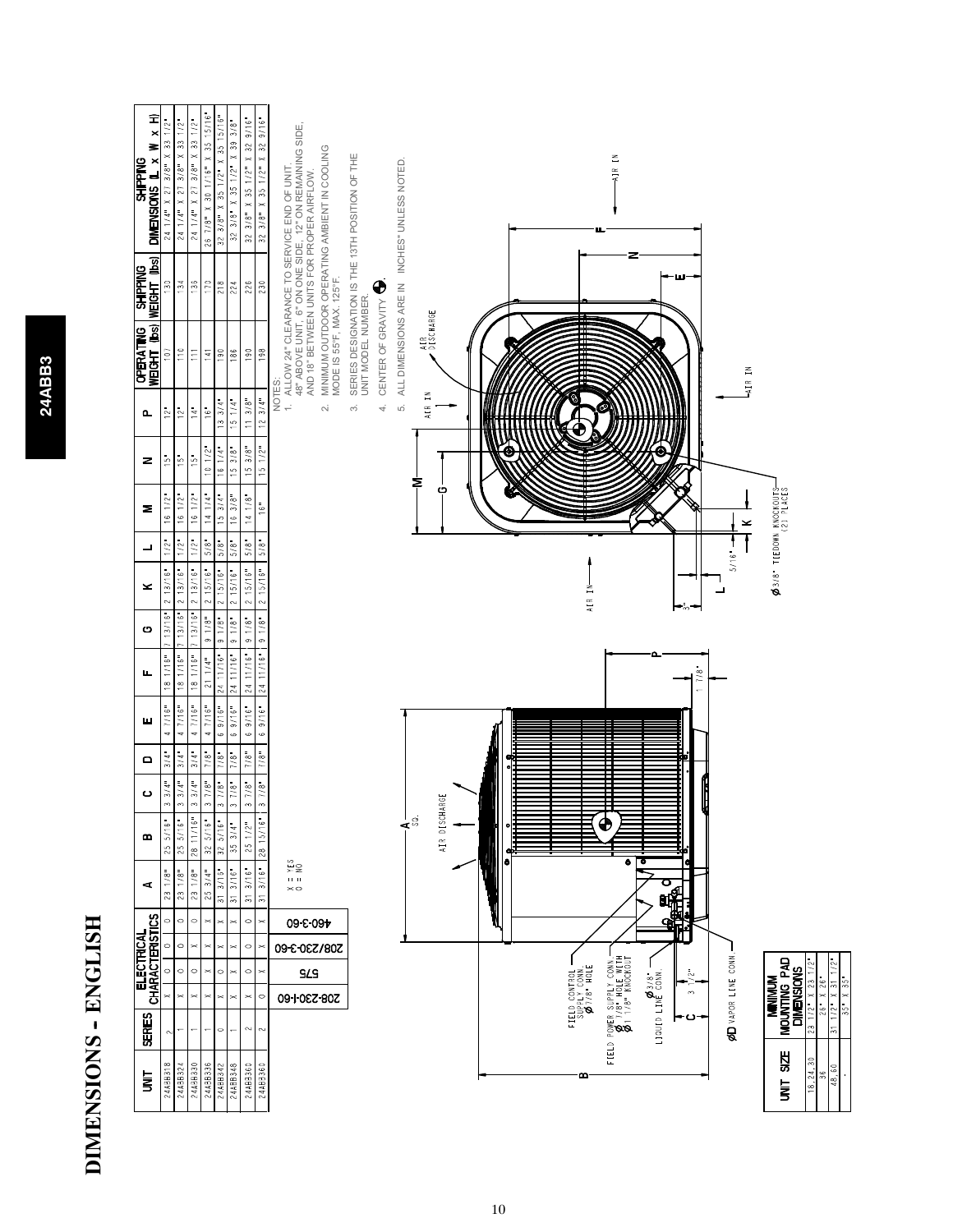| Î<br>×<br>s<br>DIMENSIONS IL x<br><b>SHIPPING</b> | 616.0 X 695.3 X 850.9 | 616.0 X 695.3 X 850.9      | 616.0 X 695.3 X 850.9 | 682.6 X 763.6 X 912.8 | 822.3 X 901.7 X 912.8 | 822.3 X 901.7 X 1000.<br>822.3 X 901.7 X 827.1 | 822.3 X 901.7 X 827.1 | 1219.2 ABOVE UNIT, 152.4 ON ONE SIDE, 304.8 ON REMAINING SIDE.<br>AND 609.6 BETWEEN UNITS FOR PROPER AIRFLOW. |                                                |                                                             |                  |   |                                               | AIR IN                                                           |                   |               |      |                     |                                                                  |               |                                             |               |
|---------------------------------------------------|-----------------------|----------------------------|-----------------------|-----------------------|-----------------------|------------------------------------------------|-----------------------|---------------------------------------------------------------------------------------------------------------|------------------------------------------------|-------------------------------------------------------------|------------------|---|-----------------------------------------------|------------------------------------------------------------------|-------------------|---------------|------|---------------------|------------------------------------------------------------------|---------------|---------------------------------------------|---------------|
| WEIGHT (Kgs) WEIGHT (Kgs)<br><b>SHIPPING</b>      | 59.0                  | 60.8                       | 61.7                  | 77.1                  | 98.9                  | 101.6<br>102.5                                 | 104.3                 | MINIMUM OUTDOOR OPERATING AMBIENT IN COOLING<br>1. ALLOW 609.6 CLEARANCE TO SERVICE END OF UNIT.              | SERIES DESIGNATION IS THE 13TH POSITION OF THE | ALL DIMENSIONS ARE IN MM" UNLESS NOTED.<br>AIR<br>DISCHARGE |                  |   |                                               |                                                                  |                   |               |      |                     |                                                                  |               |                                             |               |
| <b>OPERATING</b>                                  | 48.5                  | 49.9                       | 50.3                  | 64.0                  | 86.2                  | 84.4<br>86.2                                   | 89.8                  | MODE IS 13°C, MAX. 52°C.                                                                                      | CENTER OF GRAVITY<br>UNIT MODEL NUMBER.        | AIR IN                                                      |                  |   |                                               |                                                                  |                   |               |      | AIR IN              |                                                                  |               |                                             |               |
| $\mathbf{a}$                                      | 304.8                 | 304.8                      | 355.6                 | 406.4                 | 349.2                 | 288.9<br>387.4                                 | 323.9                 | NOTES:<br>$\sim$                                                                                              | $\overline{+}$<br>$\sim$                       | $\vec{5}$                                                   |                  |   |                                               |                                                                  |                   |               |      |                     |                                                                  |               |                                             |               |
| z                                                 | 381.0                 | 381.0                      | 381.0                 | 266.7                 | 412.8                 | 390.5<br>$\frac{1}{390.5}$                     | 393.7                 |                                                                                                               |                                                | ≅                                                           | O                |   |                                               |                                                                  |                   |               |      |                     |                                                                  |               |                                             |               |
| Σ                                                 | 419.1                 | 419.1                      | 419.1                 | 362.0                 | 400.0                 | 415.9<br>358.8                                 | 406.4                 |                                                                                                               |                                                |                                                             |                  |   |                                               |                                                                  |                   |               |      | ×<br>$\frac{1}{8}$  | $\phi$ 9.53 TIEDOWN KNOCKOUTS-                                   |               |                                             |               |
| ┙                                                 | 12.                   | 12.7                       | 12.7                  | 15.9                  | 15.9                  | 15.9<br>15.9                                   | 15.9                  |                                                                                                               |                                                |                                                             |                  |   |                                               |                                                                  |                   |               |      |                     |                                                                  |               |                                             |               |
| ≍                                                 | 71.4                  | 71.4                       | 71.4                  | 74.6                  | 74.6                  | 74.6<br>74.6                                   | 74.6                  |                                                                                                               |                                                |                                                             |                  |   | AIR IN                                        |                                                                  |                   |               |      |                     |                                                                  |               |                                             |               |
| $\bullet$                                         | 198.4                 | 198.4                      | 198.4                 | $\frac{1}{231.8}$     | 231.8                 | 231.8<br>$\frac{8}{131.8}$                     | $\frac{8}{131}$       |                                                                                                               |                                                |                                                             |                  |   |                                               |                                                                  |                   |               | 47.6 |                     |                                                                  |               |                                             |               |
| щ                                                 | 458.8                 | 458.8                      | 458.8                 | $\frac{8}{33.8}$      | 627.1                 | 627.1<br>627.1                                 | 621.1                 |                                                                                                               |                                                |                                                             |                  |   |                                               |                                                                  |                   |               |      |                     |                                                                  |               |                                             |               |
| ш                                                 | 112.                  | 112.7                      | 112.7                 | 112.1                 | 166.7                 | 166.7<br>166.7                                 | 166.7                 |                                                                                                               |                                                |                                                             |                  |   |                                               |                                                                  |                   |               |      |                     |                                                                  |               |                                             |               |
| $\mathbf{\Omega}$                                 | 19.0                  | 19.0                       | 19.0                  | $\overline{22.2}$     | $\overline{22.2}$     | 22.2<br>22.2                                   | $\frac{22.2}{2}$      |                                                                                                               |                                                |                                                             |                  |   |                                               |                                                                  |                   |               |      |                     |                                                                  |               |                                             |               |
| ပ                                                 | 95.2                  | 95.2                       | 95.2                  | $\frac{1}{98.4}$      | $\frac{1}{98.4}$      | 98.4<br>$\frac{1}{36}$                         | 98.4                  |                                                                                                               |                                                | $\mathbf{A}^{\mathbb{S}}$                                   | DISCHARGE<br>AIR |   |                                               | ♦                                                                |                   |               |      |                     |                                                                  |               |                                             |               |
| ≃                                                 | 643.0                 | 643.0                      | 728.7                 | 820.8                 | 820.8                 | 908.0<br>647.7                                 | 735.0                 |                                                                                                               |                                                |                                                             |                  | c |                                               | ۰                                                                | ढ                 | ٠<br>ο        |      |                     |                                                                  |               |                                             |               |
| ⋖                                                 | 587.3                 | 587.3                      | 587.3                 | 654.0                 | 792.2                 | 792.2<br>792.2                                 | Z<br>792.             | $= 100$<br>$\geq$                                                                                             |                                                |                                                             |                  |   |                                               |                                                                  |                   | 囁             |      |                     |                                                                  |               |                                             |               |
|                                                   | $\circ$               | $\circ$                    | $\circ$               | ×                     | $\asymp$              | $\circ$<br>×                                   |                       | 09-8-09+                                                                                                      |                                                |                                                             |                  |   |                                               |                                                                  |                   |               |      |                     |                                                                  |               |                                             |               |
|                                                   | $\circ$               | $\circ$                    | $\times$              | ×                     |                       | $\circ$                                        |                       | 308\230-3-00                                                                                                  |                                                |                                                             |                  |   |                                               |                                                                  |                   | $\circ$<br>38 |      |                     |                                                                  | 596.9 X 596.9 |                                             | 889.0 X 889.0 |
| <b>CHARACTERISTICS</b><br><b>ELECTRICAL</b>       | $\circ$               | $\circ$                    | $\circ$               |                       | $\circ$               | $\circ$<br>×                                   | $\geq$                | STS                                                                                                           |                                                |                                                             |                  |   | FIELD CONTROL -<br>SUPPLY CONN<br>Ø22.23 HOLE |                                                                  | LIQUID LINE CONN. |               |      | ØD VAPOR LINE CONN. | <b>OV</b> SNILINDIN<br>Monnling<br>Monnling<br><b>DIMENSIONS</b> |               | $\frac{660.4 \times 600}{800.1 \times 800}$ |               |
| <b>SERIES</b>                                     | ×<br>2                | $\times$<br>$\overline{ }$ | $\times$<br>÷         | ×<br>÷                | ×<br>$\circ$          | ×<br>×<br>$\sim$                               | C<br>$\sim$           | 09-1-0EZ-80Z                                                                                                  |                                                |                                                             |                  |   | ≃                                             | FIELD POWER SUPPLY CONN.<br>Ø 22.23 HOLE WITH<br>Ø28.58 KNOCKOUT |                   |               |      |                     | UNIT SIZE                                                        | 18,24,30      | 48,60                                       |               |
| $\overline{\mathbf{s}}$                           | 24ABB318              | 24ABB324                   | 24ABB330              | 24ABB336              | 24ABB342              | 24ABB348<br>24ABB360                           | 24ABB360              |                                                                                                               |                                                |                                                             |                  |   |                                               |                                                                  |                   |               |      |                     |                                                                  |               |                                             |               |

**DIMENSIONS -- SI**

DIMENSIONS - SI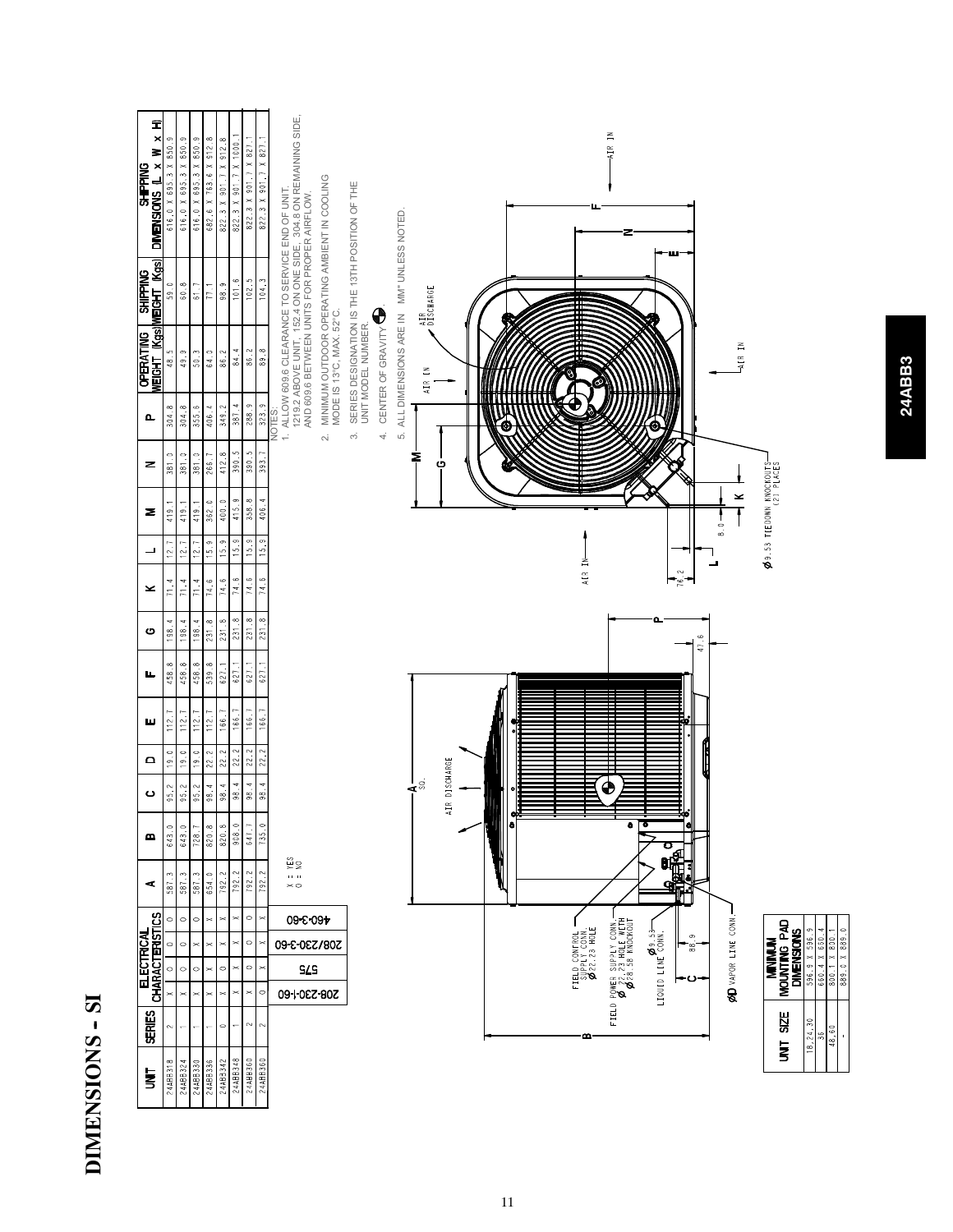# **CLEARANCES CLEARANCES**



IMPORTANT: When installing multiple units in an alcove, roof well, or partially enclosed area, ensure there is adequate ventilation to prevent re-circulation of discharge air. **IMPORTANT**: When installing multiple units in an alcove, roof well, or partially enclosed area, ensure there is adequate ventilation to prevent re--circulation of discharge air.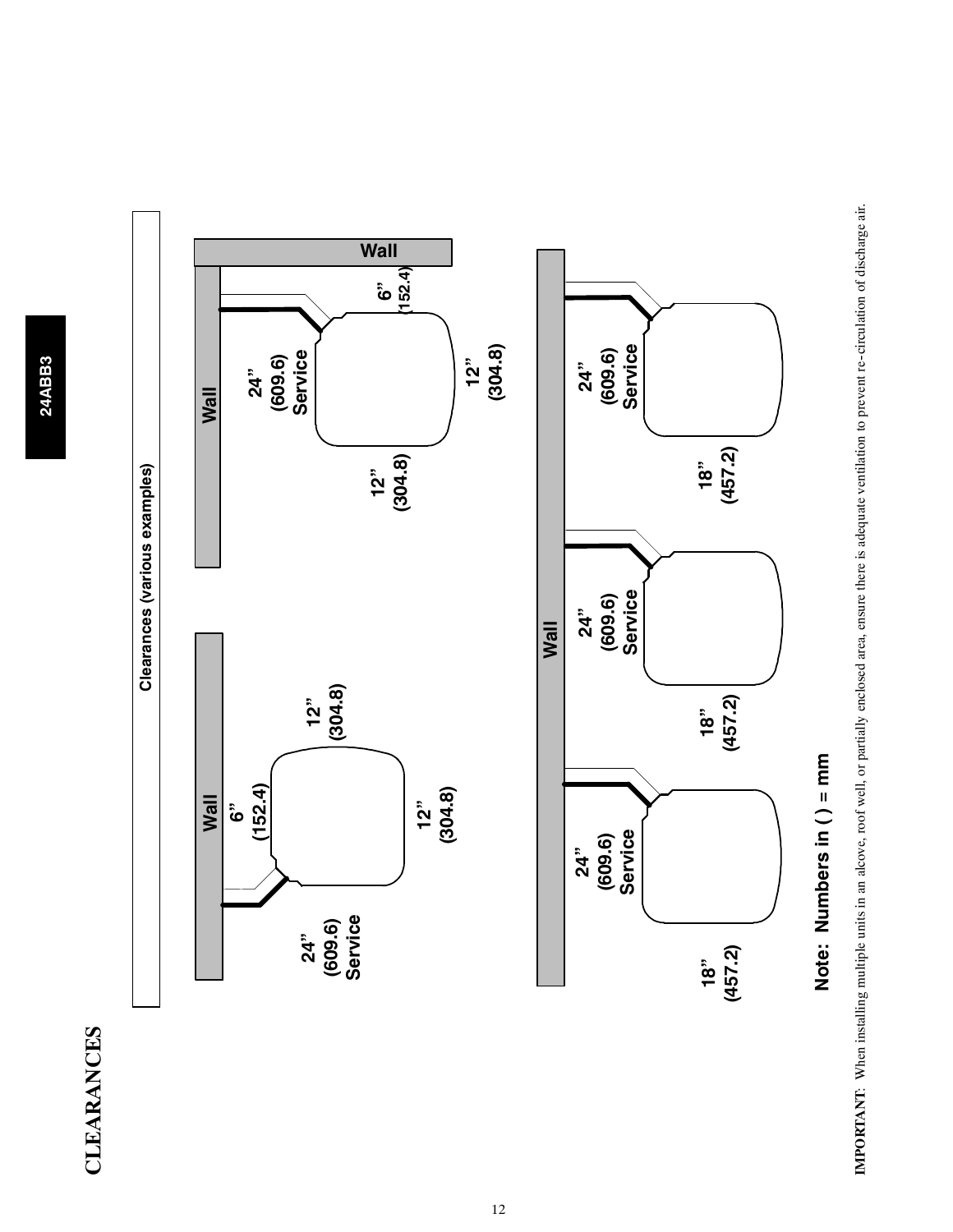#### **TESTED AHRI COMBINATION RATINGS\***

#### **NOTE: Ratings contained in this document are subject to change at any time.**

**For AHRI ratings certificates, please refer to the AHRI directory www.ahridirectory.org**

**Additional ratings and system combinations can be accessed via the Carrier database at:**

**http://cactaxcredits.info/carrier-ratings/ac\_ratings\_srch.php**

**Equipment performance calculator can be accessed at: http://rpmob.wrightsoft.com/**

| <b>Model Number</b> | <b>Indoor Coil Model Number</b> | <b>Furnace Model Number</b> | Cooling<br>Capacity | <b>EER</b> | <b>SEER</b> |
|---------------------|---------------------------------|-----------------------------|---------------------|------------|-------------|
| 24ABB318(A,W)32     | CAP**1814A**+TDR                |                             | 17,600              | 10.9       | 13.0        |
| 24ABB324(A,W)31     | CAP**2414A**+TDR                |                             | 23,000              | 11.0       | 13.0        |
| 24ABB330(A,W)31     | CAP**3014A**+TDR                |                             | 27,400              | 10.9       | 13.0        |
| 24ABB330A51         | CAP**3014A**+TDR                |                             | 27,400              | 10.8       | 13.0        |
| 24ABB336(A,W)31     | CAP**3617A**+TDR                |                             | 33,800              | 10.9       | 13.0        |
| 24ABB336A11         | CAP**3617A**+TDR                |                             | 33,800              | 10.9       | 13.0        |
| 24ABB336A51         | CAP**3617A**+TDR                |                             | 33,800              | 10.9       | 13.0        |
| 24ABB336A61         | CAP**3617A**+TDR                |                             | 33,800              | 10.9       | 13.0        |
| 24ABB342(A,W)30     | CAP**4221A**+TDR                |                             | 41.000              | 11.0       | 13.0        |
| 24ABB342A50         | CAP**4221A**+TDR                |                             | 41,000              | 11.0       | 13.0        |
| 24ABB342A60         | CAP**4221A**+TDR                |                             | 41,000              | 11.0       | 13.0        |
| 24ABB348(A,W)31     | CAP**4821A**+TDR                |                             | 46,000              | 11.0       | 13.2        |
| 24ABB348A11         | CAP**4821A**+TDR                |                             | 46.000              | 11.0       | 13.2        |
| 24ABB348A51         | CAP**4821A**+TDR                |                             | 46,000              | 11.0       | 13.2        |
| 24ABB348A61         | CAP**4821A**+TDR                |                             | 46,000              | 11.0       | 13.2        |
| 24ABB360(A,W)32     | CAP**6024A**+TDR                |                             | 57,500              | 11.0       | 13.0        |
| 24ABB360A12         | CAP**6024A**+TDR                |                             | 57.500              | 11.0       | 13.0        |
| 24ABB360A52         | CAP**6024A**+TDR                |                             | 57,500              | 11.0       | 13.0        |
| 24ABB360A62         | CAP**6024A**+TDR                |                             | 57.500              | 11.0       | 13.0        |

\* AHRI = Air Conditioning, Heating & Refrigeration Institute<br>EERA — Energy Efficiency Ratio – 'A' conditions – 80°F (26.6°C) indoor db/67°F (19.4°C) indoor wb & 95°F (35°C) outdoor wb.<br>SEER — Seasonal Energy Efficiency performance. Use either the accessory Time-Delay Relay, KAATD0101TDR, or a furnace equipped with TDR. Most Carrier furnaces are equipped with TDR. **NOTES:**

1. Ratings are net values reflecting the effects of circulating fan motor heat. Supplemental electric heat is not included.

2. Tested outdoor/indoor combinations have been tested in accordance with DOE test procedures for central air conditioners. Ratings for other

combinations are determined under DOE computer simulation procedures.

3. Determine actual CFM values obtainable for your system by referring to fan performance data in fan coil or furnace coil literature.

4. Do not apply with capillary tube coils as performance and reliability are significantly affected.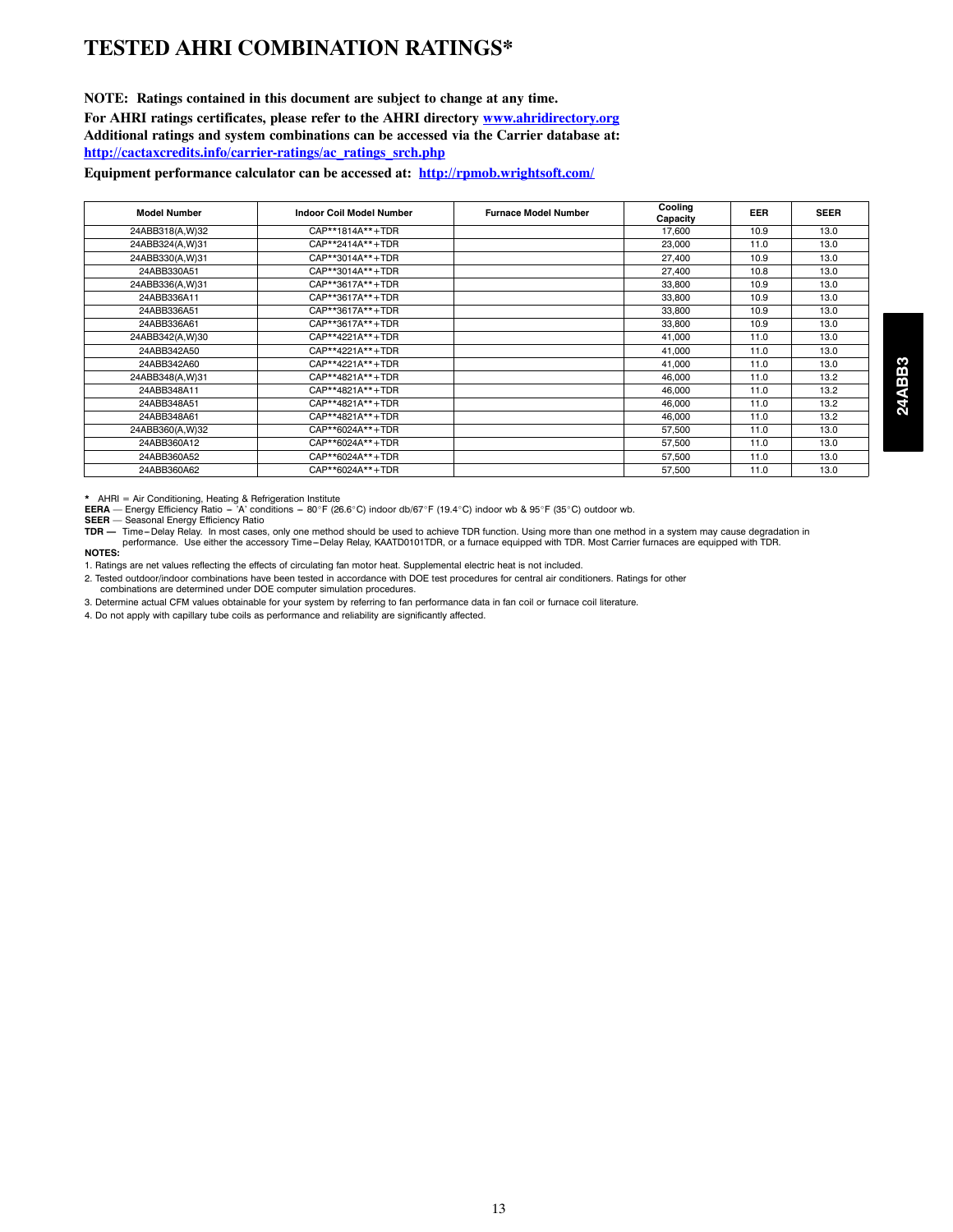# DETAILED COOLING CAPACITIES# **DETAILED COOLING CAPACITIES#**

| 75 (23.9)<br>75 (23.9)<br>Sens‡<br>18.26<br>11.48<br>Sens‡<br>12.93<br>12.55<br>13.32<br>16.44<br>17.70<br>14.52<br>15.32<br>$\frac{17.00}{ }$<br>11.01<br>13.74<br>14.06<br>10.51<br>18.11<br>$\frac{15.98}{19.56}$<br>$\frac{46}{13}$<br>17.44<br>13.27<br>16.41<br>Capacity MBtuh<br>Capacity MBtuh<br>21.12<br>18.28<br>18.26<br>20.79<br>19.09<br>17.53<br>17.00<br>17.93<br>17.70<br>21.35<br>19.66<br>$\frac{46}{8!} \times \frac{1}{8!}$<br>Total<br>17.84<br>19.42<br>27.09<br>$\frac{8}{3}$ $\frac{8}{3}$ $\frac{8}{3}$ $\frac{1}{3}$<br>18.17<br>Total<br>18.41<br>H(Z'ZL) 89<br>H(Z'ZL) 89<br>63 (17.2) H<br>63 (17.2) <sup>+</sup><br>63 (17.2) <sup>+</sup><br>72 (22.2)<br>57 (13.9)<br>67 (19.4)<br>57 (13.9)<br>72 (22.2)<br>67(19.4)<br>57(13.9)<br>72 (22.2)<br>67(19.4)<br>72 (22.2)<br>(19.4)<br>6'81) 25<br>$\frac{72 (22.2)}{67 (19.4)}$<br>62 (16.7)<br>62 (16.7)<br>62 (16.7)<br>62 (16.7<br>$\frac{EMB}{4 \epsilon}$<br>EVAPORATOR AIR<br>EVAPORATOR AIR<br>$\sum_{\alpha \in \mathcal{C}}$<br><b>SFM</b><br>CFM<br>525<br>8<br>675<br>200<br>80 | Total<br>System<br>KW**<br>1.29<br>1.30<br>$\frac{1}{2}$<br>1.32<br>1.27<br>1.29<br>$\frac{1.30}{ }$<br>1.32<br>1.32<br>1.27<br>1.27<br>1.27<br>1.27 | Capacity MBtuh<br>20.19<br>17.12<br>19.89<br>16.36<br>17.32<br>17.02<br>$\frac{16.74}{ }$<br>18.54<br>Total<br>18.24<br>17.02 | 85 (29.4)<br>Sens‡ | Total<br>System<br>KW** | Capacity MBtuh              | 95 (35)                                            |                                           |                                                                                                          | 105(40.6)<br>Capacity MBtuh                       |                                           |                       | 115(46.1)         |                                                              | Capacity MBtuh                                     | 125(51.7)                                                            |                                                  |
|----------------------------------------------------------------------------------------------------------------------------------------------------------------------------------------------------------------------------------------------------------------------------------------------------------------------------------------------------------------------------------------------------------------------------------------------------------------------------------------------------------------------------------------------------------------------------------------------------------------------------------------------------------------------------------------------------------------------------------------------------------------------------------------------------------------------------------------------------------------------------------------------------------------------------------------------------------------------------------------------------------------------------------------------------------------------------|------------------------------------------------------------------------------------------------------------------------------------------------------|-------------------------------------------------------------------------------------------------------------------------------|--------------------|-------------------------|-----------------------------|----------------------------------------------------|-------------------------------------------|----------------------------------------------------------------------------------------------------------|---------------------------------------------------|-------------------------------------------|-----------------------|-------------------|--------------------------------------------------------------|----------------------------------------------------|----------------------------------------------------------------------|--------------------------------------------------|
|                                                                                                                                                                                                                                                                                                                                                                                                                                                                                                                                                                                                                                                                                                                                                                                                                                                                                                                                                                                                                                                                            |                                                                                                                                                      |                                                                                                                               |                    |                         |                             |                                                    |                                           |                                                                                                          |                                                   |                                           |                       |                   |                                                              |                                                    |                                                                      |                                                  |
|                                                                                                                                                                                                                                                                                                                                                                                                                                                                                                                                                                                                                                                                                                                                                                                                                                                                                                                                                                                                                                                                            |                                                                                                                                                      |                                                                                                                               |                    |                         |                             |                                                    |                                           |                                                                                                          |                                                   |                                           | Capacity MBtuh        |                   |                                                              |                                                    |                                                                      | Total<br>System<br>KW**                          |
|                                                                                                                                                                                                                                                                                                                                                                                                                                                                                                                                                                                                                                                                                                                                                                                                                                                                                                                                                                                                                                                                            |                                                                                                                                                      |                                                                                                                               |                    |                         | Total                       | Sens‡                                              | Total<br>System<br>KW**                   | Total                                                                                                    | Sens‡                                             | Total<br>System<br>KW**                   | Total                 | Sens#             | Total<br>System<br>KW**                                      | Total                                              | Sens‡                                                                |                                                  |
|                                                                                                                                                                                                                                                                                                                                                                                                                                                                                                                                                                                                                                                                                                                                                                                                                                                                                                                                                                                                                                                                            |                                                                                                                                                      |                                                                                                                               |                    | <b>24ABB3</b>           | A,W)32 Outdoor Section      |                                                    | th CAP*                                   | 814A** Indoor Section                                                                                    |                                                   |                                           |                       |                   |                                                              |                                                    |                                                                      |                                                  |
|                                                                                                                                                                                                                                                                                                                                                                                                                                                                                                                                                                                                                                                                                                                                                                                                                                                                                                                                                                                                                                                                            |                                                                                                                                                      |                                                                                                                               | 10.18              | 1.42                    | 18.93                       | 9.83                                               |                                           | 17.94                                                                                                    | 9.47                                              | 1.77                                      | 16.87                 | 9.09              | 1.97                                                         | 15.67                                              | 8.67                                                                 |                                                  |
|                                                                                                                                                                                                                                                                                                                                                                                                                                                                                                                                                                                                                                                                                                                                                                                                                                                                                                                                                                                                                                                                            |                                                                                                                                                      |                                                                                                                               | 12.58              | 1.42                    | 17.33                       | 12.21                                              | $\frac{88}{10}$                           | 16.39                                                                                                    | 11.84                                             | 1.77                                      | 15.37                 | 11.44             | $\frac{86}{1.98}$                                            | 14.26                                              | $\frac{11.01}{10.58}$                                                | ន <mark>្តន្ត្រ</mark><br>ន <mark>្តន្ត្រ</mark> |
|                                                                                                                                                                                                                                                                                                                                                                                                                                                                                                                                                                                                                                                                                                                                                                                                                                                                                                                                                                                                                                                                            |                                                                                                                                                      |                                                                                                                               | 12.19              | 1.42                    | 16.15                       | 11.82                                              |                                           | 15.24                                                                                                    | 11.43                                             | 1.78                                      | 14.26                 | 11.02             |                                                              | 13.22                                              |                                                                      |                                                  |
|                                                                                                                                                                                                                                                                                                                                                                                                                                                                                                                                                                                                                                                                                                                                                                                                                                                                                                                                                                                                                                                                            |                                                                                                                                                      |                                                                                                                               | 14.95              | 1.42                    | $\frac{15.91}{15.67}$       | $\frac{14.57}{15.67}$                              |                                           | 15.04                                                                                                    |                                                   | $\frac{8}{1.78}$                          | 14.17                 | 14.17             | $\frac{1.98}{ }$                                             | $\frac{13.33}{2}$                                  | $\begin{array}{c}\n 8 \\  \hline\n 19 \\  \hline\n 19\n \end{array}$ |                                                  |
|                                                                                                                                                                                                                                                                                                                                                                                                                                                                                                                                                                                                                                                                                                                                                                                                                                                                                                                                                                                                                                                                            |                                                                                                                                                      |                                                                                                                               | 16.36              | 1.42                    |                             |                                                    |                                           | 14.95                                                                                                    |                                                   |                                           | 14.18                 | 14.18             | 1,98                                                         | 13.33                                              |                                                                      |                                                  |
|                                                                                                                                                                                                                                                                                                                                                                                                                                                                                                                                                                                                                                                                                                                                                                                                                                                                                                                                                                                                                                                                            |                                                                                                                                                      |                                                                                                                               | 10.67              | 1.44                    |                             |                                                    | $\left \frac{3}{10}\right $               |                                                                                                          | $\frac{14}{14}$<br>$\frac{95}{9}$                 |                                           | 17.07                 | 9.57              | $\frac{200}{200}$                                            | 15.84                                              | 9.15                                                                 |                                                  |
|                                                                                                                                                                                                                                                                                                                                                                                                                                                                                                                                                                                                                                                                                                                                                                                                                                                                                                                                                                                                                                                                            |                                                                                                                                                      |                                                                                                                               | 13.39              | 1.45                    |                             | 13.02                                              | 1.61                                      |                                                                                                          | 12.65                                             |                                           | 15.59                 | 12.24             | 2.00                                                         | 14.44                                              | $\frac{1}{11.80}$                                                    |                                                  |
|                                                                                                                                                                                                                                                                                                                                                                                                                                                                                                                                                                                                                                                                                                                                                                                                                                                                                                                                                                                                                                                                            |                                                                                                                                                      |                                                                                                                               | 12.96              | $\frac{1.45}{ }$        |                             | 12.58                                              | 일일일호                                      | $\frac{18.18}{16.63}$                                                                                    | 12.19                                             | $\frac{ g g }{ g g }$                     | 14.48                 | 11.77             | 2.01                                                         | 13.40                                              | $\frac{33}{11}$                                                      | ္လ  ္လ  ္လ  ္လ  ္လ  ္လ <br> လ  လ  လ  လ  လ  လ     |
|                                                                                                                                                                                                                                                                                                                                                                                                                                                                                                                                                                                                                                                                                                                                                                                                                                                                                                                                                                                                                                                                            |                                                                                                                                                      |                                                                                                                               | 16.06              | 1.45                    |                             | 16.21                                              |                                           | 15.53                                                                                                    | 15.53                                             |                                           | $\frac{14.71}{2}$     | 14.71             | 2.01                                                         | 3.81                                               | 13.81                                                                |                                                  |
|                                                                                                                                                                                                                                                                                                                                                                                                                                                                                                                                                                                                                                                                                                                                                                                                                                                                                                                                                                                                                                                                            |                                                                                                                                                      |                                                                                                                               | 17.02              | 1.45                    | $\frac{16.29}{19.37}$       | 16.29                                              |                                           | 15.53                                                                                                    | 15.53                                             | $\frac{8}{5}$ $\frac{8}{5}$ $\frac{8}{5}$ | 14.71                 | 14.71             | $\left \frac{5}{3}\right  \approx \left \frac{25}{3}\right $ | $\frac{13.81}{2}$                                  | $\frac{13.81}{ }$                                                    |                                                  |
|                                                                                                                                                                                                                                                                                                                                                                                                                                                                                                                                                                                                                                                                                                                                                                                                                                                                                                                                                                                                                                                                            |                                                                                                                                                      | 20.39                                                                                                                         | 11.14              | 1.47                    |                             | 10.79                                              |                                           | 18.34                                                                                                    | 10.43                                             |                                           | 17.20                 | 10.04             |                                                              | 15.94                                              | 9.61                                                                 | 2.25                                             |
|                                                                                                                                                                                                                                                                                                                                                                                                                                                                                                                                                                                                                                                                                                                                                                                                                                                                                                                                                                                                                                                                            |                                                                                                                                                      | 18.76                                                                                                                         | 14.17              | 1.47                    | 17.79                       | 13.80                                              |                                           | 16.81                                                                                                    | 13.42                                             | <b>1.83</b>                               | 15.74                 | $\frac{13.01}{2}$ |                                                              | 14.58                                              | 12.56                                                                | 2.25                                             |
|                                                                                                                                                                                                                                                                                                                                                                                                                                                                                                                                                                                                                                                                                                                                                                                                                                                                                                                                                                                                                                                                            |                                                                                                                                                      | $\frac{17.55}{17.55}$                                                                                                         | 13.70              | 1.48                    | 16.63                       | 13.31                                              |                                           | 15.67                                                                                                    | 12.92                                             |                                           | 14.64                 | 12.49             | 2.03                                                         | 13.54                                              | 12.03                                                                | 2.26                                             |
|                                                                                                                                                                                                                                                                                                                                                                                                                                                                                                                                                                                                                                                                                                                                                                                                                                                                                                                                                                                                                                                                            | 1.32                                                                                                                                                 |                                                                                                                               | 17.55              | 1.48                    | 16.79                       | 16.79                                              | $\frac{1}{9}$ 81                          | 15.99                                                                                                    | 15.99                                             | $\frac{8}{1.83}$                          | 15.13                 | 15.13             | 2.03                                                         | 14.18                                              | 14.18                                                                | 2.25                                             |
|                                                                                                                                                                                                                                                                                                                                                                                                                                                                                                                                                                                                                                                                                                                                                                                                                                                                                                                                                                                                                                                                            | 1.32                                                                                                                                                 | 17.55                                                                                                                         | 17.55              | 1.48                    | 16.79                       | 16.79                                              | 1.64                                      | 15.99                                                                                                    | 15.99                                             | 1.83                                      | 15.13                 | 15.13             | 2.03                                                         | 14.18                                              | 14.18                                                                | 2.25                                             |
|                                                                                                                                                                                                                                                                                                                                                                                                                                                                                                                                                                                                                                                                                                                                                                                                                                                                                                                                                                                                                                                                            |                                                                                                                                                      |                                                                                                                               |                    |                         |                             |                                                    |                                           |                                                                                                          | CONDENSER ENTERING AIR TEMPERATURES °F (°C)       |                                           |                       |                   |                                                              |                                                    |                                                                      |                                                  |
|                                                                                                                                                                                                                                                                                                                                                                                                                                                                                                                                                                                                                                                                                                                                                                                                                                                                                                                                                                                                                                                                            |                                                                                                                                                      |                                                                                                                               | 85 (29.4)          |                         |                             | 95 (35)                                            |                                           |                                                                                                          | 105(40.6)                                         |                                           |                       | 115 (46.1)        |                                                              |                                                    | 125(51.7)                                                            |                                                  |
|                                                                                                                                                                                                                                                                                                                                                                                                                                                                                                                                                                                                                                                                                                                                                                                                                                                                                                                                                                                                                                                                            | Total<br>System<br>KW**                                                                                                                              | Capacity MBtuh                                                                                                                |                    | Total<br>System<br>KW** | Capacity MBtuh              |                                                    | Total<br>System<br>KW**                   | Capacity MBtuh                                                                                           |                                                   | Total<br>System<br>KW**                   | Capacity MBtuh        |                   | Total<br>System<br>KW**                                      | Capacity MBtuh                                     |                                                                      | Total<br>System<br>KW**                          |
|                                                                                                                                                                                                                                                                                                                                                                                                                                                                                                                                                                                                                                                                                                                                                                                                                                                                                                                                                                                                                                                                            |                                                                                                                                                      | Total                                                                                                                         | Sens‡              |                         | Total                       | Sens‡                                              |                                           | Total                                                                                                    | Sens‡                                             |                                           | Total                 | Sens‡             |                                                              | Total                                              | Sens‡                                                                |                                                  |
|                                                                                                                                                                                                                                                                                                                                                                                                                                                                                                                                                                                                                                                                                                                                                                                                                                                                                                                                                                                                                                                                            |                                                                                                                                                      |                                                                                                                               |                    | 24ABB32                 | (A, W) 31 Outdoor Section   |                                                    | With CAP**2414A** Indoor Section          |                                                                                                          |                                                   |                                           |                       |                   |                                                              |                                                    |                                                                      |                                                  |
|                                                                                                                                                                                                                                                                                                                                                                                                                                                                                                                                                                                                                                                                                                                                                                                                                                                                                                                                                                                                                                                                            | 1.65                                                                                                                                                 | 25.82                                                                                                                         | 12.82              | 1.85                    | 24.63                       | 12.41                                              | 2.06                                      |                                                                                                          | 12.00                                             | 2.30                                      | 22.08                 | 11.54             | 2.56                                                         | 20.57                                              | 11.04                                                                | 2.84                                             |
|                                                                                                                                                                                                                                                                                                                                                                                                                                                                                                                                                                                                                                                                                                                                                                                                                                                                                                                                                                                                                                                                            | $\frac{1.65}{1.64}$                                                                                                                                  | 8<br>8<br>8<br>8<br>8<br>8<br>8                                                                                               | 15.99              | $\frac{1.84}{1.84}$     | ភ ೩ ೩ ೩ ೩ ೩<br> ង ភ ೩ ೩ ೩ ೩ | 15.56                                              | $\frac{8}{3}$ $\frac{8}{3}$ $\frac{8}{3}$ | <u>န္ ဖြံ့ဖြံ့ဖြံ့ဖြံ့ဖြံ့ဖြံ့ဖြံ့ဖြံ့ဖြံ့</u><br>အျပ်ခြံစြစ်ဖြစ်ဖြစ်ဖြစ်ဖြစ်<br>အျပ်ခြံစြစ်ဖြစ်ဖြစ်ဖြစ် | $\frac{15.13}{14.66}$                             | ရွိရွိရွိ<br>ရွိရွိရွိ                    | $\frac{8}{20.38}$     | 14.66             | 2.56                                                         |                                                    | 14.14                                                                | 2.84                                             |
|                                                                                                                                                                                                                                                                                                                                                                                                                                                                                                                                                                                                                                                                                                                                                                                                                                                                                                                                                                                                                                                                            |                                                                                                                                                      |                                                                                                                               | 15.55              |                         |                             | $\frac{15.11}{15.11}$                              |                                           |                                                                                                          |                                                   |                                           |                       | 14.17             | 2.56                                                         |                                                    | $\frac{13.64}{17.82}$                                                | 2.85                                             |
|                                                                                                                                                                                                                                                                                                                                                                                                                                                                                                                                                                                                                                                                                                                                                                                                                                                                                                                                                                                                                                                                            | 1.64                                                                                                                                                 |                                                                                                                               | 19.14              | 1.84                    |                             | 18.67                                              |                                           |                                                                                                          |                                                   |                                           |                       | 18.91             | 2.56                                                         |                                                    |                                                                      | 2.84                                             |
|                                                                                                                                                                                                                                                                                                                                                                                                                                                                                                                                                                                                                                                                                                                                                                                                                                                                                                                                                                                                                                                                            | 1.64                                                                                                                                                 | 21.66                                                                                                                         | 21.66              | 1.83                    |                             | 20.79                                              | $\frac{2.05}{2.10}$                       |                                                                                                          | $\frac{19.89}{12.62}$                             | 2.29                                      | 18.91                 | 18.91             | 2.56                                                         | 정 이 이 이 없<br>이 시 기 리 이 없<br>이 이 시 기 리 리            | 17.82                                                                | 2.84                                             |
|                                                                                                                                                                                                                                                                                                                                                                                                                                                                                                                                                                                                                                                                                                                                                                                                                                                                                                                                                                                                                                                                            | 1,69                                                                                                                                                 | 26.15                                                                                                                         | 13.46              | 1.88                    |                             | 13.04                                              |                                           |                                                                                                          |                                                   | 2.33                                      | 22.29                 | 12.16             | 2.59                                                         |                                                    | 11.65                                                                | 2.88                                             |
|                                                                                                                                                                                                                                                                                                                                                                                                                                                                                                                                                                                                                                                                                                                                                                                                                                                                                                                                                                                                                                                                            | 1.68                                                                                                                                                 |                                                                                                                               | 17.03              | <b>1.88</b>             |                             | 16.60                                              | $\frac{8}{20}$                            |                                                                                                          | 16.16                                             | 2.33                                      |                       | 15.69             | 2.59                                                         | 19.09                                              | 15.16                                                                | 2.88                                             |
|                                                                                                                                                                                                                                                                                                                                                                                                                                                                                                                                                                                                                                                                                                                                                                                                                                                                                                                                                                                                                                                                            | $\frac{8}{1.68}$                                                                                                                                     | 22.72                                                                                                                         | 16.53              | 1.87                    |                             |                                                    |                                           |                                                                                                          |                                                   | 33<br>233                                 |                       | 15.14             | 8<br>2.59<br>2.59                                            |                                                    | 14.60                                                                | 2.88                                             |
| $\frac{16.95}{20.99}$<br>23.76<br>62 (16.7)                                                                                                                                                                                                                                                                                                                                                                                                                                                                                                                                                                                                                                                                                                                                                                                                                                                                                                                                                                                                                                |                                                                                                                                                      |                                                                                                                               | 20.52              | $\frac{187}{187}$       | $\frac{8}{21.58}$           | $\frac{8}{16}$<br>$\frac{1}{21}$<br>$\frac{1}{21}$ | $\frac{8}{8}$ $\frac{8}{8}$ $\frac{8}{8}$ |                                                                                                          | 8   8   8 <br>  9   8   8   7 <br>  9   8   8   9 |                                           | $\frac{19.22}{19.54}$ | 19.54             |                                                              | $\frac{8}{12}$<br>$\frac{8}{12}$<br>$\frac{8}{12}$ | 18.38                                                                | 2.88                                             |
| 23.30<br>23.30<br>57(13.9)                                                                                                                                                                                                                                                                                                                                                                                                                                                                                                                                                                                                                                                                                                                                                                                                                                                                                                                                                                                                                                                 | 1.68                                                                                                                                                 | 22.44                                                                                                                         | 22.44              | 1.87                    |                             |                                                    |                                           |                                                                                                          |                                                   | 2.33                                      |                       |                   | 2.59                                                         |                                                    | 18.38                                                                | 2.88                                             |
| 27.79<br>72 (22.2)                                                                                                                                                                                                                                                                                                                                                                                                                                                                                                                                                                                                                                                                                                                                                                                                                                                                                                                                                                                                                                                         | 1.73                                                                                                                                                 | 26.41                                                                                                                         | 14.07              | $\frac{192}{2}$         | 25.10<br>23.21              | 13.63                                              | 2.13                                      |                                                                                                          |                                                   | 2.37                                      | 22.42                 | 12.76             | $\frac{8}{2.63}$                                             | $\frac{88}{19.22}$                                 | 12.24                                                                | 2.91                                             |
| 18.45<br>25.51<br>67(19.4)                                                                                                                                                                                                                                                                                                                                                                                                                                                                                                                                                                                                                                                                                                                                                                                                                                                                                                                                                                                                                                                 | 1.72                                                                                                                                                 | 24.38<br>22.96                                                                                                                | 18.03              | $\frac{1}{9}$           |                             | 17.59                                              | 2.13                                      |                                                                                                          | 17.15                                             |                                           | 20.68                 | 16.66             |                                                              |                                                    | 16.12                                                                | 2.91                                             |
| 17.89<br>24.03<br>63 (17.2) H<br>ន្ល                                                                                                                                                                                                                                                                                                                                                                                                                                                                                                                                                                                                                                                                                                                                                                                                                                                                                                                                                                                                                                       | 1.72                                                                                                                                                 |                                                                                                                               | 17.47              | 1.91                    | 21.82                       | 17.01                                              | 2.12                                      | 20.66                                                                                                    | 16.55                                             | 2.36                                      | 19.39                 | 16.05             | 2.63                                                         | 18.01                                              | 15.49                                                                | 2.92                                             |
| 23.97<br>23.97<br>62 (16.7)                                                                                                                                                                                                                                                                                                                                                                                                                                                                                                                                                                                                                                                                                                                                                                                                                                                                                                                                                                                                                                                | 1.72                                                                                                                                                 | 23.07                                                                                                                         | 23.07              | 1.91                    | 22.11                       | $\frac{22.11}{22.11}$                              | $\frac{2}{2}$<br>$\frac{1}{2}$            | 21.12                                                                                                    | 21.12                                             | 2.36                                      | 20.03                 | 20.03             | 2.63                                                         | $\frac{88}{188}$                                   | 18.82                                                                | 2.91                                             |
| 23.96<br>23.96<br>57 (13.9)                                                                                                                                                                                                                                                                                                                                                                                                                                                                                                                                                                                                                                                                                                                                                                                                                                                                                                                                                                                                                                                | 1.72                                                                                                                                                 | 23.07                                                                                                                         | 23.07              | 1.91                    | 22.11                       |                                                    |                                           | 21.12                                                                                                    | 21.12                                             | 2.36                                      | 20.04                 | 20.04             | 2.63                                                         |                                                    | 18.82                                                                | 2.91                                             |

See notes on page 17

14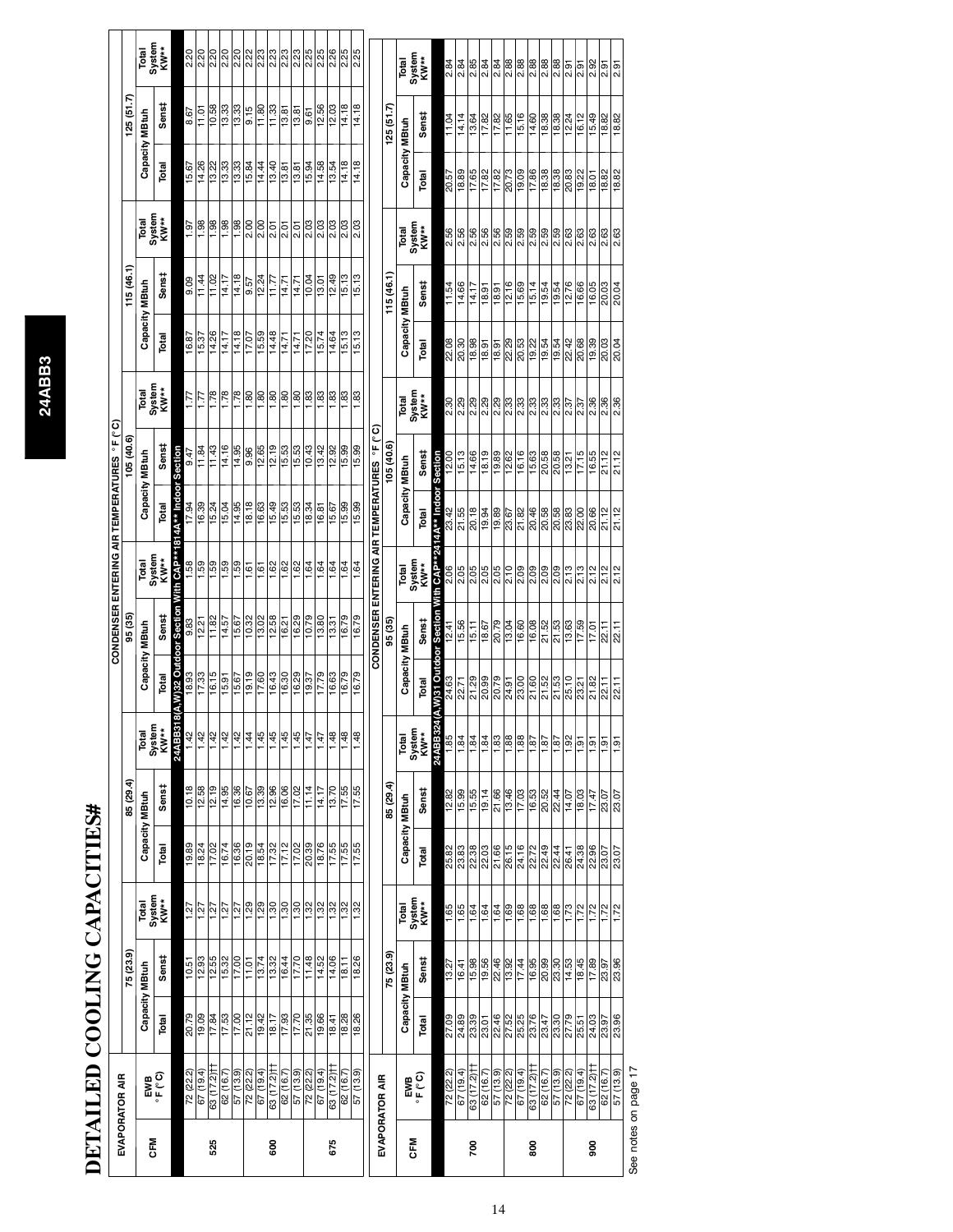|            | DETAILED COOLING CAPACITIES# CONTI |                       |                                                                                                                                                                                                                                                                                                                                                                                              |                         |                                                                                                             |                                                                                                                                             |                                   |                                                                                                                   |                                                                                                                                                                                                                                        | CONDENSER ENTERING AIR TEMPERATURES ºF (°C)                                         |                                             |                                                                                                                                                                                                                                                                                                                     |                                                             |       |                                                                                                                                                                                                                    |                                            |                                                                                                                                                                                                                                           |                                                                                                                                            |                          |
|------------|------------------------------------|-----------------------|----------------------------------------------------------------------------------------------------------------------------------------------------------------------------------------------------------------------------------------------------------------------------------------------------------------------------------------------------------------------------------------------|-------------------------|-------------------------------------------------------------------------------------------------------------|---------------------------------------------------------------------------------------------------------------------------------------------|-----------------------------------|-------------------------------------------------------------------------------------------------------------------|----------------------------------------------------------------------------------------------------------------------------------------------------------------------------------------------------------------------------------------|-------------------------------------------------------------------------------------|---------------------------------------------|---------------------------------------------------------------------------------------------------------------------------------------------------------------------------------------------------------------------------------------------------------------------------------------------------------------------|-------------------------------------------------------------|-------|--------------------------------------------------------------------------------------------------------------------------------------------------------------------------------------------------------------------|--------------------------------------------|-------------------------------------------------------------------------------------------------------------------------------------------------------------------------------------------------------------------------------------------|--------------------------------------------------------------------------------------------------------------------------------------------|--------------------------|
|            | EVAPORATOR AIR                     |                       | 75 (23.9)                                                                                                                                                                                                                                                                                                                                                                                    |                         |                                                                                                             | 85 (29.4)                                                                                                                                   |                                   |                                                                                                                   | 95 (35)                                                                                                                                                                                                                                |                                                                                     |                                             | 105 (40.6)                                                                                                                                                                                                                                                                                                          |                                                             |       | 115(46.1)                                                                                                                                                                                                          |                                            |                                                                                                                                                                                                                                           | (51.7)                                                                                                                                     |                          |
|            |                                    |                       | Capacity MBtuh                                                                                                                                                                                                                                                                                                                                                                               |                         | Capacity MBtuh                                                                                              |                                                                                                                                             |                                   | Capacity MBtuh                                                                                                    |                                                                                                                                                                                                                                        |                                                                                     | Capacity MBtuh                              |                                                                                                                                                                                                                                                                                                                     |                                                             |       | Capacity MBtuh                                                                                                                                                                                                     |                                            | Capacity MBtuh                                                                                                                                                                                                                            |                                                                                                                                            |                          |
| CFM        | ewa<br>F″C)                        | Total                 | Sens‡                                                                                                                                                                                                                                                                                                                                                                                        | Total<br>System<br>KW** | Total                                                                                                       | Sens‡                                                                                                                                       | Total<br>System<br>KW**           | Total                                                                                                             | Sens‡                                                                                                                                                                                                                                  | Total<br>System<br>KW**                                                             | Total                                       | Sens‡                                                                                                                                                                                                                                                                                                               | Total<br>System<br>KW**                                     | Total | Senst                                                                                                                                                                                                              | Total<br>System<br>KW**                    | Total                                                                                                                                                                                                                                     | Sens‡                                                                                                                                      | Total<br>System<br>KW**  |
|            |                                    |                       |                                                                                                                                                                                                                                                                                                                                                                                              |                         |                                                                                                             |                                                                                                                                             | 24ABB3:<br>2.25                   |                                                                                                                   |                                                                                                                                                                                                                                        | th CAP*                                                                             | <b>bul ** AP108</b>                         | Section                                                                                                                                                                                                                                                                                                             |                                                             |       |                                                                                                                                                                                                                    |                                            |                                                                                                                                                                                                                                           |                                                                                                                                            |                          |
|            | 72 (22.2)                          | 32.18                 | 16.57                                                                                                                                                                                                                                                                                                                                                                                        | 2.04                    | 30.84                                                                                                       | 16.09                                                                                                                                       |                                   |                                                                                                                   |                                                                                                                                                                                                                                        | 2.49                                                                                |                                             | 15.07                                                                                                                                                                                                                                                                                                               | 2.76                                                        | 26.28 | 14.50                                                                                                                                                                                                              | 3.05                                       | 24.43                                                                                                                                                                                                                                     | 13.86                                                                                                                                      | 3.36                     |
|            | 67 (19.4)                          | 29.70                 | 20.70                                                                                                                                                                                                                                                                                                                                                                                        | 2.03                    | $\frac{88887}{8887}$                                                                                        | 20.20<br>19.62<br>24.26                                                                                                                     | ရွှံရွှံရွှံရွ<br> မြွှံရွံရွှံရွ |                                                                                                                   | <br> အ  ၁  ၁  အ  ၁  ၁  အ  အ  ၁  အ  အ  အ<br> အ  ၁  ၁  အ  ၁  အ  အ  ၁  ၁  အ  အ  အ                                                                                                                                                         |                                                                                     |                                             | $\frac{1}{2}$ $\frac{1}{2}$ $\frac{1}{2}$ $\frac{1}{2}$ $\frac{1}{2}$ $\frac{1}{2}$ $\frac{1}{2}$ $\frac{1}{2}$ $\frac{1}{2}$ $\frac{1}{2}$ $\frac{1}{2}$ $\frac{1}{2}$ $\frac{1}{2}$ $\frac{1}{2}$ $\frac{1}{2}$ $\frac{1}{2}$ $\frac{1}{2}$ $\frac{1}{2}$ $\frac{1}{2}$ $\frac{1}{2}$ $\frac{1}{2}$ $\frac{1}{2}$ |                                                             |       | $\frac{1}{8}$ = $\frac{1}{8}$ = $\frac{1}{8}$ = $\frac{1}{8}$ = $\frac{1}{8}$ = $\frac{1}{8}$ = $\frac{1}{8}$ = $\frac{1}{8}$ = $\frac{1}{8}$ = $\frac{1}{8}$                                                      |                                            |                                                                                                                                                                                                                                           | $\frac{17.88}{17.21.35}$                                                                                                                   | 3.35                     |
| 875        | 63 (17.2) t                        | $\frac{27.91}{27.50}$ |                                                                                                                                                                                                                                                                                                                                                                                              |                         |                                                                                                             |                                                                                                                                             |                                   |                                                                                                                   |                                                                                                                                                                                                                                        |                                                                                     |                                             |                                                                                                                                                                                                                                                                                                                     |                                                             |       |                                                                                                                                                                                                                    |                                            |                                                                                                                                                                                                                                           |                                                                                                                                            |                          |
|            | 62 (16.7                           |                       | $\frac{25}{25}$                                                                                                                                                                                                                                                                                                                                                                              | $\frac{2.03}{2.03}$     |                                                                                                             |                                                                                                                                             |                                   |                                                                                                                   |                                                                                                                                                                                                                                        | ခု  ခု  ခု  န  န  န  န  န  န  န <br> မ  ခ  ခ  ခ  န  န  န  န  န  န  န<br> မ  ခ  ခ  ခ |                                             |                                                                                                                                                                                                                                                                                                                     | $\frac{275}{218}$                                           |       |                                                                                                                                                                                                                    | $rac{9}{9}$ $rac{9}{9}$ $rac{9}{9}$        |                                                                                                                                                                                                                                           |                                                                                                                                            | $\frac{3.35}{3.35}$      |
|            | 57 (13.9)                          | $\frac{10}{27.58}$    |                                                                                                                                                                                                                                                                                                                                                                                              | 2.03                    |                                                                                                             |                                                                                                                                             |                                   |                                                                                                                   |                                                                                                                                                                                                                                        |                                                                                     |                                             |                                                                                                                                                                                                                                                                                                                     | 2.75                                                        |       |                                                                                                                                                                                                                    | $\frac{3.09}{0.09}$                        |                                                                                                                                                                                                                                           | $\frac{21.35}{14.65}$                                                                                                                      | 3.35                     |
|            | 72 (22.2)                          |                       |                                                                                                                                                                                                                                                                                                                                                                                              | 2.08                    | 31.18                                                                                                       |                                                                                                                                             |                                   |                                                                                                                   |                                                                                                                                                                                                                                        |                                                                                     |                                             |                                                                                                                                                                                                                                                                                                                     | 2.81                                                        |       |                                                                                                                                                                                                                    |                                            |                                                                                                                                                                                                                                           |                                                                                                                                            | $\frac{3.40}{ }$         |
|            | 67(19.4)                           |                       |                                                                                                                                                                                                                                                                                                                                                                                              | $\frac{8}{208}$         | 28.79                                                                                                       | 26.12<br>16.89<br>21.53<br>20.87                                                                                                            | $\frac{2.30}{2.30}$               |                                                                                                                   |                                                                                                                                                                                                                                        |                                                                                     |                                             |                                                                                                                                                                                                                                                                                                                     |                                                             |       |                                                                                                                                                                                                                    | $\frac{8}{30}$                             |                                                                                                                                                                                                                                           |                                                                                                                                            | $\frac{40}{340}$         |
| 8          | H(2.71) 89                         | 28.31                 |                                                                                                                                                                                                                                                                                                                                                                                              |                         |                                                                                                             |                                                                                                                                             |                                   |                                                                                                                   |                                                                                                                                                                                                                                        |                                                                                     |                                             |                                                                                                                                                                                                                                                                                                                     |                                                             |       |                                                                                                                                                                                                                    |                                            |                                                                                                                                                                                                                                           |                                                                                                                                            |                          |
|            | 62(16.7)                           | 28.07                 |                                                                                                                                                                                                                                                                                                                                                                                              | 2.08                    | $\frac{27.00}{27.01}$                                                                                       |                                                                                                                                             | 2.29                              |                                                                                                                   |                                                                                                                                                                                                                                        |                                                                                     |                                             |                                                                                                                                                                                                                                                                                                                     |                                                             |       |                                                                                                                                                                                                                    | $\frac{80}{3}$                             |                                                                                                                                                                                                                                           |                                                                                                                                            | 3.40                     |
|            | 57 (13.9)                          | $\frac{8}{36}$        |                                                                                                                                                                                                                                                                                                                                                                                              | 2.08                    |                                                                                                             | $\frac{27.00}{27.01}$                                                                                                                       | 2.29                              |                                                                                                                   |                                                                                                                                                                                                                                        |                                                                                     |                                             |                                                                                                                                                                                                                                                                                                                     |                                                             |       |                                                                                                                                                                                                                    | $\frac{80}{3}$                             |                                                                                                                                                                                                                                           |                                                                                                                                            | $\frac{40}{340}$         |
|            |                                    |                       |                                                                                                                                                                                                                                                                                                                                                                                              | 2.13                    |                                                                                                             |                                                                                                                                             |                                   |                                                                                                                   |                                                                                                                                                                                                                                        |                                                                                     |                                             |                                                                                                                                                                                                                                                                                                                     |                                                             |       |                                                                                                                                                                                                                    | 3.14                                       |                                                                                                                                                                                                                                           |                                                                                                                                            |                          |
|            | $\frac{72 (22.2)}{67 (19.4)}$      |                       |                                                                                                                                                                                                                                                                                                                                                                                              | 2.13                    | 31.40                                                                                                       | $\frac{17.65}{22.80}$                                                                                                                       | $\frac{2.35}{2.34}$               |                                                                                                                   |                                                                                                                                                                                                                                        |                                                                                     |                                             |                                                                                                                                                                                                                                                                                                                     |                                                             |       |                                                                                                                                                                                                                    | 3.14                                       |                                                                                                                                                                                                                                           |                                                                                                                                            | $\frac{3.45}{3.45}$      |
| 1125       | 63 (17.2) H                        | 28.59                 | 22.57                                                                                                                                                                                                                                                                                                                                                                                        | 2.12                    | 27.32                                                                                                       | 22.05                                                                                                                                       | 2.34                              |                                                                                                                   |                                                                                                                                                                                                                                        | စ္က စ္က <br>လူလြယ                                                                   | ន <mark>្លា</mark> នូ<br>ង <mark>ន</mark> ន |                                                                                                                                                                                                                                                                                                                     | <br>  အ   အ   အ   အ   အ   အ  အ  <br> လ  လ  လ  လ  လ  လ  လ  လ |       | ဒူ ဒူ ဒ္ဓ ၶ န္ဓ ဓ္ဓ <br> အဆြံ  ဒ္ဓ ချွန္ဆ ဓ္တ <br> အဆြံ  ဒ္ဓ ချွန္ဆ                                                                                                                                                | 3.13                                       |                                                                                                                                                                                                                                           | ငြိမ်း ဖြစ်ခြံ<br> -<br> - မြို့အမြို့အမြို့                                                                                               | 3.44                     |
|            | $\frac{62(16.7)}{57(13.9)}$        | 28.79                 | 28.79                                                                                                                                                                                                                                                                                                                                                                                        | 2.12                    | 27.71                                                                                                       | 27.71                                                                                                                                       | $\frac{2.34}{2.34}$               |                                                                                                                   |                                                                                                                                                                                                                                        |                                                                                     |                                             |                                                                                                                                                                                                                                                                                                                     |                                                             |       |                                                                                                                                                                                                                    | 3.13                                       |                                                                                                                                                                                                                                           |                                                                                                                                            | 3.44                     |
|            |                                    | 28.79                 |                                                                                                                                                                                                                                                                                                                                                                                              | 2.12                    | 27.71                                                                                                       | 27.71                                                                                                                                       |                                   |                                                                                                                   |                                                                                                                                                                                                                                        |                                                                                     |                                             |                                                                                                                                                                                                                                                                                                                     |                                                             |       |                                                                                                                                                                                                                    | 3.13                                       |                                                                                                                                                                                                                                           |                                                                                                                                            | 3.44                     |
|            |                                    |                       |                                                                                                                                                                                                                                                                                                                                                                                              |                         |                                                                                                             |                                                                                                                                             |                                   |                                                                                                                   |                                                                                                                                                                                                                                        | CONDENSER ENTERING AIR TEMPERATURES ºF (°C)                                         |                                             |                                                                                                                                                                                                                                                                                                                     |                                                             |       |                                                                                                                                                                                                                    |                                            |                                                                                                                                                                                                                                           |                                                                                                                                            |                          |
|            | EVAPORATOR AIR                     |                       | 75 (23.9)                                                                                                                                                                                                                                                                                                                                                                                    |                         |                                                                                                             | 85 (29.4)                                                                                                                                   |                                   |                                                                                                                   | 95 (35)                                                                                                                                                                                                                                |                                                                                     |                                             | 05 (40.6)                                                                                                                                                                                                                                                                                                           |                                                             |       | 115(46.1)                                                                                                                                                                                                          |                                            |                                                                                                                                                                                                                                           | (51.7)                                                                                                                                     |                          |
|            |                                    |                       | Capacity MBtuh                                                                                                                                                                                                                                                                                                                                                                               |                         | Capacity MBtuh                                                                                              |                                                                                                                                             |                                   | Capacity MBtuh                                                                                                    |                                                                                                                                                                                                                                        |                                                                                     | Capacity MBtuh                              |                                                                                                                                                                                                                                                                                                                     |                                                             |       | Capacity MBtuh                                                                                                                                                                                                     |                                            | Capacity MBtuh                                                                                                                                                                                                                            |                                                                                                                                            |                          |
| <b>CFM</b> | PWB<br>°F(°C)                      |                       |                                                                                                                                                                                                                                                                                                                                                                                              |                         |                                                                                                             |                                                                                                                                             |                                   |                                                                                                                   |                                                                                                                                                                                                                                        |                                                                                     |                                             |                                                                                                                                                                                                                                                                                                                     |                                                             |       |                                                                                                                                                                                                                    |                                            |                                                                                                                                                                                                                                           |                                                                                                                                            |                          |
|            |                                    | Total                 | Sens‡                                                                                                                                                                                                                                                                                                                                                                                        | Total<br>System<br>KW** | Total                                                                                                       | Sens‡                                                                                                                                       | Total<br>System<br>KW**           | Total                                                                                                             | Sens‡                                                                                                                                                                                                                                  | Total<br>System<br>KW**                                                             | Total                                       | Sens‡                                                                                                                                                                                                                                                                                                               | Total<br>System<br>KW**                                     | Total | Senst                                                                                                                                                                                                              | Total<br>System<br>KW**                    | Total                                                                                                                                                                                                                                     | Sens‡                                                                                                                                      | Total<br>System<br>KW**  |
|            |                                    |                       |                                                                                                                                                                                                                                                                                                                                                                                              |                         |                                                                                                             |                                                                                                                                             | 24ABI                             | 3336(A,W)31 Outdoor Section                                                                                       |                                                                                                                                                                                                                                        | With CAP*3617A Indoor                                                               |                                             | Section                                                                                                                                                                                                                                                                                                             |                                                             |       |                                                                                                                                                                                                                    |                                            |                                                                                                                                                                                                                                           |                                                                                                                                            |                          |
|            | 72 (22.2)                          | 40.22                 |                                                                                                                                                                                                                                                                                                                                                                                              | $\frac{2.54}{2.51}$     | 38.50                                                                                                       |                                                                                                                                             |                                   |                                                                                                                   |                                                                                                                                                                                                                                        |                                                                                     |                                             |                                                                                                                                                                                                                                                                                                                     |                                                             |       |                                                                                                                                                                                                                    | 3.76                                       |                                                                                                                                                                                                                                           |                                                                                                                                            | 4.20                     |
|            | (19.4)                             | 36.61                 |                                                                                                                                                                                                                                                                                                                                                                                              |                         |                                                                                                             |                                                                                                                                             |                                   |                                                                                                                   |                                                                                                                                                                                                                                        |                                                                                     |                                             |                                                                                                                                                                                                                                                                                                                     |                                                             |       |                                                                                                                                                                                                                    | 3.74                                       |                                                                                                                                                                                                                                           |                                                                                                                                            | 4.18                     |
| 1050       | 63 (17.2) <sup>+</sup><br>62 (16.7 | 34.02                 | $\frac{218}{218}$                                                                                                                                                                                                                                                                                                                                                                            | $\frac{48}{248}$        | $\frac{50}{31.5}$                                                                                           | $\frac{2}{3}$ $\frac{1}{3}$ $\frac{1}{3}$ $\frac{1}{3}$ $\frac{1}{3}$ $\frac{1}{3}$ $\frac{1}{3}$ $\frac{1}{3}$ $\frac{1}{3}$ $\frac{1}{3}$ |                                   | នី និង មី ដូ ន្រី នី នី ដូ ដូ នី ដូ នី ដូ នី នី នី នី<br>នី នី នី នី នី នី នី នី នី ដូ នី នី នី នី នី នី នី នី នី | <u>ន នាង ១ ដ្ឋា ។ នាង ១ ដ្ឋា ។ នាង ១ ដ្ឋា</u><br>ខ្មែរ ៥ ដ្ឋា ៥ ដ្ឋា ២ ដ្ឋា ៥ ដ្ឋា ២ ដ្ឋា ៥ ដ្ឋា ៥ ដ្ឋា ៥ ដ្ឋា ៥ ដ្ឋា<br>ខ្មែរ ៥ ដ្ឋា ២ ដ្ឋា ២ ដ្ឋា ២ ដ្ឋា ២ ដ្ឋា ២ ដ្ឋា ២ ដ្ឋា ២ ដ្ឋា ២ ដ្ឋា ២ ដ្ឋា ២ ដ្ឋា ២ ដ្ឋា ២ ដ្ឋា ២ ដ្ឋា ២ ដ្ឋ | 9<br>19888<br>2988                                                                  |                                             |                                                                                                                                                                                                                                                                                                                     | အိုမြို့<br>အိုမြို့ အိုမြို့                               |       | <u>is la sis la sis la sis la sis la sis</u><br>la sis la sis la sis la sis la sis la sis la sis<br>la sis la sis la sis la sis la sis la sis la sis la sis la sis la sis la sis la sis la sis la sis la sis la si | $\frac{8}{15}$                             | <u>30.23</u><br>20.34 30.35 30.55 30.55 30.55 30.55 30.55 30.55 30.55 30.55 30.55 30.55 30.55 30.55 30.55 30.55 30.55 30.55 30<br>30.55 30.55 30.55 30.55 30.55 30.55 30.55 30.55 30.55 30.55 30.55 30.55 30.55 30.55 30.55 30.55 30.55 3 | ក <u>ដា ដា ង ង ង ង ង ង ង ង ង ង ង ង ង ង</u><br>ក <u>ដា ដា ង ង ង ង ង ង ង ង ង ង ង ង ង ង ង ង</u><br>ក <u>ដា ដា ង ង ង ង ង ង ង ង ង ង ង ង ង ង</u> | $\frac{4.19}{ }$<br>4.18 |
|            | 57(13.9)                           | 33.42                 |                                                                                                                                                                                                                                                                                                                                                                                              | $\frac{49}{248}$        |                                                                                                             |                                                                                                                                             |                                   |                                                                                                                   |                                                                                                                                                                                                                                        |                                                                                     |                                             |                                                                                                                                                                                                                                                                                                                     |                                                             |       |                                                                                                                                                                                                                    |                                            |                                                                                                                                                                                                                                           |                                                                                                                                            | 4.18                     |
|            |                                    |                       |                                                                                                                                                                                                                                                                                                                                                                                              | 2.60                    |                                                                                                             |                                                                                                                                             |                                   |                                                                                                                   |                                                                                                                                                                                                                                        |                                                                                     |                                             |                                                                                                                                                                                                                                                                                                                     |                                                             |       |                                                                                                                                                                                                                    |                                            |                                                                                                                                                                                                                                           |                                                                                                                                            |                          |
|            | $\frac{72 (22.2)}{67 (19.4)}$      | $\frac{40.90}{37.80}$ | $\frac{1}{2} \frac{1}{1} \frac{1}{2} \frac{1}{2} \frac{1}{2} \frac{1}{2} \frac{1}{2} \frac{1}{2} \frac{1}{2} \frac{1}{2} \frac{1}{2} \frac{1}{2} \frac{1}{2} \frac{1}{2} \frac{1}{2} \frac{1}{2} \frac{1}{2} \frac{1}{2} \frac{1}{2} \frac{1}{2} \frac{1}{2} \frac{1}{2} \frac{1}{2} \frac{1}{2} \frac{1}{2} \frac{1}{2} \frac{1}{2} \frac{1}{2} \frac{1}{2} \frac{1}{2} \frac{1}{2} \frac{$ |                         | $\frac{1}{\frac{1}{8}}\frac{1}{\frac{1}{8}}\frac{1}{\frac{1}{8}}\frac{1}{\frac{1}{8}}\frac{1}{\frac{1}{8}}$ | $\frac{1}{3}$ ត្ត <mark>ន</mark> ន ន ន ន<br>ក្តី ន ន ន ន ន ន ន                                                                              |                                   |                                                                                                                   |                                                                                                                                                                                                                                        | 3.13                                                                                |                                             |                                                                                                                                                                                                                                                                                                                     | $\frac{3.45}{3.42}$                                         |       |                                                                                                                                                                                                                    | $\frac{8}{36}$ $\frac{8}{3}$ $\frac{8}{3}$ |                                                                                                                                                                                                                                           |                                                                                                                                            | $\frac{4.8}{4.24}$       |
| 1200       | 63 (17.2) H                        |                       |                                                                                                                                                                                                                                                                                                                                                                                              |                         |                                                                                                             |                                                                                                                                             |                                   |                                                                                                                   |                                                                                                                                                                                                                                        | $\frac{8}{3}$                                                                       |                                             |                                                                                                                                                                                                                                                                                                                     | 3.41                                                        |       |                                                                                                                                                                                                                    |                                            |                                                                                                                                                                                                                                           |                                                                                                                                            |                          |
|            | 62 (16.7)                          | $\frac{9}{34.19}$     |                                                                                                                                                                                                                                                                                                                                                                                              |                         |                                                                                                             |                                                                                                                                             |                                   |                                                                                                                   |                                                                                                                                                                                                                                        | $\frac{8}{3}$                                                                       |                                             |                                                                                                                                                                                                                                                                                                                     | 3.41                                                        |       |                                                                                                                                                                                                                    | 3.79                                       |                                                                                                                                                                                                                                           |                                                                                                                                            | 4.24                     |
|            | $rac{57(13.9)}{72(22.2)}$          | $\frac{33.87}{41.40}$ |                                                                                                                                                                                                                                                                                                                                                                                              |                         | $\frac{8.61}{8.56}$ $\frac{8.56}{8.00}$                                                                     |                                                                                                                                             | $\frac{8}{2.91}$                  |                                                                                                                   |                                                                                                                                                                                                                                        | $\frac{8}{3.19}$                                                                    |                                             |                                                                                                                                                                                                                                                                                                                     | 3.51                                                        |       |                                                                                                                                                                                                                    | $\frac{8}{3.88}$                           |                                                                                                                                                                                                                                           |                                                                                                                                            | $\frac{4.24}{4.31}$      |
|            |                                    |                       |                                                                                                                                                                                                                                                                                                                                                                                              |                         |                                                                                                             |                                                                                                                                             |                                   |                                                                                                                   |                                                                                                                                                                                                                                        |                                                                                     |                                             |                                                                                                                                                                                                                                                                                                                     |                                                             |       |                                                                                                                                                                                                                    |                                            |                                                                                                                                                                                                                                           |                                                                                                                                            |                          |
|            | 67(19.4)                           | 37.72                 | 28.79                                                                                                                                                                                                                                                                                                                                                                                        | $\frac{2.63}{2.60}$     |                                                                                                             | 28.11                                                                                                                                       |                                   |                                                                                                                   |                                                                                                                                                                                                                                        | $\frac{16}{3.14}$                                                                   |                                             |                                                                                                                                                                                                                                                                                                                     | 3.48                                                        |       |                                                                                                                                                                                                                    |                                            |                                                                                                                                                                                                                                           |                                                                                                                                            | 4.30                     |
| 1350       | -1(2'21) 89                        | 35.09                 | 27.77                                                                                                                                                                                                                                                                                                                                                                                        |                         |                                                                                                             | 27.07                                                                                                                                       |                                   |                                                                                                                   |                                                                                                                                                                                                                                        |                                                                                     |                                             |                                                                                                                                                                                                                                                                                                                     | 3.47                                                        |       |                                                                                                                                                                                                                    | န္ကုန္ကုန္ကုန္တု<br>နြစ္လုန္ကုန္           |                                                                                                                                                                                                                                           |                                                                                                                                            | 4.30                     |
|            | $\frac{62(16.7)}{57(13.9)}$        | 34.96                 | 34.96                                                                                                                                                                                                                                                                                                                                                                                        | 2.61                    | 33.64                                                                                                       | 33.64                                                                                                                                       |                                   |                                                                                                                   |                                                                                                                                                                                                                                        | $3.15$<br>$3.15$                                                                    |                                             |                                                                                                                                                                                                                                                                                                                     | $3.47$<br>$3.47$                                            |       |                                                                                                                                                                                                                    |                                            |                                                                                                                                                                                                                                           |                                                                                                                                            | $\frac{30}{4.29}$        |
|            |                                    |                       |                                                                                                                                                                                                                                                                                                                                                                                              | 2.61                    |                                                                                                             |                                                                                                                                             |                                   |                                                                                                                   |                                                                                                                                                                                                                                        |                                                                                     |                                             |                                                                                                                                                                                                                                                                                                                     |                                                             |       |                                                                                                                                                                                                                    |                                            |                                                                                                                                                                                                                                           |                                                                                                                                            |                          |

| $\frac{1}{2}$  |  |
|----------------|--|
|                |  |
| <br> <br>      |  |
|                |  |
|                |  |
|                |  |
|                |  |
| おんく こくにしにしく こん |  |
|                |  |
|                |  |
|                |  |
|                |  |
|                |  |
|                |  |
|                |  |
|                |  |
|                |  |
|                |  |
|                |  |
|                |  |
|                |  |
|                |  |
|                |  |
|                |  |
|                |  |
|                |  |
| こく ていにんくくて イート |  |
|                |  |
|                |  |
|                |  |
|                |  |

See notes on page 17

See notes on page 17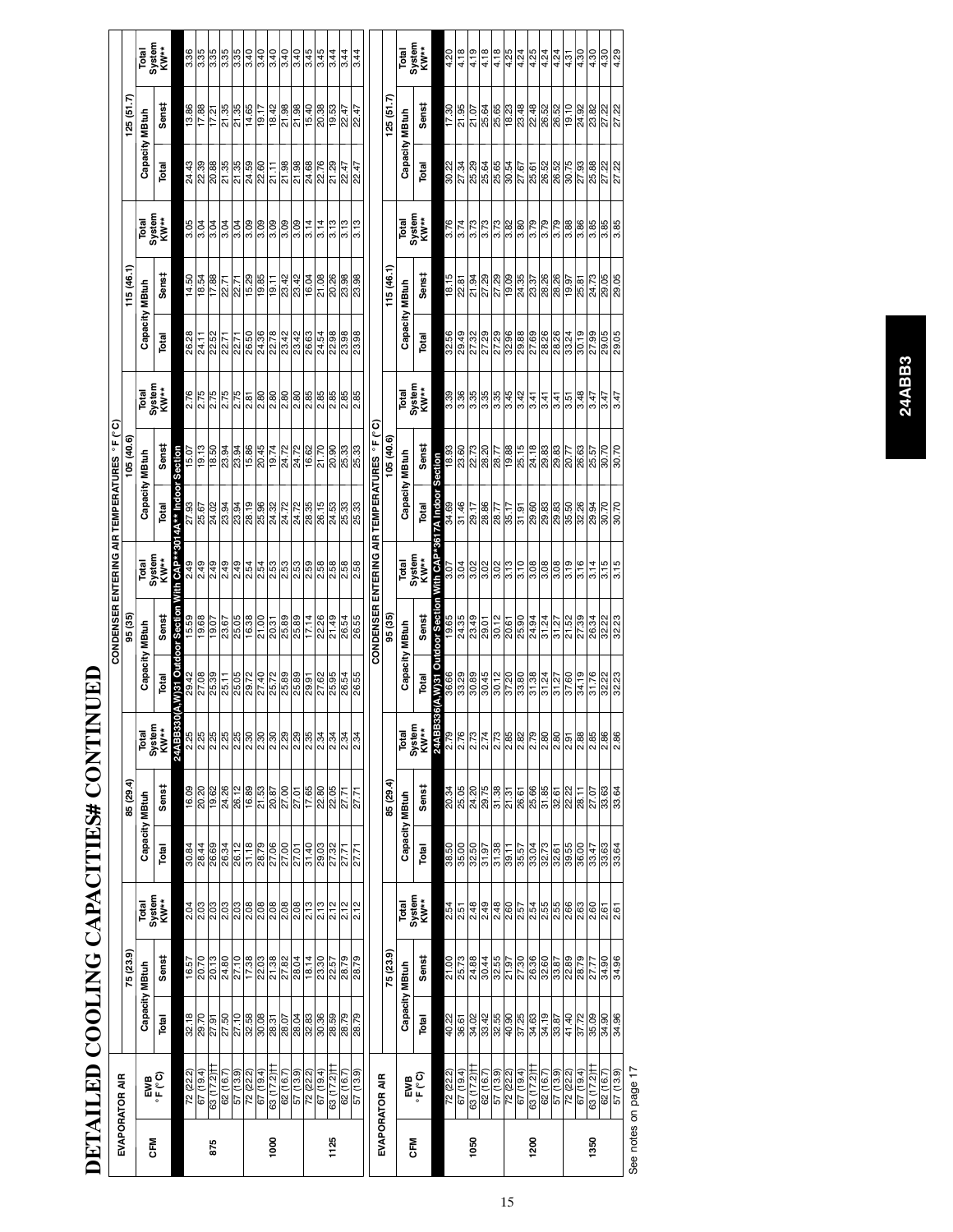# DETAILED COOLING CAPACITIES# CONTINUED **DETAILED COOLING CAPACITIES# CONTINUED**

|                                             |           | Total                   | System<br>KW**                  |                         | 5.47      | 5.42      | 5.38                                | 5.38      | 5.38             | 5.55                                                                                                                                                                 | 5.50          | 5.46                                                                                                                                                                                                                                                                                                                                                                                                     | 5.48             | 5.48                    | 5.63     | 5.58      | 5.54                   | 5.56                  | 5.56                    |                                             |           | Total          | System<br>KW**                  |                                 | 5.45                        | 5.43  | 5.42                | 5.42                  | 5.42              | 5.52               | 5.51     | 5.49                  | 5.50             | 5.50     | 5.60                | 5.58           | 5.57                   | 5.58<br>5.58          |           |
|---------------------------------------------|-----------|-------------------------|---------------------------------|-------------------------|-----------|-----------|-------------------------------------|-----------|------------------|----------------------------------------------------------------------------------------------------------------------------------------------------------------------|---------------|----------------------------------------------------------------------------------------------------------------------------------------------------------------------------------------------------------------------------------------------------------------------------------------------------------------------------------------------------------------------------------------------------------|------------------|-------------------------|----------|-----------|------------------------|-----------------------|-------------------------|---------------------------------------------|-----------|----------------|---------------------------------|---------------------------------|-----------------------------|-------|---------------------|-----------------------|-------------------|--------------------|----------|-----------------------|------------------|----------|---------------------|----------------|------------------------|-----------------------|-----------|
|                                             | 125(51.7) |                         | Senst                           |                         | 21.00     | 26.78     | 25.79                               |           | 31.36            | 22.57                                                                                                                                                                |               | $\frac{17}{12} \times 10^{-10} \times 10^{-10} \times 10^{-10} \times 10^{-10} \times 10^{-10} \times 10^{-10} \times 10^{-10} \times 10^{-10} \times 10^{-10} \times 10^{-10} \times 10^{-10} \times 10^{-10} \times 10^{-10} \times 10^{-10} \times 10^{-10} \times 10^{-10} \times 10^{-10} \times 10^{-10} \times 10^{-10} \times 10^{-10} \times 10^{-10} \times 10^{-10} \times 10^{-10} \times 1$ |                  |                         |          | 80.29     | 29.07                  | 83.09                 | 33.09                   |                                             | (51.7)    |                | Sens‡                           |                                 | 21.95                       | 28.02 | 26.94               | 35.38                 | 35.39             | $\frac{15}{29.98}$ |          | $\frac{28.77}{36.51}$ |                  |          | 8<br>8 8 8<br>8 4 5 |                | 30.47                  | $\frac{37.41}{37.41}$ |           |
|                                             |           | Capacity MBtuh          | Total                           |                         | 36.45     | 33.34     | $\frac{31.05}{31.36}$               |           | 31.36            | 36.75                                                                                                                                                                | 33.67         | $\frac{91.40}{ }$                                                                                                                                                                                                                                                                                                                                                                                        |                  | အ  <br> အ  အ  <br> အ  အ |          | 33.93     | 31.68                  | 33.09                 | 33.09                   |                                             |           | Capacity MBtuh | Total                           |                                 | 41.30                       | 87.58 | 34.91               | 35.38                 | 35.39             | 41.69              | 38.00    | $\frac{35.33}{36.51}$ |                  | 36.52    | 41.94               |                | 35.64                  | 37.41                 | 37.41     |
|                                             |           | Total<br>System<br>KW** |                                 |                         | 4.98      | 4.92      | $\frac{4.88}{4.88}$                 |           | 4.88             | 5.06                                                                                                                                                                 | 5.01          | $\sqrt{6.4}$                                                                                                                                                                                                                                                                                                                                                                                             | 4.98             | 4.98                    | 5.14     | 5.09      | 5.05                   | 5.07                  | 5.07                    |                                             |           |                | Total<br>System<br>KW**         |                                 | 4.94                        | 4.92  | 4.91                | 4.91                  | 4.91              | 5.02               | 5.00     | $\frac{36}{4.99}$     |                  | 4.99     | 5.10                | 5.08           | 5.06                   | 5.07                  | 5.07      |
|                                             | 115(46.1) |                         | Sens#                           |                         | 22.03     | 27.82     | 26.84<br>33.32                      |           | 33.34            | 23.11                                                                                                                                                                | 29.63         | 28.53<br>34.45                                                                                                                                                                                                                                                                                                                                                                                           |                  | 34.45                   |          | 31.38     | 30.18                  | 35.32                 | 35.32                   |                                             | 115(46.1) |                | Senst                           |                                 | 22.96<br>29.02              |       | 27.94               | 37.47                 | 87.47             | 24.17              | 31.01    | 29.75                 |                  | 38.75    | 25.32               | 32.89          | 31.55                  | 39.77                 | 89.77     |
|                                             |           | Capacity MBtuh          | Total                           |                         | 39.28     | 35.93     |                                     |           |                  | $\frac{12}{3}$ $\frac{12}{3}$ $\frac{12}{3}$ $\frac{12}{3}$ $\frac{12}{3}$ $\frac{12}{3}$ $\frac{12}{3}$ $\frac{12}{3}$ $\frac{12}{3}$ $\frac{12}{3}$ $\frac{12}{3}$ |               | 33.89                                                                                                                                                                                                                                                                                                                                                                                                    |                  | 34.45<br>34.45<br>39.34 |          | 36.65     | 34.23                  | 35.32                 | 35.32                   |                                             |           | Capacity MBtuh | Total                           |                                 | 44.34                       | 40.34 | 37.46               |                       | $\frac{37.47}{ }$ | 44.84              | 40.84    | 37.96<br>38.75        |                  | 38.75    | 45.18               | 41.20          | 38.33                  | 39.77                 | 89.77     |
|                                             |           | Total<br>System<br>KW** |                                 |                         | 4.52      | 4.47      | $\frac{4.43}{4.42}$                 |           | 4.42             | $\frac{4.61}{ }$                                                                                                                                                     | 4.55          | $\frac{4.51}{ }$                                                                                                                                                                                                                                                                                                                                                                                         | 4.51             | $\frac{4.51}{4.69}$     |          | 4.63      | 4.59                   | 4.61                  | 4.61                    |                                             |           |                | Total<br>System<br>KW**         |                                 | 4.48                        | 4.45  | 4.44                | 4.43                  | 4.43              | 4.56               | 4.53     | $4.52$<br>$4.52$      |                  | 4.52     | 4.64                | 4.61           | 4.60                   | 4.60                  | 4.60      |
|                                             | 05 (40.6) |                         | Sens‡                           |                         | 22.97     | 28.77     | 27.80<br>34.48                      |           |                  | 35.12                                                                                                                                                                | 30.59         | $\frac{5}{8}$ $\frac{3}{8}$ $\frac{3}{8}$ $\frac{1}{8}$ $\frac{1}{8}$                                                                                                                                                                                                                                                                                                                                    |                  |                         |          | 32.36     | 31.18                  | 37.31                 | 37.32                   | CONDENSER ENTERING AIR TEMPERATURES °F (°C) | (40.6)    | Capacity MBtuh | Sens‡                           | Section                         | 23.89<br>29.97              |       | 28.90               | 39.21                 | 39.42             | 25.12              | 86'13    | $\frac{8}{10.82}$     |                  | 40.82    | 26.28               | 33.88          | 32.56                  | 41.94                 | 41.95     |
| CONDENSER ENTERING AIR TEMPERATURES °F (°C) |           | Capacity MBtuh          | Total                           | sction<br>ndoor Se      | 41.83     | 38.28     | 35.68                               |           |                  | $\frac{35.75}{42.75}$                                                                                                                                                |               | 36.17                                                                                                                                                                                                                                                                                                                                                                                                    |                  | $\frac{36.34}{42.64}$   |          | 39.12     | 36.55                  | 37.31                 | 37.32                   |                                             |           |                | Total                           | <b>A* Indoor</b>                | $rac{47.13}{42.93}$         |       | 39.89               | $\frac{39.45}{39.42}$ |                   | 47.73              | 43.51    | 40.47                 |                  | 40.82    | 48.15               | 43.93          | 40.89                  | 41.94                 | 41.95     |
|                                             |           | Total<br>System<br>KW** |                                 | ion With                | 4.11      |           | $rac{4}{6}$ $rac{4}{6}$ $rac{4}{6}$ |           | $\frac{4.00}{4}$ | 4.19                                                                                                                                                                 | 4.13          | $\frac{4.09}{ }$                                                                                                                                                                                                                                                                                                                                                                                         | $\frac{4.09}{ }$ | $\frac{4.27}{4.27}$     |          | 4.22      | 4.17                   | 4.18                  | 4.18                    |                                             |           |                | Total<br>System<br>KW**         | ith CAP**                       | 4.05                        |       | 4.01                | 4.01                  | $\frac{4.01}{4}$  | 4.13               | 4.11     | 4.09                  | $\frac{4.09}{ }$ | 4.09     | 4.21                | 4.19           | 4.17                   | 4.17                  | 4.17      |
|                                             | 95 (35)   | Capacity MBtuh          | Sens‡                           |                         | 23.85     | 29.67     | 28.72<br>35.45<br>36.76             |           |                  | 24.95                                                                                                                                                                | 81.49         | $\frac{30.42}{5}$                                                                                                                                                                                                                                                                                                                                                                                        | 38.02            | 38.08                   |          | 33.28     | $\frac{32.11}{39.14}$  |                       | 39.15                   |                                             | 95 (35)   | Capacity MBtuh | Sens‡                           |                                 | 24.7                        | 30.88 | 29.82               |                       | 41.23             | 26.01              | 32.88    | 31.71                 | 42.74            | 42.75    | 27.17               | 34.81          | 33.50                  | 43.97                 | 43.97     |
|                                             |           |                         | Total                           | 24ABB342(A,W)30 Outdoor | 44.18     | 40.46     |                                     |           |                  | $\frac{874}{5728}$<br>$\frac{878}{5728}$                                                                                                                             | 41.00         | 38.28                                                                                                                                                                                                                                                                                                                                                                                                    |                  | $\frac{38.08}{45.14}$   |          | 41.42     |                        | $\frac{38.72}{39.15}$ |                         |                                             |           |                | Total                           | 24ABB348(A,W)31 Outdoor Section | 49.73<br>45.34              |       | 42.19               | $\frac{41.55}{41.23}$ |                   | 50.42              | 46.00    | $\frac{42.83}{42.74}$ |                  |          | 42.75<br>50.90      | 46.48          | 43.31                  | 43.97                 | 43.97     |
|                                             |           | Total<br>System<br>KW** |                                 |                         | 3.73      | 3.67      | 3.63                                |           | $rac{88}{360}$   |                                                                                                                                                                      | $\frac{8}{3}$ | $\frac{72}{3.72}$                                                                                                                                                                                                                                                                                                                                                                                        | $\overline{3.7}$ | ¦ञे                     | 3.90     | 3.84      | $\frac{8}{3}$          | $\frac{8}{3}$         | $\overline{\text{3.8}}$ |                                             |           |                | Total<br>System<br>KW**         |                                 | 3.67                        | 3.64  | $\frac{3.62}{3.62}$ |                       | 3.62              | $rac{75}{3.72}$    |          | 3.71                  | $\frac{370}{2}$  | 3.70     | 3.83                | $\frac{80}{3}$ | $\frac{5}{3}$          | 3.75                  |           |
|                                             | 85 (29.4) | Capacity MBtuh          | Sens‡                           |                         | 24.69     | 30.54     | 29.59<br>36.35                      |           | 38.29            | 25.80                                                                                                                                                                | 32.37         | 31.31                                                                                                                                                                                                                                                                                                                                                                                                    | 38.85            | 39.72                   | 26.88    | 34.15     | 33.00                  | 40.87                 | 40.87                   |                                             | 85 (29.4) | Capacity MBtuh | Sens‡                           |                                 | 25.62                       | 31.74 | 30.70               | 37.81                 | 42.94             | 26.86              | 33.76    | $\frac{32}{4}$        |                  |          | 44.56               | 35.69          | 34.40                  | 45.87                 | 45.88     |
|                                             |           |                         | Total                           |                         | 46.39     | 42.52     | $\frac{8000}{3900}$                 |           |                  | 47.02                                                                                                                                                                | 43.14         | $\frac{40.31}{39.91}$                                                                                                                                                                                                                                                                                                                                                                                    |                  | 39.72                   | 47.50    | 43.61     | 40.79                  | 40.87                 | 40.87                   |                                             |           |                | Total                           |                                 | $rac{52.18}{47.63}$         |       | 44.36               | 43.61                 | 42.94             | 52.95              | 48.38    | $\frac{45.08}{44.61}$ |                  |          | 44.56<br>53.51      | 48.91          | 45.61                  | 45.87                 | 45.88     |
|                                             |           | Total<br>System<br>KW** |                                 |                         | 3.39      | 3.33      | $\frac{8}{3.28}$                    |           | 3.27             | 3.47                                                                                                                                                                 | 3.42          | 3.38                                                                                                                                                                                                                                                                                                                                                                                                     | 3.37             | $\frac{3.37}{ }$        | 3.56     | 3.50      | 3.46                   | 3.46                  | 3.46                    |                                             |           |                | Total<br>System<br>KW**         |                                 | 3.32                        | 3.30  | 3.28                | 3.28                  | 3.27              | 3.40               | 3.38     | $\frac{8}{3.36}$      |                  | 3.36     | 84.8                | 3.46           | 3.44                   | 3.44                  | 3.44      |
|                                             | 75 (23.9) | Capacity MBtuh          | Sens‡                           |                         | 25.49     | 31.36     | 30.43                               | 37.19     | 39.73            | 26.62                                                                                                                                                                | 33.20         | $\frac{16}{39.75}$                                                                                                                                                                                                                                                                                                                                                                                       |                  | $\frac{41.25}{27.70}$   |          | 84.99     | 33.85                  | 42.08                 | 42.49                   |                                             | 75 (23.9) | Capacity MBtuh | Sens‡                           |                                 | 26.42                       | 32.57 | 31.55               | 38.68                 | 44.55             | 27.67              | 34.60    | 33.46                 | 41.42            | 46.27    | 28.85               | 36.53          | 35.26                  | 47.66                 | 47.67     |
|                                             |           |                         | Total                           |                         | 48.49     | 44.47     | $\frac{41.53}{40.83}$               |           | 39.73            | 49.21                                                                                                                                                                | 45.16         | 42.22                                                                                                                                                                                                                                                                                                                                                                                                    | 41.69            | $\frac{41.25}{49.75}$   |          | 45.69     | 42.75                  | 42.52                 | 42.49                   |                                             |           |                | Total                           |                                 | 54.48                       |       | 46.41               | 45.58                 | 44.55             | 55.34              | 50.62    | $\frac{47.22}{46.58}$ |                  | 46.27    | 55.96               | 51.21          | 47.80                  | 47.66                 | 47.67     |
|                                             |           |                         | $\sum_{\alpha \in \mathcal{K}}$ |                         | 72 (22.2) | 67 (19.4) | 63 (17.2)                           | 62 (16.7) | 57(13.9)         | 72(22.2)                                                                                                                                                             | 67(19.4)      | -1(2.71) 69                                                                                                                                                                                                                                                                                                                                                                                              | 62 (16.7)        | 57 (13.9)               | 72(22.2) | 67 (19.4) | 63 (17.2) <sup>+</sup> | 62 (16.7)             | 57 (13.9)               |                                             |           |                | $\sum_{\alpha \in \mathcal{K}}$ |                                 | $\frac{72(22.2)}{67(19.4)}$ |       | 63 (17.2) H         | 62 (16.7)             | 57(13.9)          | 72(22.2)           | 67(19.4) | 63 (17.2) H           | 62 (16.7)        | 57(13.9) | 72(22.2)            | 67(19.4)       | 63 (17.2) <sup>+</sup> | 62 (16.7)             | 57 (13.9) |
| EVAPORATOR AIR                              |           | <b>SFM</b>              |                                 |                         |           |           | 1225                                |           |                  |                                                                                                                                                                      |               | 1400                                                                                                                                                                                                                                                                                                                                                                                                     |                  |                         |          |           | 1575                   |                       |                         | EVAPORATOR AIR                              |           | ᅙ              |                                 |                                 |                             |       | 1400                |                       |                   |                    |          | 1600                  |                  |          |                     |                | 1800                   |                       |           |

See notes on page 17 See notes on page 17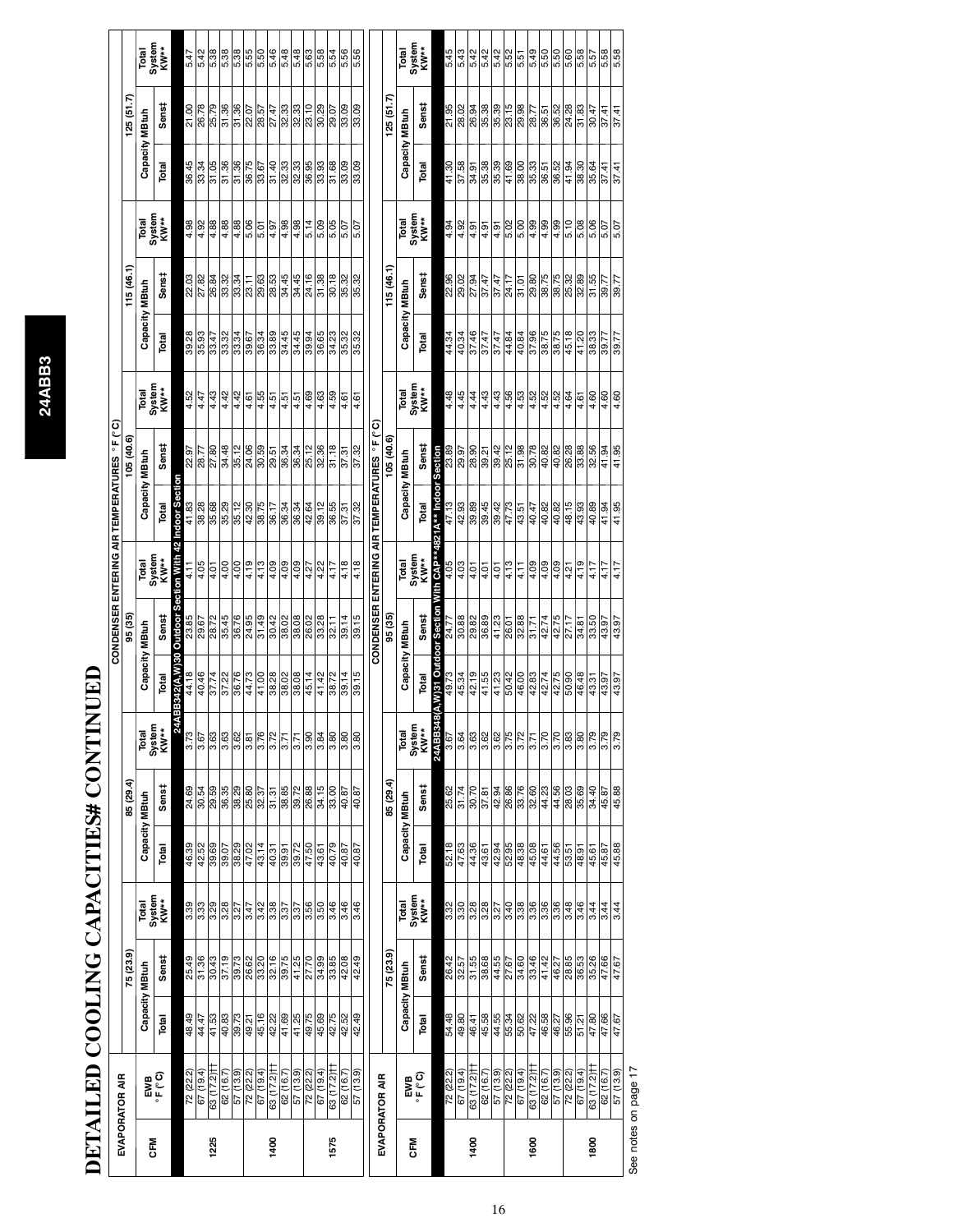|            |                |                |           |                         |                |           |                |                |         | <b>CONDENSER ENTERING AIR TEMPERATURES ºF(°C)</b>                |                |            |                 |                |           |                |                |           |                |
|------------|----------------|----------------|-----------|-------------------------|----------------|-----------|----------------|----------------|---------|------------------------------------------------------------------|----------------|------------|-----------------|----------------|-----------|----------------|----------------|-----------|----------------|
|            | EVAPORATOR AIR |                | 75 (23.9) |                         |                | 85 (29.4) |                |                | 95 (35) |                                                                  |                | 105 (40.6) |                 |                | 115(46.1) |                |                | (51.7)    |                |
| <b>N</b> E |                | Capacity MBtuh |           | Total<br>System<br>KW** | Capacity MBtuh |           | Total          | Capacity MBtuh |         | System<br>Total                                                  | Capacity MBtuh |            | System<br>Total | Capacity MBtuh |           | Total          | Capacity MBtuh |           | Total          |
|            | ະ⊾ະ<br>⊑wa     | Total          | Sens‡     |                         | Total          | Sens‡     | System<br>KW** | Total          | Sens‡   | $KW^{**}$                                                        | Total          | Sens‡      | <b>KW**</b>     | Total          | Senst     | System<br>KW** | Total          | Sens‡     | System<br>KW** |
|            |                |                |           |                         |                |           | <b>24ABB36</b> |                |         | <b>J(A,W)32 Outdoor Section With CAP**6024A** Indoor Section</b> |                |            |                 |                |           |                |                |           |                |
|            | 72 (22.2)      | 68.71          | 34.82     | 4.37                    | 65.76          | 33.74     | 4.81           | 62.59          | 32.60   | 8<br>ທ່                                                          | 59.21          | 31.39      | 5.84            | 55.54          | 30.09     | 6.42           | 51.41          | 28.66     | 7.05           |
|            | 67 (19.4)      | 63.16          | 43.00     | 4.29                    | 60.43          | 41.90     | 4.74           | 57.50          | 40.73   | g<br>ທ່                                                          | 54.39          | 39.50      | 5.77            | 51.03          | 38.20     | 6.36           | 47.32          | 36.77     | 6.99           |
| 1750       | 63 (17.2) ††   | 59.15          | 41.80     | 4.24                    | 56.59          | 40.69     | 4.68           | 53.84          | 39.50   | 5.18                                                             | 50.92          | 38.26      | 5.72            | 47.79          | 36.96     | 6.31           | 44.36          | 54<br>35. | 6.95           |
|            | 62 (16.7)      | 58.14          | 51.13     | 4.23                    | 55.65          | 49.99     | 4.67           | 53.01          | 48.77   | 5.16                                                             | 50.27          | 47.45      | 5.71            | 47.55          | 47.55     | 6.31           | 44.70          | 44.70     | 6.96           |
|            | 57 (13.9)      | 56.63          | 56,63     | 4.21                    | 54.60          | 54,60     | 4.66           | 52.42          | 52.42   | 5.16                                                             | 50.09          | 50.09      | 5.71            | 47.55          | 47.55     | 6.31           | 44.71          | 44.71     | 6.96           |
|            | 72 (22.2)      | 69.71          | 36.45     | 4.48                    | 66.67          | 35.37     | 4.92           | 63.38          | 34.20   | 5.41                                                             | 59.88          | 32.98      | 5.95            | 56.07          | 31.67     | 6.53           | 51.80          | 30.21     | 7.15           |
|            | 67 (19.4)      | 64.15          | 45.67     | 4.40                    | 61.31          | 44.55     | 4.85           | 58.27          | 43.36   | 5.34                                                             | 55.05          | 42.13      | 5.87            | 51.58          | 40.80     | 6.46           | 47.74          | 34<br>99  | 7.10           |
| 2000       | 63 (17.2) H    | 60.14          | 44.30     | 4.35                    | 57.47          | 43.18     | 4.79           | 54.61          | 41.98   | 8<br>ທ່                                                          | 80<br>51.      | 40.73      | 5.82            | 48.36          | 39.39     | 6.42           | 44.82          | 8<br>57.  | 7.06           |
|            | 62 (16.7)      | 59.33          | 54.75     | 4.34                    | 56.80          | 53.54     | 4.78           | 54.23          | 54.23   | 5.28                                                             | 51.77          | 51.77      | 5.83            | 49.05          | 49.05     | 6.42           | 45.99          | 45.99     | 7.07           |
|            | 57 (13.9)      | 58.75          | 58.75     | 4.33                    | 56.59          | 56.59     | 4.78           | 54.26          | 54.26   | 5.28                                                             | 51.77          | 51.77      | 5.83            | 49.05          | 49.05     | 6.42           | 46.00          | 46.00     | 7.07           |
|            | 72 (22.2)      | 70.44          | 37.99     | 4.59                    | 67.31          | 36.90     | 5.03           | 63.93          | 35.73   | S <sub>3</sub><br>ທ່                                             | 60.33          | 34.49      | 6.05            | 56.41          | 33.16     | 6.63           | 52.03          | 8<br>5    | 7.25           |
|            | 67 (19.4)      | 64.85          | 48.20     | 4.51                    | 61.94          | 47.09     | 4.95           | 58.82          | 45.89   | 4<br>ທ່                                                          | 55.52          | 44.63      | 5.98            | 51.96          | 43.27     | 6.56           | 48.04          | 41.75     | 7.20           |
| 2250       | 63 (17.2) H    | 60.84          | 46.68     | 4.45                    | 58.11          | 45.56     | 4.90           | 55.17          | 44.34   | 8<br>ທ່                                                          | 52.08          | 43.07      | 5.93            | 48.77          | 41.69     | 6.52           | 45.14          | 40.17     | 7.16           |
|            | 62 (16.7)      | 60.44          | 60.44     | 4.45                    | 58.18          | 58.18     | 4.90           | 55.72          | 55.72   | 5.40                                                             | 53.10          | 53.10      | 5.94            | 50.23          | 50.23     | 6.54           | 46.99          | 46.99     | 7.18           |
|            | 57 (13.9)      | 60.47          | 60.47     | 4.45                    | 58.19          | 58.19     | 4.90           | 55.73          | 55.73   | 5.40                                                             | 53.10          | 53.10      | 5.94            | 50.23          | 50.23     | 6.54           | 47.00          | 47.00     | 7.18           |
|            |                |                |           |                         |                |           |                |                |         |                                                                  |                |            |                 |                |           |                |                |           |                |

# DETAILED COOLING CAPACITIES# CONTINUED **DETAILED COOLING CAPACITIES# CONTINUED**

# **NOTES**:

\* Tested combination.

Total and sensible capacities are net capacities. Blower motor heat has been subtracted. \* Tested combination. +

 Total and sensible capacities are net capacities. Blower motor heat has been subtracted. t Sensible capacities shown are based on 80°F (27°C) entering air at the indoor coil. For sensible capacities at other than 80°F (27°C), deduct 835 Btuh<br>1945 kWl per 1000 CFM (480 L/S) of indoor coil air for each degree be

‡ Sensible capacities shown are based on 80°F (27°C) entering air at the indoor coil. For sensible capacities at other than 80°F (27°C), deduct 835 Btuh<br>〔245 kW) per 1000 CFM (480 L/S) of indoor coil air for each degree b (245 kW) per 1000 CFM (480 L/S) of indoor coil air for each degree below 80°F (27°C), or add 835 Btuh (245 kW) per 1000 CFM (480 L/S) of indoor coil air per degree above 80°F (27°C).<br>Idailad cooling capacities are based on

# Detailed cooling capacities are based on indoor and outdoor are based on indone varithers at the same elevation per AHRI standard 210/240–2008. If additional tubing length and/or indoor unit is looked above outdoor unit,

\*\* System kw is total of indoor and outdoor unit kilowatts.

may occur.<br>\*\* System kw is total of indoor and outdoor unit kilowatts.<br>†† At TVA rating indoor condition (75°F edb/63°F ewb). All other indoor air temperatures are at 80°F edb. {{ At TVA rating indoor condition (75\_F edb/63\_F ewb). All other indoor air temperatures are at 80\_F edb.

NOTE: When the required data falls between the published data, interpolation may be performed. Extrapolation is not an acceptable practice.<br>EWB — Entering Wet Bulb<br>NOTE: When the required data fall between the published da **NOTE**: When the required data falls between the published data, interpolation may be performed. Extrapolation is not an acceptable practice.

**EWB** — Entering Wet Bulb

**NOTE**: When the required data fall between the published data, interpolation may be performed. Extrapolation is not an acceptable practice.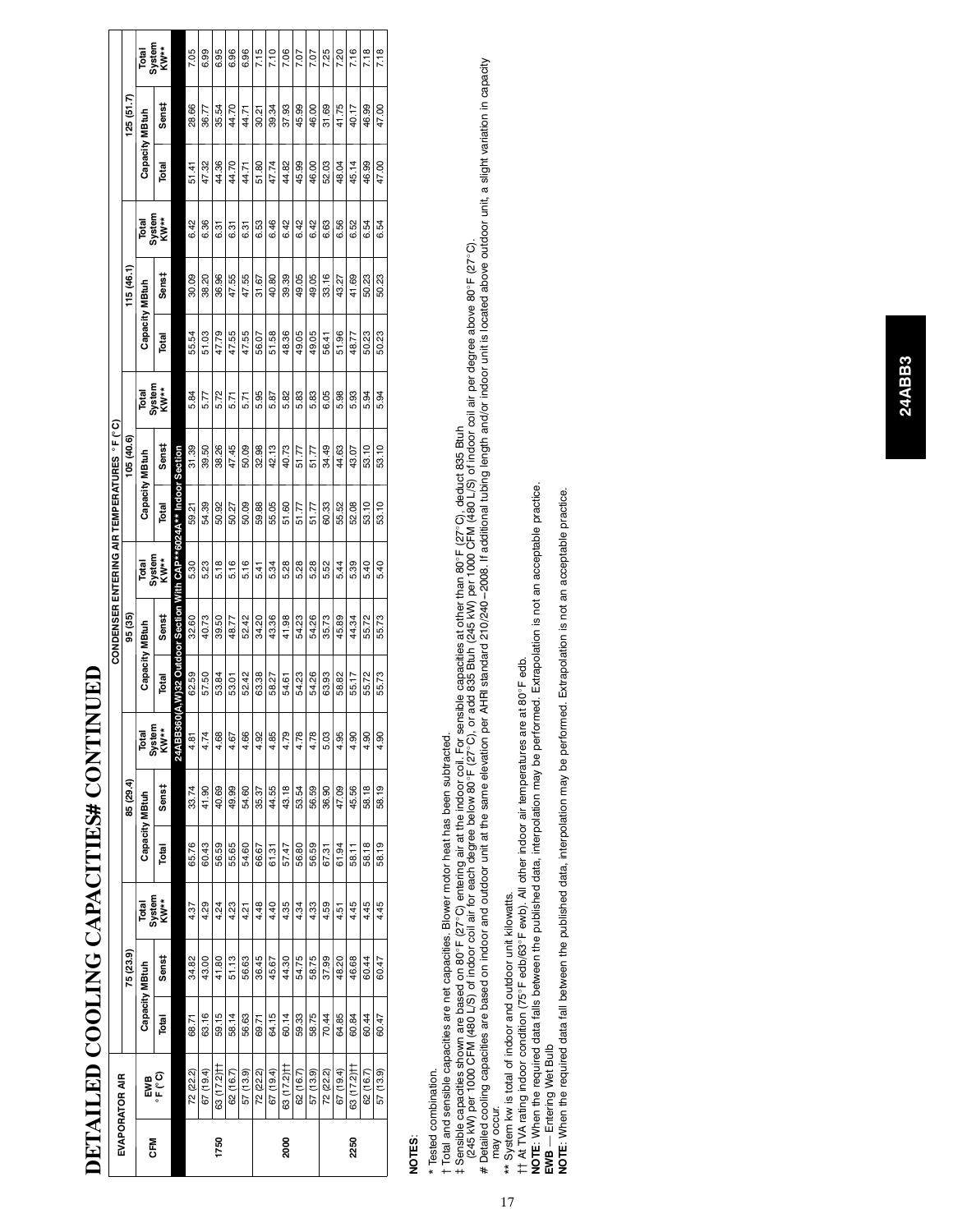#### **CONDENSER ONLY RATINGS\***

| <b>SST</b>                                                                                                                                                                                                             |                         | <b>CONDENSER ENTERING AIR TEMPERATURES °F (°C)</b>                                                                                                                                                                                                                                                                                                                                                                           |               |                                                                                                                                                                                                                                                                                                                                                                                                                                                                                                                                                                                                                                   |                                                                                                                                                                                                                                                                                                                                                                                                                                                                                                                                                                                                                                                                                                                                                                                             |                 |                        |                 |                 |  |
|------------------------------------------------------------------------------------------------------------------------------------------------------------------------------------------------------------------------|-------------------------|------------------------------------------------------------------------------------------------------------------------------------------------------------------------------------------------------------------------------------------------------------------------------------------------------------------------------------------------------------------------------------------------------------------------------|---------------|-----------------------------------------------------------------------------------------------------------------------------------------------------------------------------------------------------------------------------------------------------------------------------------------------------------------------------------------------------------------------------------------------------------------------------------------------------------------------------------------------------------------------------------------------------------------------------------------------------------------------------------|---------------------------------------------------------------------------------------------------------------------------------------------------------------------------------------------------------------------------------------------------------------------------------------------------------------------------------------------------------------------------------------------------------------------------------------------------------------------------------------------------------------------------------------------------------------------------------------------------------------------------------------------------------------------------------------------------------------------------------------------------------------------------------------------|-----------------|------------------------|-----------------|-----------------|--|
| $\circ$ F ( $\circ$ C)                                                                                                                                                                                                 |                         | 55 (12.78)                                                                                                                                                                                                                                                                                                                                                                                                                   | 65 (18.33)    | 75 (23.89)<br>85 (29.44)                                                                                                                                                                                                                                                                                                                                                                                                                                                                                                                                                                                                          |                                                                                                                                                                                                                                                                                                                                                                                                                                                                                                                                                                                                                                                                                                                                                                                             | 95 (35.0)       | 105 (40.56)            | 115 (46.11)     | 125 (51.67)     |  |
|                                                                                                                                                                                                                        |                         |                                                                                                                                                                                                                                                                                                                                                                                                                              |               |                                                                                                                                                                                                                                                                                                                                                                                                                                                                                                                                                                                                                                   | 24ABB318(A,W)32                                                                                                                                                                                                                                                                                                                                                                                                                                                                                                                                                                                                                                                                                                                                                                             |                 |                        |                 |                 |  |
|                                                                                                                                                                                                                        | <b>TCG</b>              | 16.10                                                                                                                                                                                                                                                                                                                                                                                                                        | 15.20         | 14.20                                                                                                                                                                                                                                                                                                                                                                                                                                                                                                                                                                                                                             | 13.30                                                                                                                                                                                                                                                                                                                                                                                                                                                                                                                                                                                                                                                                                                                                                                                       | 12.30           | 11.30                  | 10.20           | 9.10            |  |
|                                                                                                                                                                                                                        | <b>SDT</b>              | 70.80                                                                                                                                                                                                                                                                                                                                                                                                                        | 80.40         | 89.90                                                                                                                                                                                                                                                                                                                                                                                                                                                                                                                                                                                                                             | 99.50                                                                                                                                                                                                                                                                                                                                                                                                                                                                                                                                                                                                                                                                                                                                                                                       | 109.10          | 118.80                 | 128.60          | 138.50          |  |
|                                                                                                                                                                                                                        | KW                      | 0.83                                                                                                                                                                                                                                                                                                                                                                                                                         | 0.95          | 1.09                                                                                                                                                                                                                                                                                                                                                                                                                                                                                                                                                                                                                              | 1.24                                                                                                                                                                                                                                                                                                                                                                                                                                                                                                                                                                                                                                                                                                                                                                                        | 1.40            | 1.57                   | 1.76            | 1.95            |  |
| 35                                                                                                                                                                                                                     | <b>TCG</b>              | 17.70                                                                                                                                                                                                                                                                                                                                                                                                                        | 16.70         | 15.70                                                                                                                                                                                                                                                                                                                                                                                                                                                                                                                                                                                                                             | 14.70                                                                                                                                                                                                                                                                                                                                                                                                                                                                                                                                                                                                                                                                                                                                                                                       | 13.70           | 12.60                  | 11.50           | 10.30<br>139.10 |  |
| (1.67)                                                                                                                                                                                                                 | <b>SDT</b><br><b>KW</b> | 71.90<br>0.83                                                                                                                                                                                                                                                                                                                                                                                                                | 81.40<br>0.95 | 90.90<br>1.09                                                                                                                                                                                                                                                                                                                                                                                                                                                                                                                                                                                                                     | 100.40<br>1.24                                                                                                                                                                                                                                                                                                                                                                                                                                                                                                                                                                                                                                                                                                                                                                              | 109.90<br>1.40  | 119.60<br>1.58         | 129.40<br>1.77  | 1.97            |  |
|                                                                                                                                                                                                                        | <b>TCG</b>              | 19.50                                                                                                                                                                                                                                                                                                                                                                                                                        | 18.40         |                                                                                                                                                                                                                                                                                                                                                                                                                                                                                                                                                                                                                                   |                                                                                                                                                                                                                                                                                                                                                                                                                                                                                                                                                                                                                                                                                                                                                                                             |                 | 14.00                  | 12.80           | 11.50           |  |
| 40                                                                                                                                                                                                                     | <b>SDT</b>              | 73.00                                                                                                                                                                                                                                                                                                                                                                                                                        | 82.50         |                                                                                                                                                                                                                                                                                                                                                                                                                                                                                                                                                                                                                                   |                                                                                                                                                                                                                                                                                                                                                                                                                                                                                                                                                                                                                                                                                                                                                                                             |                 | 120.40                 | 130.10          | 139.70          |  |
|                                                                                                                                                                                                                        | KW                      | 0.83                                                                                                                                                                                                                                                                                                                                                                                                                         | 0.95          |                                                                                                                                                                                                                                                                                                                                                                                                                                                                                                                                                                                                                                   |                                                                                                                                                                                                                                                                                                                                                                                                                                                                                                                                                                                                                                                                                                                                                                                             |                 | 1.58                   | 1.77            | 1.98            |  |
|                                                                                                                                                                                                                        | <b>TCG</b>              | 21.30                                                                                                                                                                                                                                                                                                                                                                                                                        | 20.20         |                                                                                                                                                                                                                                                                                                                                                                                                                                                                                                                                                                                                                                   |                                                                                                                                                                                                                                                                                                                                                                                                                                                                                                                                                                                                                                                                                                                                                                                             |                 | 15.40                  | 14.20           | 12.80           |  |
|                                                                                                                                                                                                                        | <b>SDT</b>              | 74.20                                                                                                                                                                                                                                                                                                                                                                                                                        | 83.60         | 93.00                                                                                                                                                                                                                                                                                                                                                                                                                                                                                                                                                                                                                             | 102.30                                                                                                                                                                                                                                                                                                                                                                                                                                                                                                                                                                                                                                                                                                                                                                                      | 111.70          | 121.20                 | 130.70          | 140.30          |  |
|                                                                                                                                                                                                                        | KW                      | 0.83                                                                                                                                                                                                                                                                                                                                                                                                                         | 0.95          | 1.08                                                                                                                                                                                                                                                                                                                                                                                                                                                                                                                                                                                                                              | 1.23                                                                                                                                                                                                                                                                                                                                                                                                                                                                                                                                                                                                                                                                                                                                                                                        | 1.40            | 1.58                   | 1.78            | 1.99            |  |
|                                                                                                                                                                                                                        | <b>TCG</b>              | 23.30                                                                                                                                                                                                                                                                                                                                                                                                                        | 22.00         | 20.80                                                                                                                                                                                                                                                                                                                                                                                                                                                                                                                                                                                                                             | 19.50                                                                                                                                                                                                                                                                                                                                                                                                                                                                                                                                                                                                                                                                                                                                                                                       | 18.20           | 16.90                  | 15.60           | 14.20           |  |
|                                                                                                                                                                                                                        | <b>SDT</b>              | 75.40                                                                                                                                                                                                                                                                                                                                                                                                                        | 84.80         |                                                                                                                                                                                                                                                                                                                                                                                                                                                                                                                                                                                                                                   | 103.40                                                                                                                                                                                                                                                                                                                                                                                                                                                                                                                                                                                                                                                                                                                                                                                      |                 | 122.00                 | 131.40          | 140.90          |  |
|                                                                                                                                                                                                                        | KW                      | 0.82                                                                                                                                                                                                                                                                                                                                                                                                                         | 0.95          |                                                                                                                                                                                                                                                                                                                                                                                                                                                                                                                                                                                                                                   |                                                                                                                                                                                                                                                                                                                                                                                                                                                                                                                                                                                                                                                                                                                                                                                             |                 | 1.58                   | 1.78            | 1.99            |  |
|                                                                                                                                                                                                                        | <b>TCG</b>              |                                                                                                                                                                                                                                                                                                                                                                                                                              |               |                                                                                                                                                                                                                                                                                                                                                                                                                                                                                                                                                                                                                                   |                                                                                                                                                                                                                                                                                                                                                                                                                                                                                                                                                                                                                                                                                                                                                                                             |                 |                        |                 |                 |  |
|                                                                                                                                                                                                                        | <b>SDT</b>              |                                                                                                                                                                                                                                                                                                                                                                                                                              |               |                                                                                                                                                                                                                                                                                                                                                                                                                                                                                                                                                                                                                                   |                                                                                                                                                                                                                                                                                                                                                                                                                                                                                                                                                                                                                                                                                                                                                                                             |                 |                        |                 |                 |  |
|                                                                                                                                                                                                                        | KW                      |                                                                                                                                                                                                                                                                                                                                                                                                                              |               |                                                                                                                                                                                                                                                                                                                                                                                                                                                                                                                                                                                                                                   |                                                                                                                                                                                                                                                                                                                                                                                                                                                                                                                                                                                                                                                                                                                                                                                             |                 |                        |                 |                 |  |
|                                                                                                                                                                                                                        |                         |                                                                                                                                                                                                                                                                                                                                                                                                                              |               |                                                                                                                                                                                                                                                                                                                                                                                                                                                                                                                                                                                                                                   | 19.80<br>18.50<br>17.00<br>21.20<br>15.50<br>95.20<br>122.90<br>132.20<br>104.40<br>113.60<br>141.50<br>1.08<br>1.23<br>1.58<br>1.78<br>1.99<br>1.39<br>24ABB324(A,W)31<br>18.90<br>17.70<br>16.50<br>15.20<br>14.00<br>12.60<br>91.80<br>101.20<br>110.60<br>120.20<br>129.80<br>139.40<br>1.99<br>1.37<br>1.56<br>1.77<br>2.24<br>2.51<br>20.90<br>19.60<br>18.20<br>16.90<br>15.50<br>14.10<br>93.00<br>102.30<br>130.60<br>111.70<br>121.10<br>140.20<br>1.38<br>1.57<br>2.00<br>2.25<br>2.52<br>1.77<br>22.90<br>21.50<br>20.00<br>18.60<br>17.10<br>15.60<br>94.20<br>103.50<br>112.70<br>122.10<br>131.50<br>140.90<br>2.26<br>1.39<br>1.58<br>1.78<br>2.01<br>2.53<br>21.90<br>20.40<br>18.80<br>24.90<br>23.40<br>17.10<br>132.30<br>95.50<br>104.70<br>113.80<br>123.10<br>141.60 |                 |                        |                 |                 |  |
| 30                                                                                                                                                                                                                     | <b>TCG</b>              |                                                                                                                                                                                                                                                                                                                                                                                                                              |               |                                                                                                                                                                                                                                                                                                                                                                                                                                                                                                                                                                                                                                   |                                                                                                                                                                                                                                                                                                                                                                                                                                                                                                                                                                                                                                                                                                                                                                                             |                 |                        |                 |                 |  |
|                                                                                                                                                                                                                        | <b>SDT</b><br>KW        |                                                                                                                                                                                                                                                                                                                                                                                                                              |               |                                                                                                                                                                                                                                                                                                                                                                                                                                                                                                                                                                                                                                   |                                                                                                                                                                                                                                                                                                                                                                                                                                                                                                                                                                                                                                                                                                                                                                                             |                 |                        |                 |                 |  |
|                                                                                                                                                                                                                        | <b>TCG</b>              |                                                                                                                                                                                                                                                                                                                                                                                                                              |               |                                                                                                                                                                                                                                                                                                                                                                                                                                                                                                                                                                                                                                   |                                                                                                                                                                                                                                                                                                                                                                                                                                                                                                                                                                                                                                                                                                                                                                                             |                 |                        |                 |                 |  |
| 35                                                                                                                                                                                                                     | <b>SDT</b>              |                                                                                                                                                                                                                                                                                                                                                                                                                              |               |                                                                                                                                                                                                                                                                                                                                                                                                                                                                                                                                                                                                                                   |                                                                                                                                                                                                                                                                                                                                                                                                                                                                                                                                                                                                                                                                                                                                                                                             |                 |                        |                 |                 |  |
|                                                                                                                                                                                                                        | KW                      |                                                                                                                                                                                                                                                                                                                                                                                                                              |               |                                                                                                                                                                                                                                                                                                                                                                                                                                                                                                                                                                                                                                   | 1.58<br>1.79<br>2.02                                                                                                                                                                                                                                                                                                                                                                                                                                                                                                                                                                                                                                                                                                                                                                        |                 |                        |                 |                 |  |
|                                                                                                                                                                                                                        | <b>TCG</b>              |                                                                                                                                                                                                                                                                                                                                                                                                                              |               |                                                                                                                                                                                                                                                                                                                                                                                                                                                                                                                                                                                                                                   |                                                                                                                                                                                                                                                                                                                                                                                                                                                                                                                                                                                                                                                                                                                                                                                             |                 |                        |                 |                 |  |
|                                                                                                                                                                                                                        | <b>SDT</b>              |                                                                                                                                                                                                                                                                                                                                                                                                                              |               | 17.40<br>16.20<br>15.10<br>91.90<br>101.30<br>110.80<br>1.09<br>1.23<br>1.40<br>17.90<br>19.00<br>16.70<br>94.10<br>112.60<br>1.08<br>1.23<br>1.40<br>22.50<br>1.40<br>27.00<br>23.70<br>25.40<br>96.80<br>105.90<br>114.90<br>1.40<br>1.59<br>1.80<br>27.30<br>25.60<br>29.10<br>98.20<br>107.10<br>116.10<br>1.60<br>1.41<br>1.81<br>24ABB330(A,W)31<br>21.10<br>19.60<br>22.60<br>92.90<br>102.10<br>111.40<br>1.70<br>1.91<br>2.13<br>24.90<br>23.40<br>21.70<br>94.20<br>103.40<br>112.60<br>1.71<br>1.92<br>2.15<br>25.70<br>24.00<br>27.40<br>95.60<br>104.70<br>113.80<br>1.72<br>1.93<br>2.15<br>30.00<br>28.20<br>26.30 |                                                                                                                                                                                                                                                                                                                                                                                                                                                                                                                                                                                                                                                                                                                                                                                             |                 |                        |                 |                 |  |
|                                                                                                                                                                                                                        | KW                      |                                                                                                                                                                                                                                                                                                                                                                                                                              |               |                                                                                                                                                                                                                                                                                                                                                                                                                                                                                                                                                                                                                                   |                                                                                                                                                                                                                                                                                                                                                                                                                                                                                                                                                                                                                                                                                                                                                                                             |                 | 2.27<br>20.40<br>22.10 |                 |                 |  |
|                                                                                                                                                                                                                        | <b>TCG</b>              | 25.20<br>23.90<br>86.00<br>76.70<br>0.82<br>0.94<br>21.30<br>20.10<br>73.00<br>82.40<br>1.21<br>1.06<br>23.40<br>22.10<br>74.40<br>83.60<br>1.06<br>1.21<br>25.60<br>24.20<br>75.80<br>85.00<br>1.07<br>1.22<br>27.90<br>26.40<br>77.30<br>86.30<br>1.08<br>1.23<br>30.20<br>28.60<br>78.80<br>87.80<br>1.09<br>1.24<br>32.60<br>30.80<br>89.20<br>80.30<br>1.25<br>1.09<br>25.40<br>24.00<br>74.40<br>83.60<br>1.35<br>1.52 |               |                                                                                                                                                                                                                                                                                                                                                                                                                                                                                                                                                                                                                                   |                                                                                                                                                                                                                                                                                                                                                                                                                                                                                                                                                                                                                                                                                                                                                                                             |                 |                        |                 |                 |  |
| 45<br>(7.22)                                                                                                                                                                                                           | <b>SDT</b>              |                                                                                                                                                                                                                                                                                                                                                                                                                              |               |                                                                                                                                                                                                                                                                                                                                                                                                                                                                                                                                                                                                                                   |                                                                                                                                                                                                                                                                                                                                                                                                                                                                                                                                                                                                                                                                                                                                                                                             |                 |                        |                 |                 |  |
|                                                                                                                                                                                                                        | KW                      |                                                                                                                                                                                                                                                                                                                                                                                                                              |               |                                                                                                                                                                                                                                                                                                                                                                                                                                                                                                                                                                                                                                   |                                                                                                                                                                                                                                                                                                                                                                                                                                                                                                                                                                                                                                                                                                                                                                                             |                 |                        |                 | 2.54            |  |
|                                                                                                                                                                                                                        | <b>TCG</b>              |                                                                                                                                                                                                                                                                                                                                                                                                                              |               |                                                                                                                                                                                                                                                                                                                                                                                                                                                                                                                                                                                                                                   |                                                                                                                                                                                                                                                                                                                                                                                                                                                                                                                                                                                                                                                                                                                                                                                             |                 |                        |                 | 18.60           |  |
|                                                                                                                                                                                                                        | <b>SDT</b>              |                                                                                                                                                                                                                                                                                                                                                                                                                              |               |                                                                                                                                                                                                                                                                                                                                                                                                                                                                                                                                                                                                                                   |                                                                                                                                                                                                                                                                                                                                                                                                                                                                                                                                                                                                                                                                                                                                                                                             |                 | 124.10                 | 133.30          | 142.40          |  |
|                                                                                                                                                                                                                        | KW                      |                                                                                                                                                                                                                                                                                                                                                                                                                              |               |                                                                                                                                                                                                                                                                                                                                                                                                                                                                                                                                                                                                                                   |                                                                                                                                                                                                                                                                                                                                                                                                                                                                                                                                                                                                                                                                                                                                                                                             |                 | 2.03                   | 2.28            | 2.55            |  |
|                                                                                                                                                                                                                        | <b>TCG</b>              |                                                                                                                                                                                                                                                                                                                                                                                                                              |               |                                                                                                                                                                                                                                                                                                                                                                                                                                                                                                                                                                                                                                   |                                                                                                                                                                                                                                                                                                                                                                                                                                                                                                                                                                                                                                                                                                                                                                                             |                 | 23.90                  | 22.10           | 20.20           |  |
|                                                                                                                                                                                                                        | <b>SDT</b>              |                                                                                                                                                                                                                                                                                                                                                                                                                              |               |                                                                                                                                                                                                                                                                                                                                                                                                                                                                                                                                                                                                                                   |                                                                                                                                                                                                                                                                                                                                                                                                                                                                                                                                                                                                                                                                                                                                                                                             |                 | 125.20                 | 134.20          | 143.10          |  |
|                                                                                                                                                                                                                        | KW                      |                                                                                                                                                                                                                                                                                                                                                                                                                              |               |                                                                                                                                                                                                                                                                                                                                                                                                                                                                                                                                                                                                                                   |                                                                                                                                                                                                                                                                                                                                                                                                                                                                                                                                                                                                                                                                                                                                                                                             |                 | 2.03                   | 2.28            | 2.55            |  |
|                                                                                                                                                                                                                        | <b>TCG</b>              |                                                                                                                                                                                                                                                                                                                                                                                                                              |               |                                                                                                                                                                                                                                                                                                                                                                                                                                                                                                                                                                                                                                   |                                                                                                                                                                                                                                                                                                                                                                                                                                                                                                                                                                                                                                                                                                                                                                                             |                 | 18.00                  | 16.40           | 14.60           |  |
| 30                                                                                                                                                                                                                     | <b>SDT</b>              |                                                                                                                                                                                                                                                                                                                                                                                                                              |               |                                                                                                                                                                                                                                                                                                                                                                                                                                                                                                                                                                                                                                   |                                                                                                                                                                                                                                                                                                                                                                                                                                                                                                                                                                                                                                                                                                                                                                                             |                 | 120.80                 | 130.20          | 139.60          |  |
|                                                                                                                                                                                                                        | KW                      |                                                                                                                                                                                                                                                                                                                                                                                                                              |               |                                                                                                                                                                                                                                                                                                                                                                                                                                                                                                                                                                                                                                   |                                                                                                                                                                                                                                                                                                                                                                                                                                                                                                                                                                                                                                                                                                                                                                                             |                 | 2.37                   | 2.63            | 2.89            |  |
|                                                                                                                                                                                                                        |                         |                                                                                                                                                                                                                                                                                                                                                                                                                              |               |                                                                                                                                                                                                                                                                                                                                                                                                                                                                                                                                                                                                                                   |                                                                                                                                                                                                                                                                                                                                                                                                                                                                                                                                                                                                                                                                                                                                                                                             |                 |                        |                 |                 |  |
|                                                                                                                                                                                                                        |                         |                                                                                                                                                                                                                                                                                                                                                                                                                              |               |                                                                                                                                                                                                                                                                                                                                                                                                                                                                                                                                                                                                                                   |                                                                                                                                                                                                                                                                                                                                                                                                                                                                                                                                                                                                                                                                                                                                                                                             |                 |                        |                 |                 |  |
|                                                                                                                                                                                                                        | <b>TCG</b>              | 28.00                                                                                                                                                                                                                                                                                                                                                                                                                        | 26.50         |                                                                                                                                                                                                                                                                                                                                                                                                                                                                                                                                                                                                                                   |                                                                                                                                                                                                                                                                                                                                                                                                                                                                                                                                                                                                                                                                                                                                                                                             |                 | 20.00                  | 18.30           | 16.40           |  |
| (1.67)                                                                                                                                                                                                                 | <b>SDT</b><br>KW        | 75.90<br>1.35                                                                                                                                                                                                                                                                                                                                                                                                                | 85.00<br>1.52 |                                                                                                                                                                                                                                                                                                                                                                                                                                                                                                                                                                                                                                   |                                                                                                                                                                                                                                                                                                                                                                                                                                                                                                                                                                                                                                                                                                                                                                                             |                 | 121.90<br>2.39         | 131.20<br>2.65  | 140.50<br>2.92  |  |
|                                                                                                                                                                                                                        | <b>TCG</b>              | 30.70                                                                                                                                                                                                                                                                                                                                                                                                                        | 29.10         |                                                                                                                                                                                                                                                                                                                                                                                                                                                                                                                                                                                                                                   |                                                                                                                                                                                                                                                                                                                                                                                                                                                                                                                                                                                                                                                                                                                                                                                             |                 | 22.20                  | 20.30           | 18.40           |  |
| 40                                                                                                                                                                                                                     | <b>SDT</b>              | 77.40                                                                                                                                                                                                                                                                                                                                                                                                                        | 86.50         |                                                                                                                                                                                                                                                                                                                                                                                                                                                                                                                                                                                                                                   |                                                                                                                                                                                                                                                                                                                                                                                                                                                                                                                                                                                                                                                                                                                                                                                             |                 | 123.00                 | 132.20          | 141.40          |  |
| (4.44)                                                                                                                                                                                                                 | $\overline{KW}$         | 1.35                                                                                                                                                                                                                                                                                                                                                                                                                         | 1.53          |                                                                                                                                                                                                                                                                                                                                                                                                                                                                                                                                                                                                                                   |                                                                                                                                                                                                                                                                                                                                                                                                                                                                                                                                                                                                                                                                                                                                                                                             |                 | 2.40                   | 2.67            | 2.95            |  |
|                                                                                                                                                                                                                        | <b>TCG</b>              | 33.50                                                                                                                                                                                                                                                                                                                                                                                                                        | 31.80         |                                                                                                                                                                                                                                                                                                                                                                                                                                                                                                                                                                                                                                   |                                                                                                                                                                                                                                                                                                                                                                                                                                                                                                                                                                                                                                                                                                                                                                                             |                 | 24.40                  | 22.40           | 20.30           |  |
| 45                                                                                                                                                                                                                     | <b>SDT</b>              | 79.00                                                                                                                                                                                                                                                                                                                                                                                                                        | 88.00         | 97.00                                                                                                                                                                                                                                                                                                                                                                                                                                                                                                                                                                                                                             | 106.10                                                                                                                                                                                                                                                                                                                                                                                                                                                                                                                                                                                                                                                                                                                                                                                      | 115.10          | 124.20                 | 133.30          | 142.30          |  |
| 30<br>$(-1.11)$<br>(4.44)<br>45<br>(7.22)<br>50<br>(10.0)<br>55<br>(12.78)<br>$(-1.11)$<br>(1.67)<br>40<br>(4.44)<br>50<br>(10.0)<br>55<br>(12.78)<br>$(-1.11)$<br>35<br>(7.22)<br>50<br>(10.0)<br>55<br>(12.78)<br>30 | <b>KW</b>               | 1.36                                                                                                                                                                                                                                                                                                                                                                                                                         | 1.53          | 1.72                                                                                                                                                                                                                                                                                                                                                                                                                                                                                                                                                                                                                              | 1.93                                                                                                                                                                                                                                                                                                                                                                                                                                                                                                                                                                                                                                                                                                                                                                                        | 2.16            | 2.42                   | 2.69            | 2.97            |  |
|                                                                                                                                                                                                                        | <b>TCG</b>              | 36.50                                                                                                                                                                                                                                                                                                                                                                                                                        | 34.60         | 32.70                                                                                                                                                                                                                                                                                                                                                                                                                                                                                                                                                                                                                             | 30.70                                                                                                                                                                                                                                                                                                                                                                                                                                                                                                                                                                                                                                                                                                                                                                                       | 28.70           | 26.70                  | 24.60           | 22.30           |  |
|                                                                                                                                                                                                                        | <b>SDT</b>              | 80.70                                                                                                                                                                                                                                                                                                                                                                                                                        | 89.70         | 98.50                                                                                                                                                                                                                                                                                                                                                                                                                                                                                                                                                                                                                             | 107.50                                                                                                                                                                                                                                                                                                                                                                                                                                                                                                                                                                                                                                                                                                                                                                                      | 116.40          | 125.40                 | 134.30          | 143.20          |  |
|                                                                                                                                                                                                                        | KW                      | 1.36                                                                                                                                                                                                                                                                                                                                                                                                                         | 1.54          | 1.73                                                                                                                                                                                                                                                                                                                                                                                                                                                                                                                                                                                                                              | 1.94                                                                                                                                                                                                                                                                                                                                                                                                                                                                                                                                                                                                                                                                                                                                                                                        | 2.17            | 2.43                   | 2.70            | 2.99            |  |
|                                                                                                                                                                                                                        | <b>TCG</b>              | 39.50                                                                                                                                                                                                                                                                                                                                                                                                                        | 37.40         | 35.30                                                                                                                                                                                                                                                                                                                                                                                                                                                                                                                                                                                                                             | 33.20                                                                                                                                                                                                                                                                                                                                                                                                                                                                                                                                                                                                                                                                                                                                                                                       | 31.10           | 29.00                  | 26.70           | 24.30           |  |
|                                                                                                                                                                                                                        | <b>SDT</b>              | 82.40                                                                                                                                                                                                                                                                                                                                                                                                                        | 91.30         | 100.10                                                                                                                                                                                                                                                                                                                                                                                                                                                                                                                                                                                                                            | 108.90                                                                                                                                                                                                                                                                                                                                                                                                                                                                                                                                                                                                                                                                                                                                                                                      | 117.80          | 126.60                 | 135.40          | 144.20          |  |
|                                                                                                                                                                                                                        | KW                      | 1.37                                                                                                                                                                                                                                                                                                                                                                                                                         | 1.54          | 1.74                                                                                                                                                                                                                                                                                                                                                                                                                                                                                                                                                                                                                              | 1.95                                                                                                                                                                                                                                                                                                                                                                                                                                                                                                                                                                                                                                                                                                                                                                                        | 2.18            | 2.44                   | 2.71            | 3.00            |  |
|                                                                                                                                                                                                                        | <b>TCG</b>              | 30.30                                                                                                                                                                                                                                                                                                                                                                                                                        | 28.80         | 27.20                                                                                                                                                                                                                                                                                                                                                                                                                                                                                                                                                                                                                             | 24ABB336(A,W)31<br>25.50                                                                                                                                                                                                                                                                                                                                                                                                                                                                                                                                                                                                                                                                                                                                                                    | 23.80           | 22.00                  | 20.00           | 18.00           |  |
|                                                                                                                                                                                                                        | <b>SDT</b>              | 73.20                                                                                                                                                                                                                                                                                                                                                                                                                        | 82.20         | 91.40                                                                                                                                                                                                                                                                                                                                                                                                                                                                                                                                                                                                                             | 100.60                                                                                                                                                                                                                                                                                                                                                                                                                                                                                                                                                                                                                                                                                                                                                                                      | 109.90          | 119.10                 | 128.40          | 137.80          |  |
| $(-1.11)$                                                                                                                                                                                                              | KW                      | 1.65                                                                                                                                                                                                                                                                                                                                                                                                                         | 1.85          | 2.07                                                                                                                                                                                                                                                                                                                                                                                                                                                                                                                                                                                                                              | 2.30                                                                                                                                                                                                                                                                                                                                                                                                                                                                                                                                                                                                                                                                                                                                                                                        | 2.57            | 2.88                   | 3.25            | 3.68            |  |
|                                                                                                                                                                                                                        | <b>TCG</b>              | 33.50                                                                                                                                                                                                                                                                                                                                                                                                                        | 31.80         | 30.10                                                                                                                                                                                                                                                                                                                                                                                                                                                                                                                                                                                                                             | 28.30                                                                                                                                                                                                                                                                                                                                                                                                                                                                                                                                                                                                                                                                                                                                                                                       | 26.40           | 24.40                  | 22.30           | 20.10           |  |
| 35                                                                                                                                                                                                                     | <b>SDT</b>              | 74.80                                                                                                                                                                                                                                                                                                                                                                                                                        | 83.80         | 92.80                                                                                                                                                                                                                                                                                                                                                                                                                                                                                                                                                                                                                             | 102.00                                                                                                                                                                                                                                                                                                                                                                                                                                                                                                                                                                                                                                                                                                                                                                                      | 111.10          | 120.30                 | 129.50          | 138.70          |  |
| (1.67)                                                                                                                                                                                                                 | KW                      | 1.66                                                                                                                                                                                                                                                                                                                                                                                                                         | 1.87          | 2.08                                                                                                                                                                                                                                                                                                                                                                                                                                                                                                                                                                                                                              | 2.32                                                                                                                                                                                                                                                                                                                                                                                                                                                                                                                                                                                                                                                                                                                                                                                        | 2.59            | 2.90                   | 3.26            | 3.69            |  |
|                                                                                                                                                                                                                        | <b>TCG</b>              | 37.00                                                                                                                                                                                                                                                                                                                                                                                                                        | 35.10         | 33.20                                                                                                                                                                                                                                                                                                                                                                                                                                                                                                                                                                                                                             | 31.20                                                                                                                                                                                                                                                                                                                                                                                                                                                                                                                                                                                                                                                                                                                                                                                       | 29.20           | 27.00                  | 24.80           | 22.40           |  |
| 40<br>(4.44)                                                                                                                                                                                                           | <b>SDT</b>              | 76.60                                                                                                                                                                                                                                                                                                                                                                                                                        | 85.40         | 94.40                                                                                                                                                                                                                                                                                                                                                                                                                                                                                                                                                                                                                             | 103.40                                                                                                                                                                                                                                                                                                                                                                                                                                                                                                                                                                                                                                                                                                                                                                                      | 112.40          | 121.50                 | 130.60          | 139.70          |  |
|                                                                                                                                                                                                                        | KW                      | 1.68                                                                                                                                                                                                                                                                                                                                                                                                                         | 1.89          | 2.10                                                                                                                                                                                                                                                                                                                                                                                                                                                                                                                                                                                                                              | 2.34                                                                                                                                                                                                                                                                                                                                                                                                                                                                                                                                                                                                                                                                                                                                                                                        | 2.61            | 2.92                   | 3.28            | 3.70            |  |
| 45                                                                                                                                                                                                                     | <b>TCG</b>              | 40.70                                                                                                                                                                                                                                                                                                                                                                                                                        | 38.60         | 36.50                                                                                                                                                                                                                                                                                                                                                                                                                                                                                                                                                                                                                             | 34.30                                                                                                                                                                                                                                                                                                                                                                                                                                                                                                                                                                                                                                                                                                                                                                                       | 32.10           | 29.80                  | 27.40           | 24.80           |  |
| (7.22)                                                                                                                                                                                                                 | <b>SDT</b>              | 78.50                                                                                                                                                                                                                                                                                                                                                                                                                        | 87.20         | 96.00                                                                                                                                                                                                                                                                                                                                                                                                                                                                                                                                                                                                                             | 104.90                                                                                                                                                                                                                                                                                                                                                                                                                                                                                                                                                                                                                                                                                                                                                                                      | 113.80          | 122.80                 | 131.80          | 140.80          |  |
|                                                                                                                                                                                                                        | KW                      | 1.70                                                                                                                                                                                                                                                                                                                                                                                                                         | 1.91          | 2.13                                                                                                                                                                                                                                                                                                                                                                                                                                                                                                                                                                                                                              | 2.37                                                                                                                                                                                                                                                                                                                                                                                                                                                                                                                                                                                                                                                                                                                                                                                        | 2.63            | 2.94                   | 3.30            | 3.72            |  |
| 50                                                                                                                                                                                                                     | <b>TCG</b>              | 44.60                                                                                                                                                                                                                                                                                                                                                                                                                        | 42.30         | 40.00                                                                                                                                                                                                                                                                                                                                                                                                                                                                                                                                                                                                                             | 37.70                                                                                                                                                                                                                                                                                                                                                                                                                                                                                                                                                                                                                                                                                                                                                                                       | 35.30           | 32.80                  | 30.20           | 27.40           |  |
| (10.0)                                                                                                                                                                                                                 | <b>SDT</b>              | 80.50                                                                                                                                                                                                                                                                                                                                                                                                                        | 89.10         | 97.80                                                                                                                                                                                                                                                                                                                                                                                                                                                                                                                                                                                                                             | 106.50                                                                                                                                                                                                                                                                                                                                                                                                                                                                                                                                                                                                                                                                                                                                                                                      | 115.30          | 124.20                 | 133.00          | 141.90          |  |
|                                                                                                                                                                                                                        | KW<br><b>TCG</b>        | 1.73                                                                                                                                                                                                                                                                                                                                                                                                                         | 1.94<br>46.30 | 2.16<br>43.80                                                                                                                                                                                                                                                                                                                                                                                                                                                                                                                                                                                                                     | 2.40                                                                                                                                                                                                                                                                                                                                                                                                                                                                                                                                                                                                                                                                                                                                                                                        | 2.66            | 2.97                   | 3.32            | 3.73<br>30.20   |  |
| 55<br>(12.78)                                                                                                                                                                                                          | <b>SDT</b>              | 48.80<br>82.60                                                                                                                                                                                                                                                                                                                                                                                                               | 91.10         | 99.60                                                                                                                                                                                                                                                                                                                                                                                                                                                                                                                                                                                                                             | 41.30<br>108.20                                                                                                                                                                                                                                                                                                                                                                                                                                                                                                                                                                                                                                                                                                                                                                             | 38.70<br>116.90 | 36.00<br>125.60        | 33.20<br>134.30 | 143.00          |  |

See notes on page 19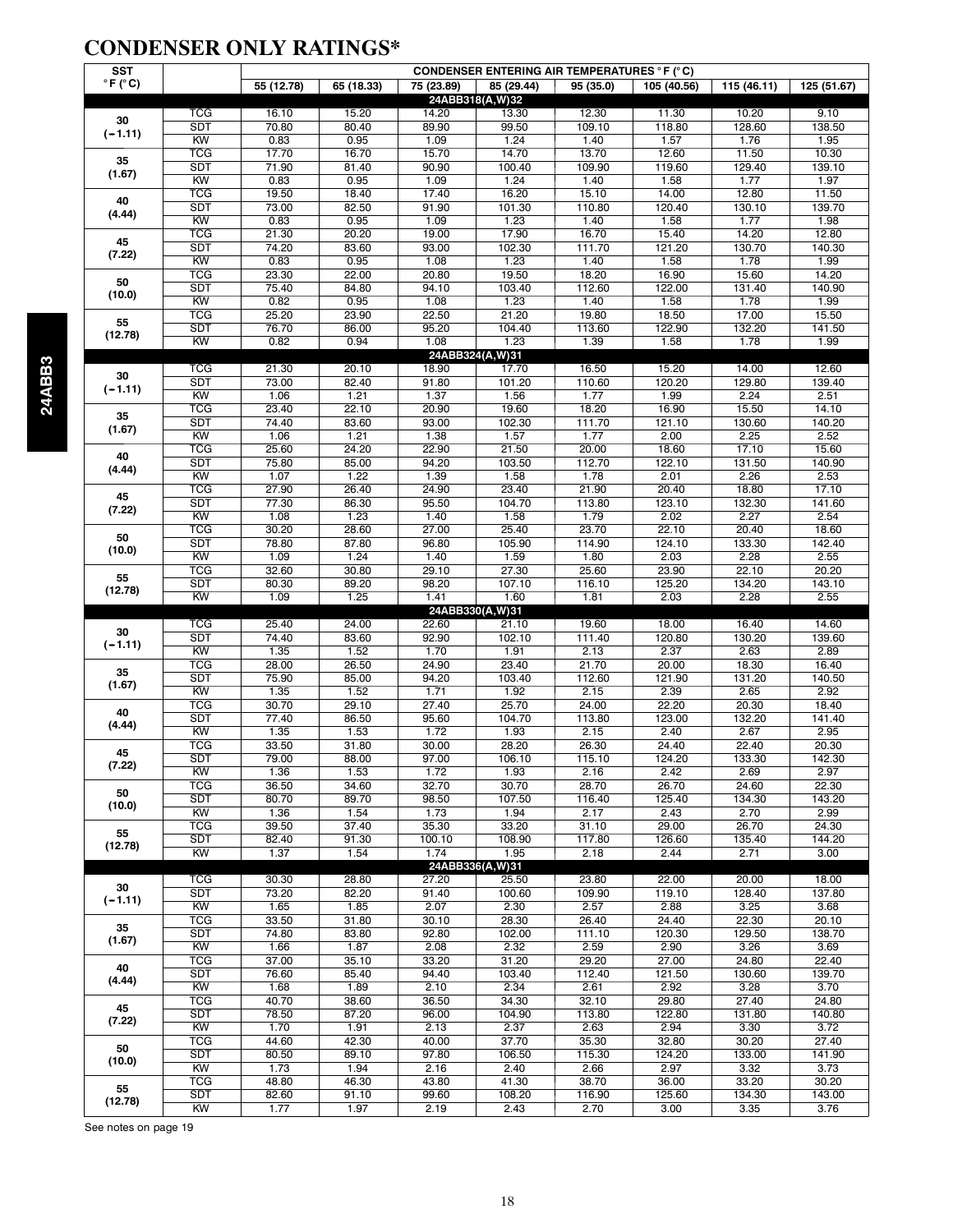#### **CONDENSER ONLY RATINGS\* CONTINUED**

| <b>SST</b>                 |                         |            |            |           | <b>CONDENSER ENTERING AIR TEMPERATURES °F (°C)</b> |                   |             |                                                                                                                                              |             |  |  |
|----------------------------|-------------------------|------------|------------|-----------|----------------------------------------------------|-------------------|-------------|----------------------------------------------------------------------------------------------------------------------------------------------|-------------|--|--|
| $\degree$ F ( $\degree$ C) |                         | 55 (12.78) | 65 (18.33) | 75(23.89) | 85 (29.44)                                         | 95(35.0)          | 105 (40.56) | 115 (46.11)                                                                                                                                  | 125 (51.67) |  |  |
|                            |                         |            |            |           | 24ABB342(A,W)31                                    |                   |             |                                                                                                                                              |             |  |  |
| 30<br>$(-1.11)$            | TCG                     | 38.00      | 36.00      | 33.90     | 31.90                                              | 29.70             | 27.60       | 25.30                                                                                                                                        | 22.90       |  |  |
|                            | <b>SDT</b>              | 73.20      | 82.30      | 91.40     | 100.60                                             | 109.80            | 119.10      | 128.40                                                                                                                                       | 137.70      |  |  |
|                            | KW                      | 1.95       | 2.20       | 2.48      | 2.80                                               | 3.14              | 3.53        | 3.95                                                                                                                                         | 4.41        |  |  |
| 35<br>(1.67)               | <b>TCG</b>              | 41.90      | 39.70      | 37.40     | 35.10                                              | 32.80             | 30.50       | 28.00                                                                                                                                        | 25.50       |  |  |
|                            | <b>SDT</b>              | 74.80      | 83.70      | 92.80     | 101.90                                             | 111.00            | 120.20      | 129.40                                                                                                                                       | 138.60      |  |  |
|                            | KW                      | 1.97       | 2.22       | 2.50      | 2.81                                               | $\overline{3.16}$ | 3.54        | 3.97                                                                                                                                         | 4.43        |  |  |
| 40                         | <b>TCG</b>              | 46.00      | 43.60      | 41.10     | 38.70                                              | 36.20             | 33.60       | 30.90                                                                                                                                        | 28.10       |  |  |
| (4.44)                     | <b>SDT</b>              | 76.40      | 85.20      | 94.20     | 103.20                                             | 112.20            | 121.30      | 130.40                                                                                                                                       | 139.50      |  |  |
|                            | KW                      | 1.98       | 2.23       | 2.52      | 2.83                                               | 3.18              | 3.56        | 3.98                                                                                                                                         | 4.44        |  |  |
| 45                         | <b>TCG</b>              | 50.30      | 47.70      | 45.10     | 42.40                                              | 39.60             | 36.80       | 33.90                                                                                                                                        | 30.90       |  |  |
| (7.22)                     | <b>SDT</b>              | 78.10      | 86.90      | 95.70     | 104.60                                             | 113.50            | 122.50      | 131.40                                                                                                                                       | 140.40      |  |  |
|                            | KW                      | 2.01       | 2.26       | 2.54      | 2.85                                               | 3.19              | 3.58        | 4.00                                                                                                                                         | 4.45        |  |  |
| 50                         | <b>TCG</b>              | 54.90      | 52.10      | 49.20     | 46.20                                              | 43.20             | 40.20       | 37.00                                                                                                                                        | 33.60       |  |  |
| (10.0)                     | <b>SDT</b>              | 80.00      | 88.60      | 97.20     | 106.00                                             | 114.80            | 123.70      |                                                                                                                                              |             |  |  |
|                            | <b>KW</b>               | 2.03       | 2.28       | 2.56      | 2.87                                               | 3.21              | 3.60        |                                                                                                                                              |             |  |  |
| 55                         | $\overline{\text{TCG}}$ | 59.70      | 56.60      | 53.40     | 50.20                                              | 46.90             | 43.50       |                                                                                                                                              |             |  |  |
| (12.78)                    | <b>SDT</b>              | 81.90      | 90.30      | 98.90     | 107.50                                             | 116.20            | 124.90      |                                                                                                                                              |             |  |  |
|                            | KW                      | 2.06       | 2.30       | 2.58      | 2.89                                               | 3.23              | 3.62        |                                                                                                                                              |             |  |  |
|                            | <b>TCG</b>              | 41.10      | 38.90      | 36.70     | 24ABB348(A,W)31                                    | 32.10             | 29.70       | 132.50<br>141.30<br>4.47<br>4.01<br>40.10<br>36.40<br>133.60<br>142.20<br>4.03<br>4.48<br>27.20<br>24.50<br>129.70<br>139.10<br>4.30<br>4.76 |             |  |  |
| 30                         | <b>SDT</b>              | 73.80      | 83.00      | 92.30     | 34.40<br>101.60                                    | 111.00            | 120.40      |                                                                                                                                              |             |  |  |
| $(-1.11)$                  | KW                      | 2.19       | 2.46       | 2.76      | 3.10                                               | 3.47              | 3.87        |                                                                                                                                              |             |  |  |
|                            | <b>TCG</b>              | 45.20      | 42.80      | 40.50     | 38.00                                              | 35.50             | 32.90       | 30.20                                                                                                                                        | 27.40       |  |  |
| 35                         | <b>SDT</b>              | 75.30      | 84.40      | 93.70     | 102.90                                             | 112.20            | 121.50      | 130.80                                                                                                                                       | 140.00      |  |  |
| (1.67)                     | KW                      | 2.22       | 2.49       | 2.79      | 3.13                                               | 3.50              | 3.90        | 4.34                                                                                                                                         | 4.81        |  |  |
|                            | <b>TCG</b>              | 49.60      | 47.10      | 44.50     | 41.90                                              | 39.20             | 36.40       | 33.50                                                                                                                                        | 30.40       |  |  |
| 40                         | <b>SDT</b>              | 76.90      | 86.00      | 95.10     | 104.30                                             | 113.40            | 122.60      | 131.80                                                                                                                                       | 141.00      |  |  |
| (4.44)                     | KW                      | 2.24       | 2.51       | 2.82      | 3.15                                               | 3.53              | 3.93        | 4.38                                                                                                                                         | 4.85        |  |  |
|                            | <b>TCG</b>              | 54.30      | 51.60      | 48.80     | 46.00                                              | 43.10             | 40.10       | 36.90                                                                                                                                        | 33.60       |  |  |
| 45                         | <b>SDT</b>              | 78.50      | 87.50      | 96.60     | 105.70                                             | 114.70            | 123.80      | 132.90                                                                                                                                       | 142.00      |  |  |
| (7.22)                     | KW                      | 2.27       | 2.54       | 2.85      | 3.19                                               | 3.56              | 3.97        | 4.41                                                                                                                                         | 4.89        |  |  |
|                            | <b>TCG</b>              | 59.30      | 56.40      | 53.40     | 50.30                                              | 47.10             | 43.90       | 40.50                                                                                                                                        | 36.90       |  |  |
| 50                         | <b>SDT</b>              | 80.20      | 89.20      | 98.10     | 107.10                                             | 116.10            | 125.10      | 134.10                                                                                                                                       | 143.00      |  |  |
| (10.0)                     | KW                      | 2.30       | 2.58       | 2.88      | 3.22                                               | 3.59              | 4.00        | 4.45                                                                                                                                         | 4.92        |  |  |
|                            | <b>TCG</b>              | 64.60      | 61.40      | 58.10     | 54.80                                              | 51.40             | 47.90       | 44.20                                                                                                                                        | 40.30       |  |  |
| 55                         | <b>SDT</b>              | 82.10      | 91.00      | 99.80     | 108.70                                             | 117.50            | 126.40      | 135.20                                                                                                                                       | 144.00      |  |  |
| (12.78)                    | KW                      | 2.34       | 2.61       | 2.92      | 3.25                                               | 3.63              | 4.04        | 4.48                                                                                                                                         | 4.96        |  |  |
|                            |                         |            |            |           | 24ABB360(A,W)32                                    |                   |             |                                                                                                                                              |             |  |  |
|                            | <b>TCG</b>              | 54.90      | 51.90      | 49.00     | 46.00                                              | 42.90             | 39.80       | 36.50                                                                                                                                        | 33.10       |  |  |
| 30                         | <b>SDT</b>              | 77.60      | 86.40      | 95.30     | 104.20                                             | 113.20            | 122.20      | 131.20                                                                                                                                       | 140.20      |  |  |
| $(-1.11)$                  | KW                      | 2.73       | 3.07       | 3.45      | 3.88                                               | 4.34              | 4.85        | 5.41                                                                                                                                         | 6.01        |  |  |
|                            | <b>TCG</b>              | 60.30      | 57.10      | 53.90     | 50.70                                              | 47.30             | 43.90       | 40.30                                                                                                                                        | 36.50       |  |  |
| 35                         | <b>SDT</b>              | 79.50      | 88.20      | 97.00     | 105.80                                             | 114.70            | 123.60      | 132.50                                                                                                                                       | 141.30      |  |  |
| (1.67)                     | KW                      | 2.79       | 3.13       | 3.51      | 3.94                                               | 4.40              | 4.92        | 5.48                                                                                                                                         | 6.08        |  |  |
|                            | TCG                     | 66.00      | 62.60      | 59.10     | 55.50                                              | 51.90             | 48.20       | 44.30                                                                                                                                        | 40.10       |  |  |
| 40                         | <b>SDT</b>              | 81.60      | 90.20      | 98.80     | 107.50                                             | 116.30            | 125.00      | 133.80                                                                                                                                       | 142.50      |  |  |
| (4.44)                     | KW                      | 2.86       | 3.20       | 3.58      | 4.00                                               | 4.47              | 4.98        | 5.54                                                                                                                                         | 6.15        |  |  |
|                            | <b>TCG</b>              | 72.10      | 68.30      | 64.50     | 60.70                                              | 56.70             | 52.60       | 48.40                                                                                                                                        | 43.80       |  |  |
| 45                         | <b>SDT</b>              | 83.80      | 92.20      | 100.70    | 109.30                                             | 117.90            | 126.50      | 135.10                                                                                                                                       | 143.60      |  |  |
| (7.22)                     | KW                      | 2.93       | 3.27       | 3.65      | 4.08                                               | 4.54              | 5.06        | 5.61                                                                                                                                         | 6.21        |  |  |
|                            | <b>TCG</b>              | 78.50      | 74.40      | 70.20     | 66.00                                              | 61.60             | 57.20       | 52.50                                                                                                                                        | 47.50       |  |  |
| 50                         | <b>SDT</b>              | 86.10      | 94.40      | 102.70    | 111.20                                             | 119.60            | 128.10      | 136.50                                                                                                                                       | 144.80      |  |  |
| (10.0)                     | KW                      | 3.01       | 3.35       | 3.73      | 4.15                                               | 4.62              | 5.13        | 5.68                                                                                                                                         | 6.27        |  |  |
|                            | TCG                     | 85.10      | 80.60      | 76.10     | 71.40                                              | 66.70             | 61.80       | 56.70                                                                                                                                        | 51.20       |  |  |
| 55                         | <b>SDT</b>              | 88.60      | 96.60      | 104.80    | 113.10                                             | 121.40            | 129.70      | 137.90                                                                                                                                       | 146.00      |  |  |
| (12.78)                    | <b>KW</b>               | 3.09       | 3.44       | 3.81      | 4.24                                               | 4.70              | 5.21        | 5.75                                                                                                                                         | 6.34        |  |  |

24ABB3 **24ABB3**

\* AHRI listing applies only to systems shown in Combination Ratings table.

**KW** - Outdoor Unit Kilowatts Only.

**SDT** - Saturated Temperature Leaving Compressor (° F/° C)

**SST** - Saturated Temperature Entering Compressor (° F/°C)

**TCG** - Gross Cooling Capacity (1000 Btuh)

19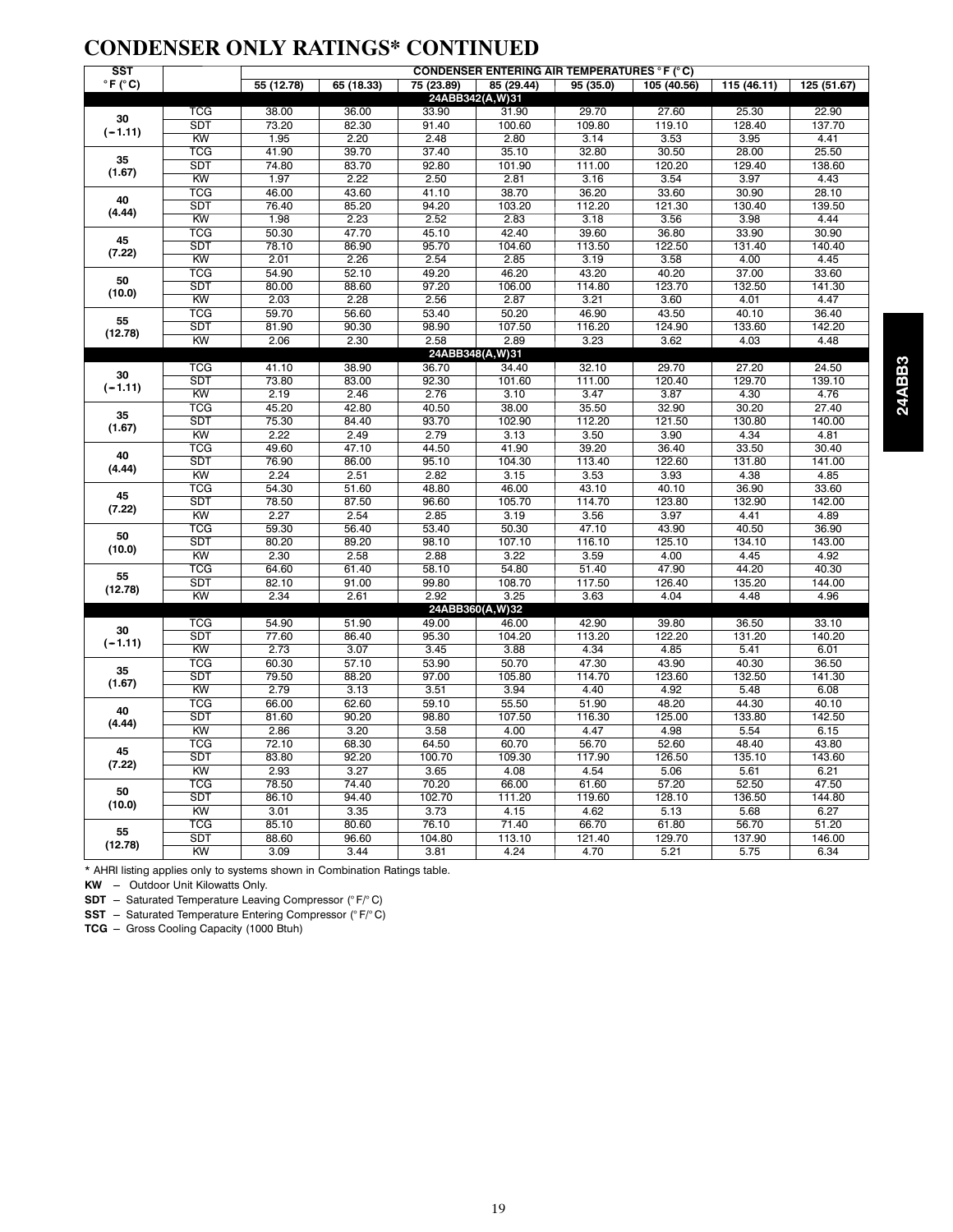#### **GUIDE SPECIFICATIONS GENERAL**

#### **System Description**

Outdoor-mounted, air-cooled, split-system air conditioner unit suitable for ground or rooftop installation. Unit consists of a hermetic compressor, an air-cooled coil, propeller-type condenser fan, and a control box. Unit will discharge supply air upward as shown on contract drawings. Unit will be used in a refrigeration circuit to match up to a packaged fan coil or coil unit.

#### **Quality Assurance**

- Unit will be rated in accordance with the latest edition of AHRI Standard 210.
- Unit will be certified for capacity and efficiency, and listed in the latest AHRI directory.
- Unit construction will comply with latest edition of ANSI/ ASHRAE and with NEC.
- Unit will be constructed in accordance with UL standards and will carry the UL label of approval. Unit will have c-UL-us approval.
- Unit cabinet will be capable of withstanding Federal Test Method Standard No. 141 (Method 6061) 500-hr salt spray test.
- Air--cooled condenser coils will be leak tested at 150 psig and pressure tested at 450 psig.
- Unit constructed in ISO9001 approved facility.

#### **Delivery, Storage, and Handling**

— Unit will be shipped as single package only and is stored and handled per unit manufacturer's recommendations.

**Warranty (for inclusion by specifying engineer)**

— U.S. and Canada only.

#### **PRODUCTS**

#### **Equipment**

Factory assembled, single piece, air-cooled air conditioner unit. Contained within the unit enclosure is all factory wiring, piping, controls, compressor, refrigerant charge Puron<sup>®</sup> (R-410A), and special features required prior to field start-up.

#### Unit Cabinet

- Unit cabinet will be constructed of galvanized steel, bonderized, and coated with a powder coat paint.
- 3 phase equipment available with dense grille only.
- Single phase equipment available with wide  $(W)$  or dense (A) grille option.

#### **AIR-COOLED, SPLIT-SYSTEM AIR CONDITIONER 24ABB3 1--1/2 TO 5 NOMINAL TONS**

#### Fans

- Condenser fan will be direct-drive propeller type, discharging air upward.
- Condenser fan motors will be totally enclosed, 1--phase type with class B insulation and permanently lubricated bearings. Shafts will be corrosion resistant.
- Fan blades will be statically and dynamically balanced.
- Condenser fan openings will be equipped with coated steel wire safety guards.

#### **Compressor**

- Compressor will be hermetically sealed.
- Compressor will be mounted on rubber vibration isolators.

#### Condenser Coil

- Condenser coil will be air cooled.
- Coil will be constructed of aluminum fins mechanically bonded to copper tubes which are then cleaned, dehydrated, and sealed.

#### Refrigeration Components

- Refrigeration circuit components will include liquid--line shutoff valve with sweat connections, vapor-line shutoff valve with sweat connections, system charge of Puron<sup>®</sup> (R-410A) refrigerant, and compressor oil.
- Unit will be equipped with filter drier for Puron refrigerant.

#### **Operating Characteristics**

- The capacity of the unit will meet or exceed Btuh at a suction temperature of  $\degree$ F/ $\degree$ C. The power consumption at full load will not exceed \_\_\_\_\_ kW.
- Combination of the unit and the evaporator or fan coil unit will have a total net cooling capacity of Btuh or greater at conditions of \_\_\_\_\_ CFM entering air temperature at the evaporator at  $\overline{F}/^{\circ}C$  wet bulb and  $\frac{{}^{\circ}F/{}^{\circ}C}{{}^{\circ}F/{}^{\circ}C}$  dry bulb, and air entering the unit at unit at
- The system will have a SEER of Btuh/watt or greater at DOE conditions.

#### **Electrical Requirements**

- Nominal unit electrical characteristics will be \_\_\_\_\_\_ v, single phase, 60 hz. The unit will be capable of satisfactory operation within voltage limits of \_\_\_\_\_\_ v to \_\_\_\_\_ v.
- Nominal unit electrical characteristics will be \_\_\_\_\_\_ v, three phase, 60 hz. The unit will be capable of satisfactory operation within voltage limits of \_\_\_\_\_ v to \_\_\_\_\_ v.
- Unit electrical power will be single point connection.
- Control circuit will be 24v.

#### **Special Features**

Refer to section of this literature identifying accessories and descriptions for specific features and available enhancements.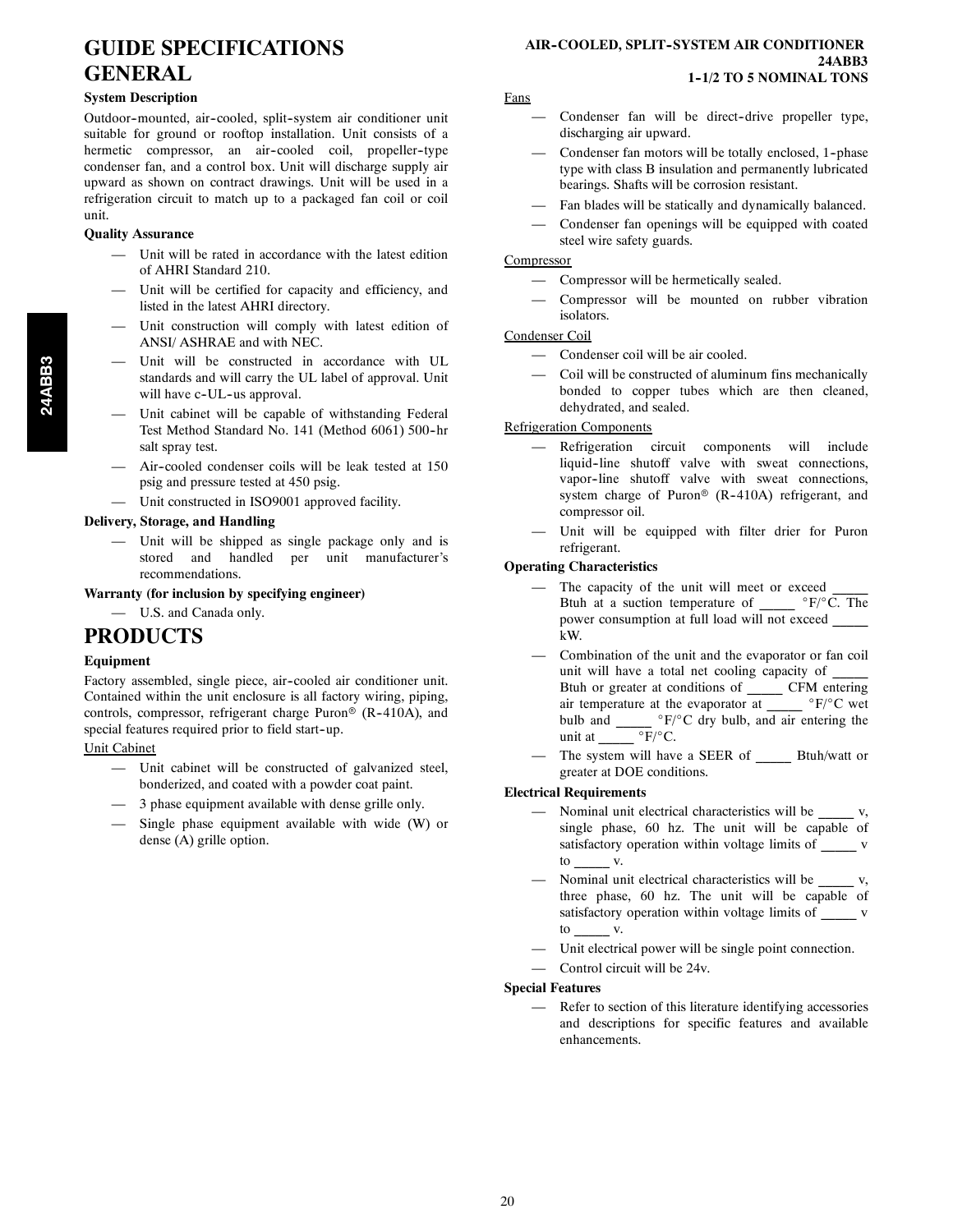#### **SYSTEM DESIGN SUMMARY**

- 1. Intended for outdoor installation with free air inlet and outlet. Outdoor fan external static pressure available is less than 0.01-in. wc.
- 2. Minimum outdoor operating air temperature without low-ambient operation accessory is  $55^{\circ}F$  (12.8 $^{\circ}C$ ).
- 3. Maximum outdoor operating air temperature is  $125^{\circ}F$  (51.7 $^{\circ}C$ ).
- 4. For reliable operation, unit should be level in all horizontal planes.
- 5. For interconnecting refrigerant tube lengths greater than 80 ft (23.4 m) and/or 35 ft (10.7 m) vertical differential, consult Residential Piping and Longline Guideline and Service Manual available from equipment distributor.
- 6. If any refrigerant tubing is buried, provide a 6 in. (152.4 mm) vertical rise to the valve connections at the unit. Refrigerant tubing lengths up to 36 in. (914.4 mm) may be buried without further consideration. Do not bury refrigerant lines longer than 36 in. (914.4 mm).
- 7. Use only copper wire for electric connection at unit. Aluminum and clad aluminum are not acceptable for the type of connector provided.
- 8. Do not apply capillary tube indoor coils to these units.
- 9. Factory--supplied filter drier must be installed.